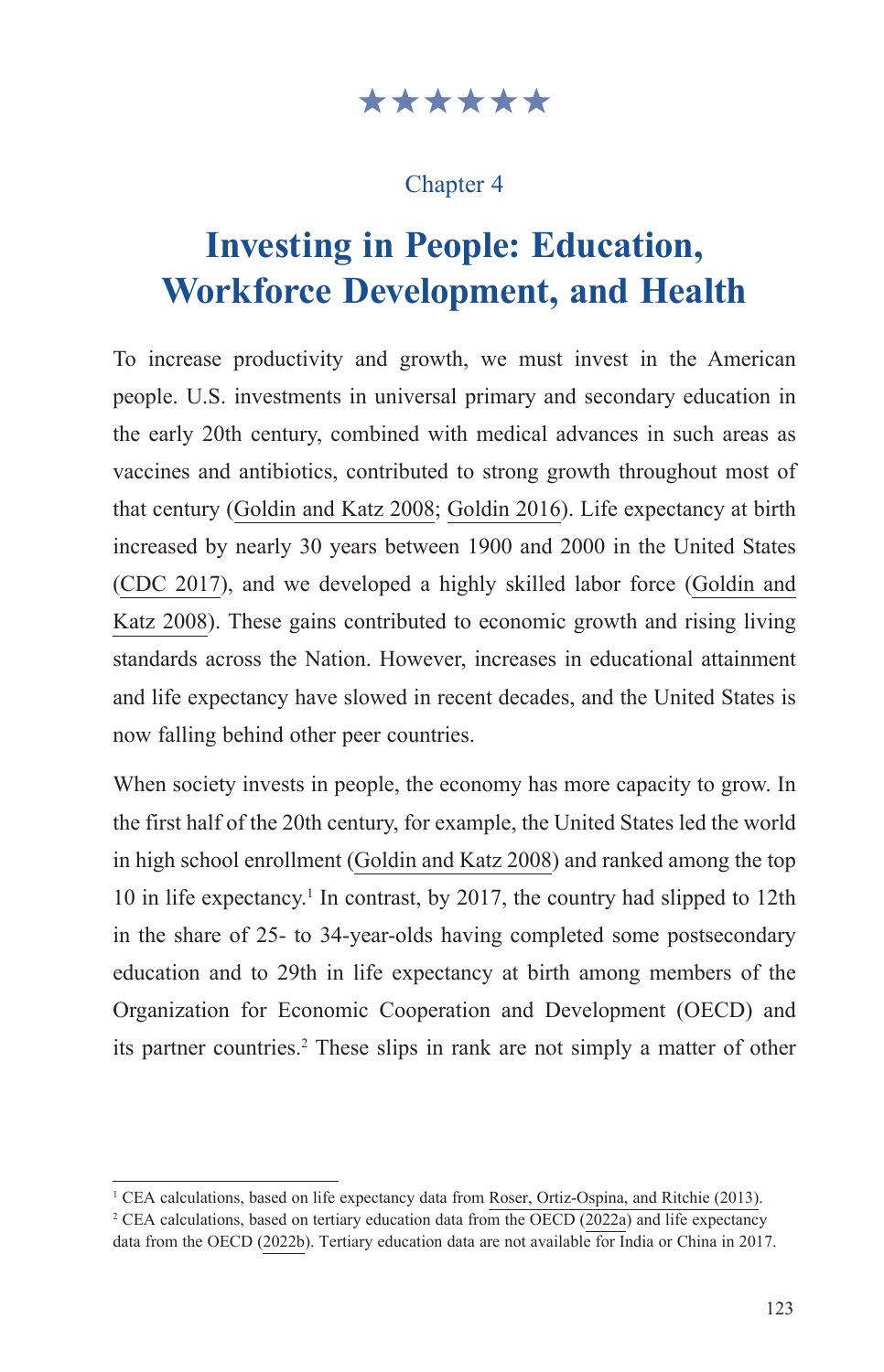countries catching up, but rather of the United States falling further behind.<sup>3</sup> This suggests that the United States may be underinvesting in people, potentially dampening economic progress. Further, there are widespread and long-standing disparities in the United States by race, ethnicity, and gender in measures of human capital investment and accumulation. For example, in 2019, 82 percent of Asian young adults immediately enrolled in college after high school completion, compared with 58 percent of Black recent high school graduates ([de Brey et al. 2021, table 302.20\)](https://nces.ed.gov/programs/digest/d21/tables/dt21_302.20.asp?current=yes); and in 2018, life expectancy at birth for a Hispanic infant was seven years longer than for a non-Hispanic Black infant ([Arias and Xu 2020](https://www.cdc.gov/nchs/data/nvsr/nvsr69/nvsr69-12-508.pdf)). Inequitable access to relevant resources exacerbates the persistence of these issues. For more discussion of the structural nature of such racial and gender disparities, see chapter 5.

Economists analyze investments in people in terms of the "human capital" they produce—a concept that captures the knowledge, skills, health, and other valuable resources embodied in a person. Just as investments in physical or financial capital can reap benefits, well-timed investments in people can generate payoffs to individuals, employers, and society. Education and job training are classic examples of inputs to human capital. Other crucial investments include mental and physical health and work experience. The contributions these investments in people make to economic well-being and growth depend on how effectively the human capital they produce is developed and deployed.4

This chapter focuses on what is known about key investments in human capital—education, workforce development, and health—as well as policies to ensure that individuals, society, and the economy can fully benefit from

<sup>&</sup>lt;sup>3</sup> In 1992, the United States ranked second in the percentage of young adults with postsecondary education, 3 percentage points behind Canada. By 2019, just over 50 percent of U.S. young adults had completed some form of postsecondary school, roughly 13 percentage points behind Canada and more than 19 percentage points below number-one-ranked South Korea. Further, in 1975, the U.S. life expectancy at birth was within three years of the top-ranked OECD country (Iceland); but by 2019, U.S. life expectancy at birth was four years below Iceland and five and a half years below that of top-ranked Japan.

<sup>4</sup> See [Jacobs and Hipple \(2018\)](https://equitablegrowth.org/research-paper/are-todays-inequalities-limiting-tomorrows-opportunities/?longform=true) for a discussion of inequality and intergenerational mobility with a similar frame.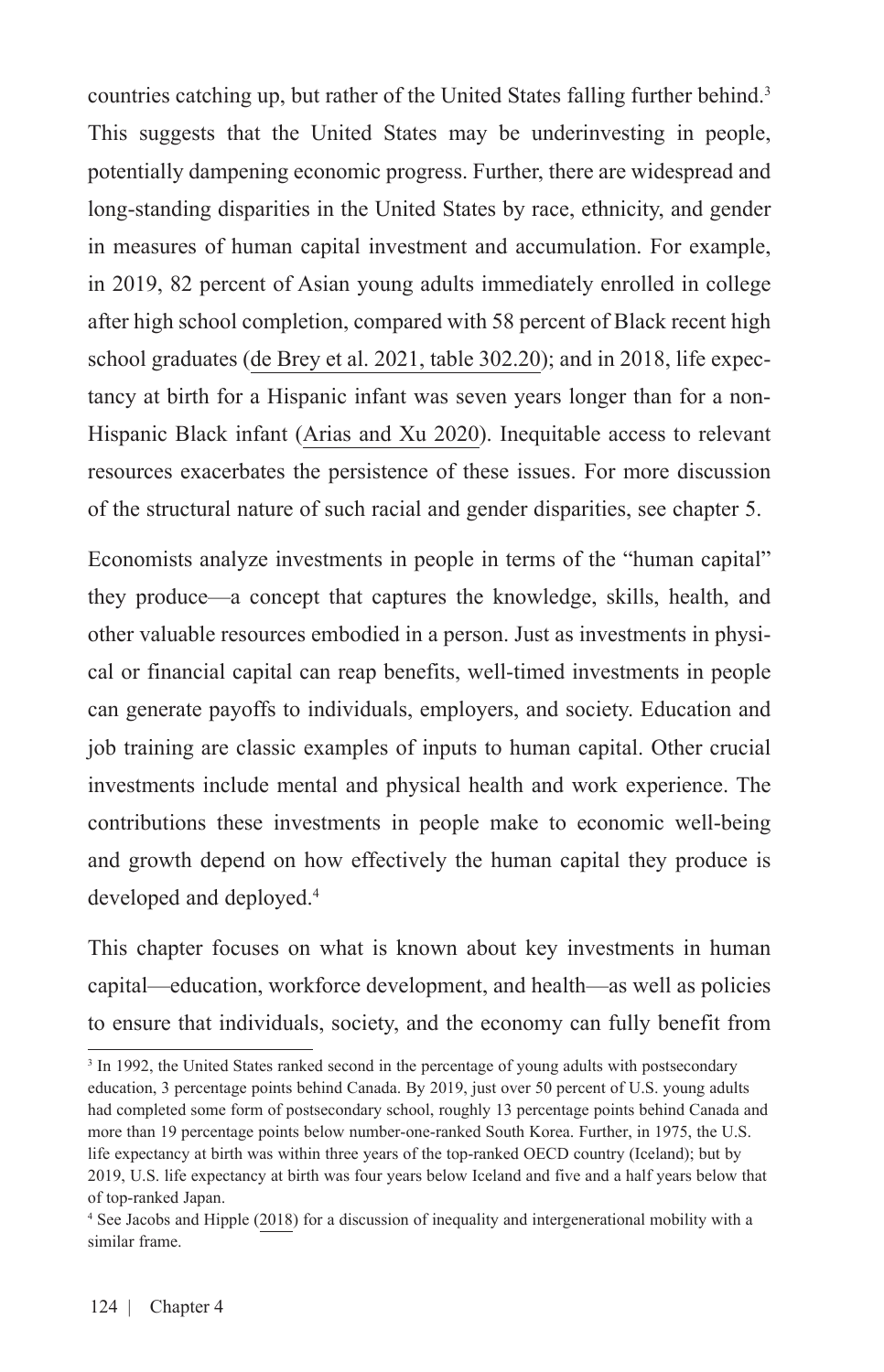these investments. The first section explains why human capital plays such an important role in economic growth. The second section discusses ways in which additional investments in education, workforce development, and health are needed to improve the development of human capital and reverse the course of the past 20 years. And the third and final section highlights several areas where changes to government policy or institutional and societal practices could help people deploy their human capital more productively.

### **Human Capital Is Critical for Economic Growth and Individual Well-Being**

In thinking about how human capital affects individuals and the economy, researchers focus on both macroeconomic and microeconomic perspectives. From the macroeconomic perspective, human capital improvements are a key factor in generating economic growth; and, ultimately, long-run economic growth helps determine living standards. Generally, economists look for output to grow at least as fast as population growth to maintain living standards and to grow faster than population growth to improve them; thus, they often rewrite total output in terms of output per person.

Figure 4-1 shows the time series of per capita U.S. gross domestic product (GDP)—the most popular measure of economic output—on a ratio scale from 1870 through 2021. The ratio scaling means that the slope of the fitted line (shown in orange dots) represents the average annual growth rate over the period. As shown in figure 4-1, the growth rate was remarkably stable over this time, despite large deviations from that trend during and after the Great Depression. Over the roughly 150-year period, per capita U.S. GDP grew at an average rate of 1.8 percent a year.

In a simple model of the economy, output per person can be written in terms of four factors—the (physical) capital-output ratio, human capital per person, research intensity (idea generation), and the number of people in the economy. When [Fernald and Jones \(2014\)](https://pubs.aeaweb.org/doi/pdfplus/10.1257/aer.104.5.44) decompose per capita GDP growth into growth from these four components over the 1950–2007 period, they estimate that 20 percent of growth came from increases in human capital, nearly 60 percent can be attributed to increases in research intensity, and the remaining roughly 20 percent was due to a growing population.<sup>5</sup>

From a microeconomic perspective, human capital accumulation is associated with various benefits to individuals, their families, and their communities. Although many benefits of human capital investment accrue

<sup>&</sup>lt;sup>5</sup> Since capital and output grew at roughly the same rate, the capital-output ratio added 0 percent to per capita GDP growth over this period.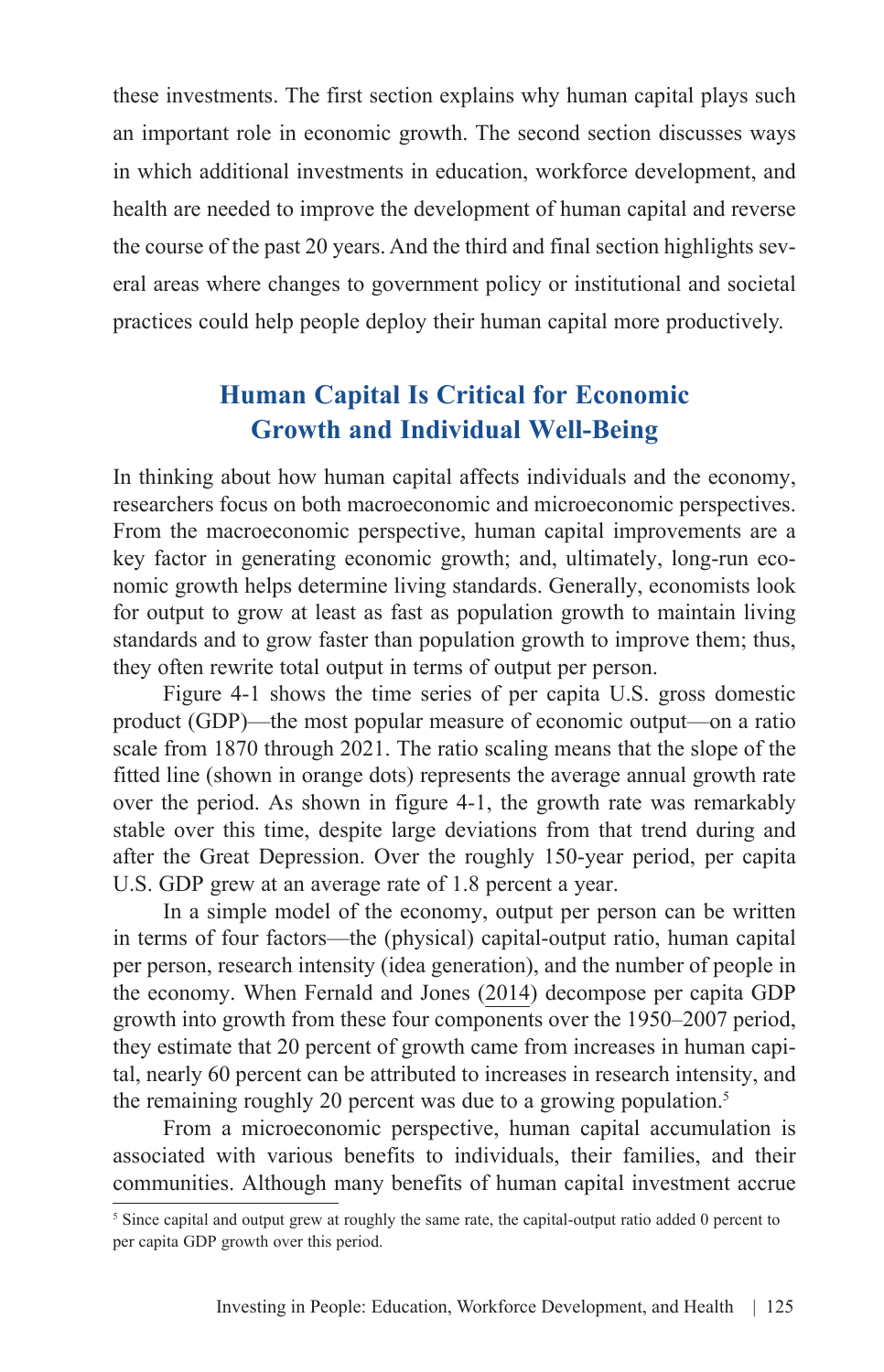

*Gross domestic product per capita (2012 dollars), ratio scale*



Note: Orange dots represent the fitted line.

directly to individuals in the form of buying power or the ability to enjoy life, this chapter primarily focuses on individuals as workers in the economy and how human capital investments contribute to U.S. productivity and growth.

The relationship between additional years of education and earnings is among the most extensively documented in economics. Figure 4-2 illustrates this relationship, reflecting that, on average, more highly educated workers both earn higher wages and enjoy higher employment rates. Researchers find positive returns to additional education at the elementary and secondary levels as well as the postsecondary level [\(Angrist and Krueger 1991](https://www.jstor.org/stable/2937954?seq=1); [Card 1995](https://davidcard.berkeley.edu/papers/geo_var_schooling.pdf); [Kane and Rouse 1995](https://www.jstor.org/stable/2118190?refreqid=excelsior%3Abe1e2f55b31563df514de61685c97797&seq=1); [Ashenfelter and Rouse 1998](https://academic.oup.com/qje/article/113/1/253/1892032?login=true); [Card 1999;](https://www.sciencedirect.com/science/article/abs/pii/S1573446399030114) [Zimmerman 2014\)](https://www.journals.uchicago.edu/doi/full/10.1086/676661). Additional years of education increase wages, on average, because education increases worker productivity in the labor market, which increases output growth. Similarly, work experience is associated with higher earnings as workers develop valuable skills through on-the-job training.

Researchers find that more education also reduces adult mortality rates ([Buckles et al. 2016\)](https://www.sciencedirect.com/science/article/abs/pii/S0167629616301382) and incarceration rates [\(Lochner and Moretti 2004\)](https://pubs.aeaweb.org/doi/pdfplus/10.1257/000282804322970751) and raises civic engagement ([Milligan, Moretti, and Oreopolous 2004](https://www.sciencedirect.com/science/article/abs/pii/S0047272703002056)). Research also finds that maternal education has a positive effect on infant health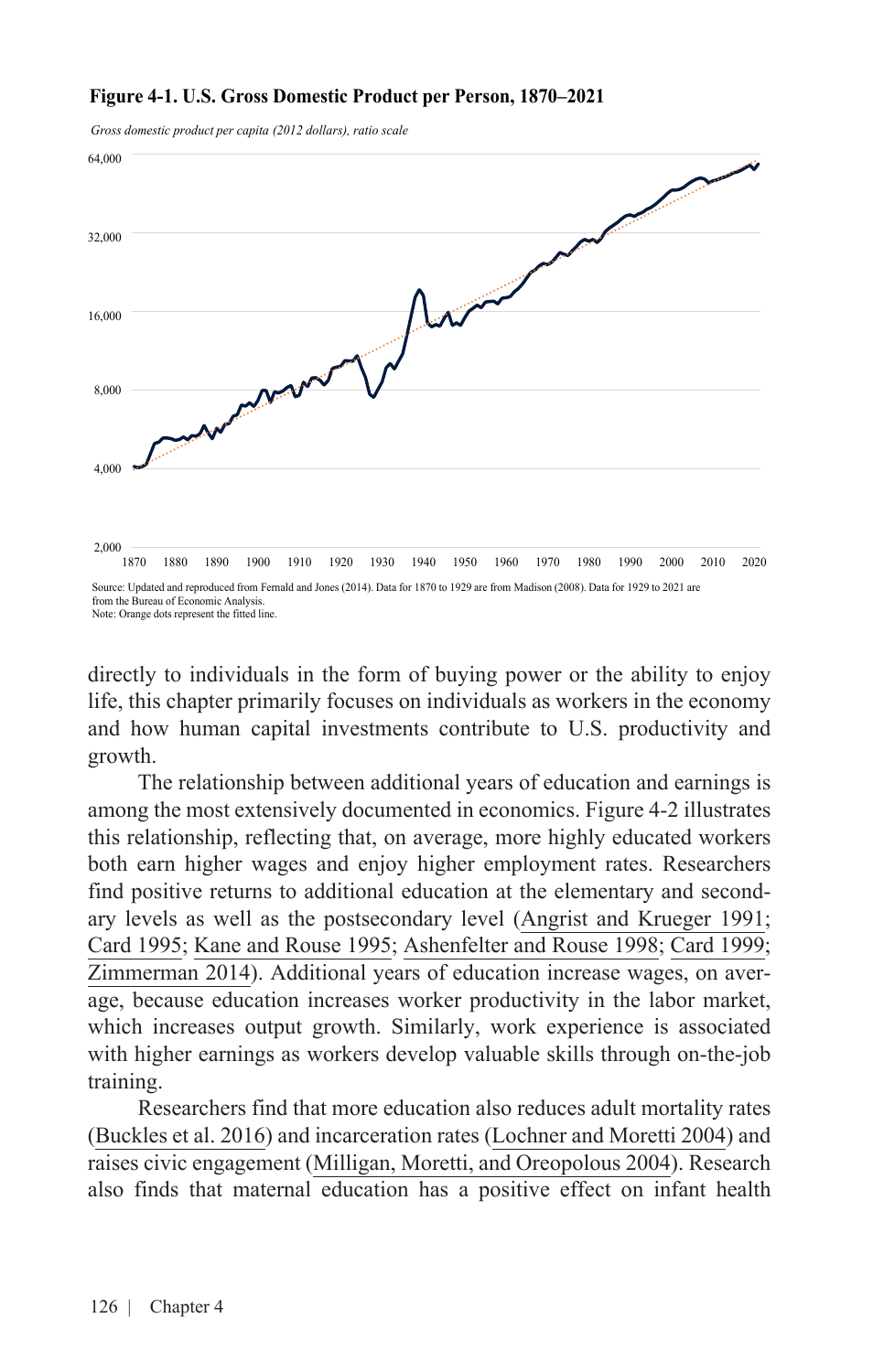### **Figure 4-2. Earnings Increase with Years of Schooling**

\$0 10,000 \$20,000 20,000 \$40,000 30,000 \$60,000 40,000 \$80,000 50,000 \$100,000 60,000 0 70,000 80,000 0 1 2 3 4 5 6 7 8 9 10 11 12 13 14 15 16 17 18 Years of Schooling

*Annual wage and salary income (2019 dollars)*

([Currie and Moretti 2003](https://academic.oup.com/qje/article/118/4/1495/1925120?login=true)). As such, investments in education can even raise the human capital of the next generation.

Although health is prominent as one of human capital's key elements (along with education, migration, labor market information, and job training) in the original formulation of human capital by [Schultz \(1962\)](https://www.journals.uchicago.edu/doi/10.1086/258723), fewer studies have explored health within this framework. Vaccines and public safety measures, through reductions in death and work-hampering disability, can increase the size and productivity of the workforce ([Bleakley 2010](https://www.aeaweb.org/articles?id=10.1257/app.2.2.1); [Hamory](https://doi.org/10.1073/pnas.2023185118) [et al. 2021\)](https://doi.org/10.1073/pnas.2023185118). Other health investments increase productivity by improving workers' mental health or quality of daily living. At the macroeconomic level, cross-country regressions suggest that health is a robust predictor of economic growth, with a one-year increase in life expectancy predicting an increase in GDP per capita of about 2 to 4 percent ([Sharma 2018;](https://doi.org/10.1371/journal.pone.0204940) [Bloom](https://link.springer.com/content/pdf/10.1111%2F1468-0440.00225.pdf) [and Canning 2003](https://link.springer.com/content/pdf/10.1111%2F1468-0440.00225.pdf)).

Source: 2015–19, American Community Survey, 5-year sample. Note: The sample is limited to individuals 25 and above.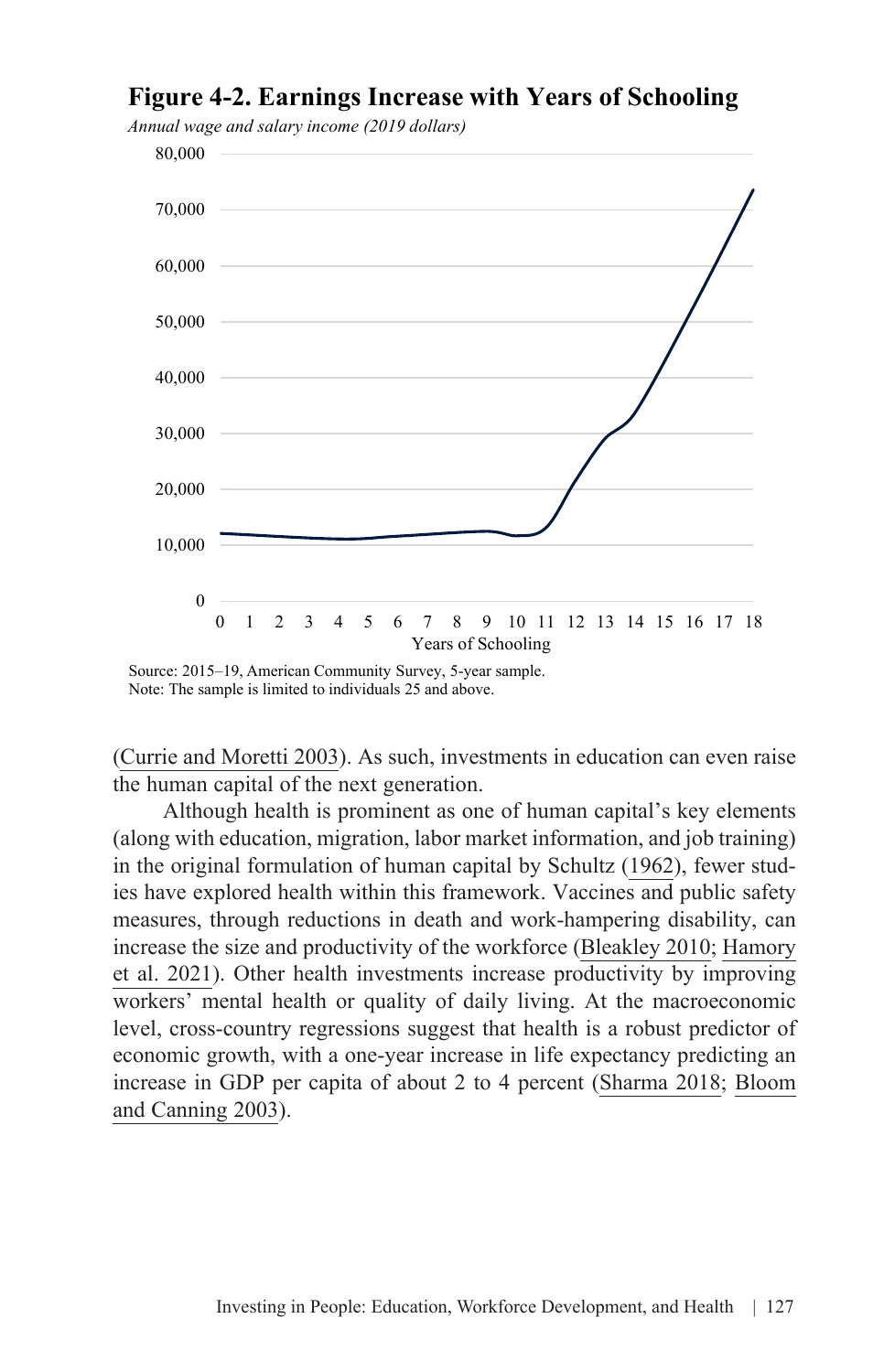### **Measuring the Stock of Human Capital**

Researchers would, ideally, like to study all forms of human capital but remain limited to those aspects that can be easily or consistently measured. For example, the World Bank's index of the stock of human capital in different countries is constructed using measures of childhood survival and health in addition to quality-adjusted educational attainment, which are combined with estimates of how these dimensions affect productivity [\(Kraay 2018\)](https://papers.ssrn.com/sol3/papers.cfm?abstract_id=3255311). Measures of human capital used to estimate potential GDP growth in the United States depend largely on educational attainment, work experience, and estimates of how both affect productivity. Educational attainment and years of work experience are only proxies for human capital. Notably, years of completed education are not adjusted for differences in quality and do not reflect job-training programs, such as apprenticeships, that operate outside a school-based setting. Further, any systematic change in human capital that is unmeasured, such as improvements in the quality of education or declines in health, can bias estimates of human capital and potential output growth.

Rising U.S. educational attainment was a main driver of measured human capital growth over the second half of the 20th century [\(Aaronson](https://www.chicagofed.org/publications/economic-perspectives/2001/4qepart5)  [and Sullivan 2001](https://www.chicagofed.org/publications/economic-perspectives/2001/4qepart5)). However, though recent cohorts of Americans are the most educated ever, their average years of completed education only modestly exceed what the prior generation attained. Figure 4-3 displays average years of education over time for individuals age 25–34 years and age 55–64. In 1960, individuals in the 55–64 range had completed 9.2 years of education on average, while the younger group, 25–34, averaged 11.3 years of education, a difference of just over 2 years. By 1990 this gap had closed to



**Figure 4-3. Average Years of Education by Age Group**

Sources: Census Bureau; CEA calculations. Data for 1960 and 1970 are from the 1 percent sample; data for 1980, 1990, and 2000 are from the 5 percent sample; and data for 2010 and 2019 are from the American Community Survey. Note: If educational attainment is nursery school to grade 4, the observation is coded as 4 years of education. If educational attainment is grade 5, 6, 7, or 8, the observation is coded as 8 years of education. Observations with 5+ years of college are coded as 17 years of education.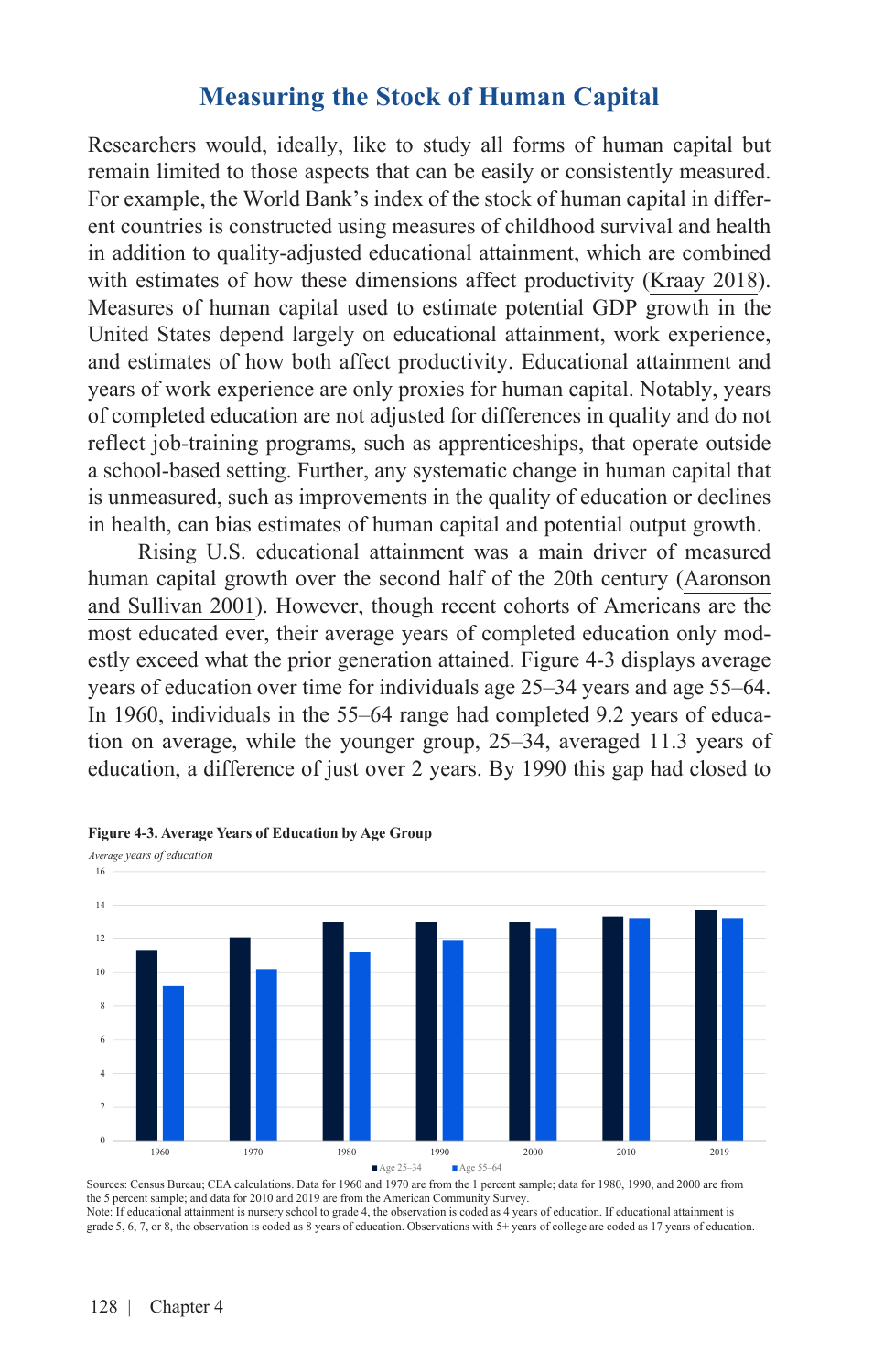

**Figure 4-4. Life Expectancy, 1900-2019**

Source: Our World in Data 1900-2014, Social Security Administration 1915-2019.

just over 1 year, and by 2019 the gap was only half a year. When younger cohorts far exceed their elders in years of completed education, the average education level of the workforce increases rapidly. However, as that gap closes, retirees are replaced by new entrants with roughly the same level of education. This slowing in the growth of educational attainment corresponds to a slowing in the growth of human capital per worker, all else being equal.

When measuring health as a contributor to human capital, life expectancy at birth is a common metric used in the United States and other developed countries. Figure 4-4 illustrates life expectancy at birth and at age 45 for both males and females between 1900 and 2019. In that period, life expectancy at birth rose about 30 years for both sexes. Most of the gains occurred between 1900 and 1955, largely due to reductions in infant and child mortality [\(Crimmins, Preston, and Cohen 2011\)](https://doi.org/10.17226/13089). As a result, life expectancy at age 45 increased by a more modest 13 years for females and 10 years for males. In the decade before the COVID-19 pandemic, life expectancy at birth rose by less than half a year, compared with gains averaging about 4 years per decade between 1900 and 1950 and 1.7 years per decade between 1950 and 2010.

The COVID-19 pandemic has directly destroyed human capital through death. The virus has also reduced and delayed investments in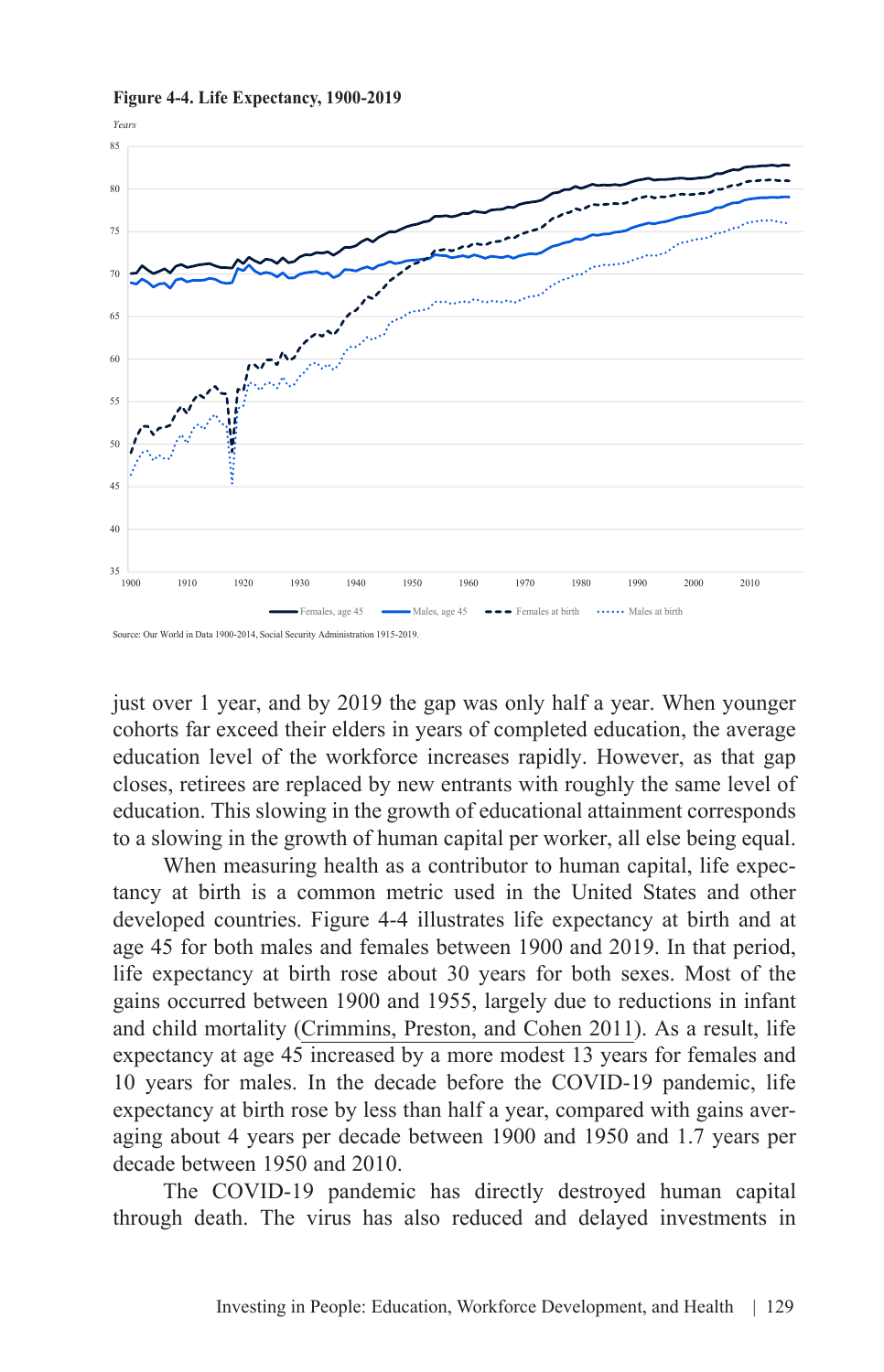

**Figure 4-5. Percent Reporting Health as Fair or Poor, 1997–2018**

education, experience, and health. Of note, COVID-19 accounted for sizable reductions in estimates of provisional life expectancy between 2019 and 2020 ([Arias et al. 2021\)](https://www.cdc.gov/nchs/data/vsrr/VSRR10-508.pdf), even though children who were born in 2020 are unlikely to experience the same conditions at older ages that led to the estimated decline. This is one example of why changes in life expectancy can be less meaningful as a reflection of health human capital than alternatives such as disease prevalence, work-limiting disabilities, or indices of activities of daily living. (For more on the effect of the COVID-19 pandemic on health human capital, see box 4-1.)

That said, the plateauing of gains in life expectancy before the pandemic is consistent with evidence from other measures of health that are only available for more recent years. Self-reported health, for example, can be predictive of subsequent mortality, even after controlling for socioeconomic status and comorbidities ([McGee et al. 1999\)](https://doi.org/10.1093/oxfordjournals.aje.a009725). Figure 4-5 presents data from the National Health Interview Survey on the percentage of respondents by age group reporting that their self-assessed health status was either fair or poor between 1997 and 2018. For adults in all three age groups, the percentage rating their health as fair or poor has held steady or even increased over this period. These findings suggest that the growth in the stock of health human capital among working-age adults has slowed.

Demographic change, driven by the current and upcoming retirements among the large baby boom generation, also has implications for growth in human capital per person. When baby boomers first started entering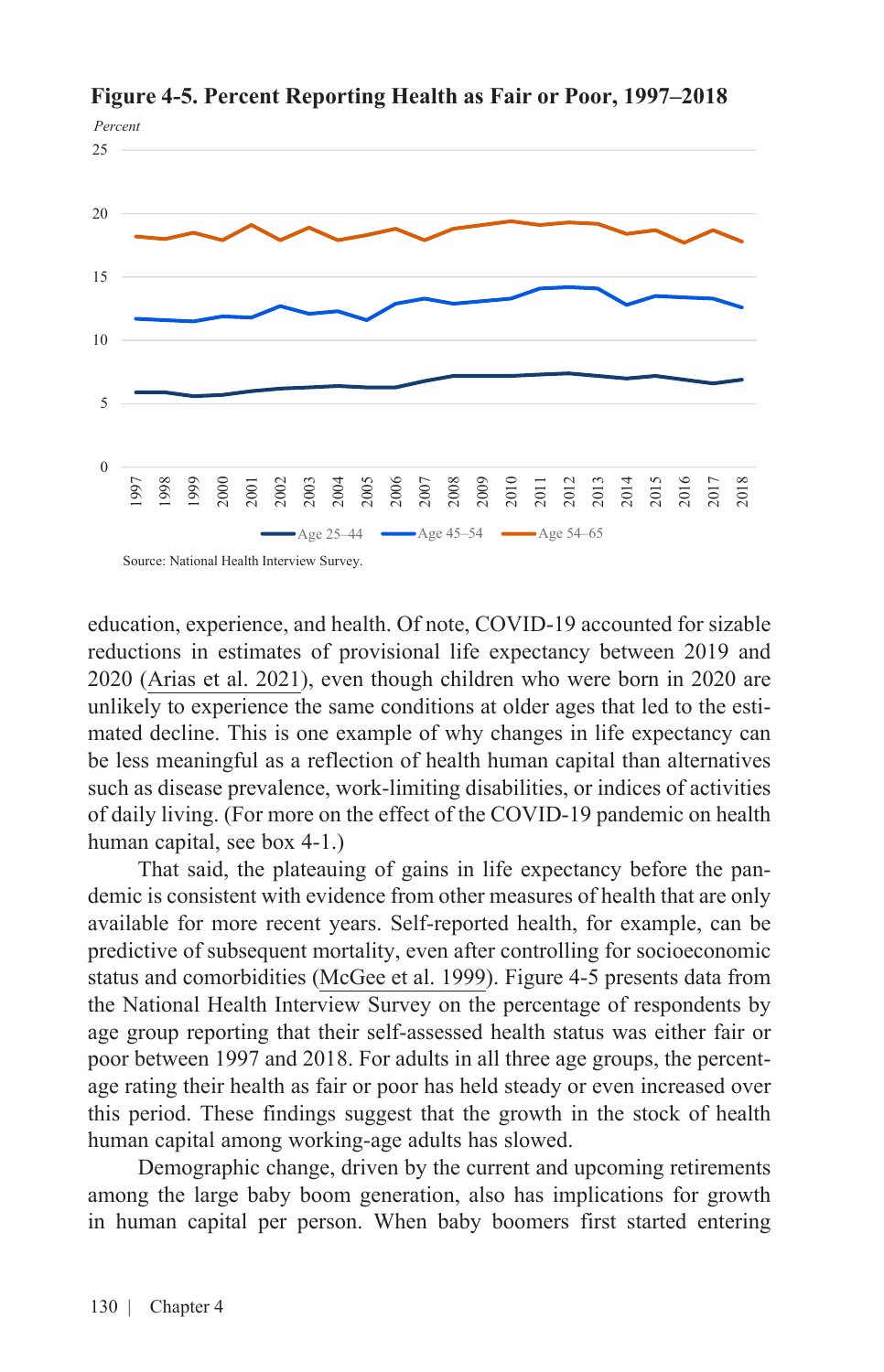#### **Box 4-1. COVID and Health**

Through the end of 2021, there were over 820,000 reported deaths from COVID-19 in the United States ([CDC 2022](https://covid.cdc.gov/covid-data-tracker/#trends_totaldeaths)). One measure of excess deaths, which includes unreported pandemic deaths along with deaths from related causes, suggests the true COVID-19 death toll through 2021 might be 15 percent higher than reported (Giattino et al. [2020\). About 75 percent of reported deaths from COVID-19 have](https://ourworldindata.org/excess-mortality-covid)  occurred among those over age 65 ([CDC 2021a](https://data.cdc.gov/NCHS/Provisional-COVID-19-Deaths-by-Sex-and-Age/9bhg-hcku)). As shown in figure 4-i, deaths from COVID-19 are more concentrated among older people, especially those age 85 and above.

However, deaths do not tell the whole story; communities of color saw higher rates of hospitalization and greater losses in life expectancy between 2019 and 2020, largely due to the effects of COVID-19 ([CDC](https://www.cdc.gov/coronavirus/2019-ncov/community/health-equity/racial-ethnic-disparities/disparities-hospitalization.html) [2021c;](https://www.cdc.gov/coronavirus/2019-ncov/community/health-equity/racial-ethnic-disparities/disparities-hospitalization.html) [Arias et al. 2021\)](https://www.cdc.gov/nchs/data/vsrr/VSRR10-508.pdf). Further, there were over 54 million reported COVID-19 infections through the end of 2021, and tens of thousands of patients were hospitalized with the virus during a typical week in 2021 (CDC 2022; [Johns Hopkins University 2022\)](https://coronavirus.jhu.edu/region/united-states). These consequences of the pandemic are causes for concern from a human capital perspective: COVID-19 can cause many health complications aside from death, and those complications may be occurring in people who have much of their working lives ahead of them.

The effects of COVID-19 on health are not limited to those who become infected, however. Secondary consequences of the pandemic have created a series of health challenges. Primary among them has been an overall decline in mental health. More than half of women and a third of men reported worsening mental health after the beginning of the pandemic, with about a fifth saying the pandemic had a major impact



**Figure 4-i. Share of COVID Deaths and Share of Population by Age**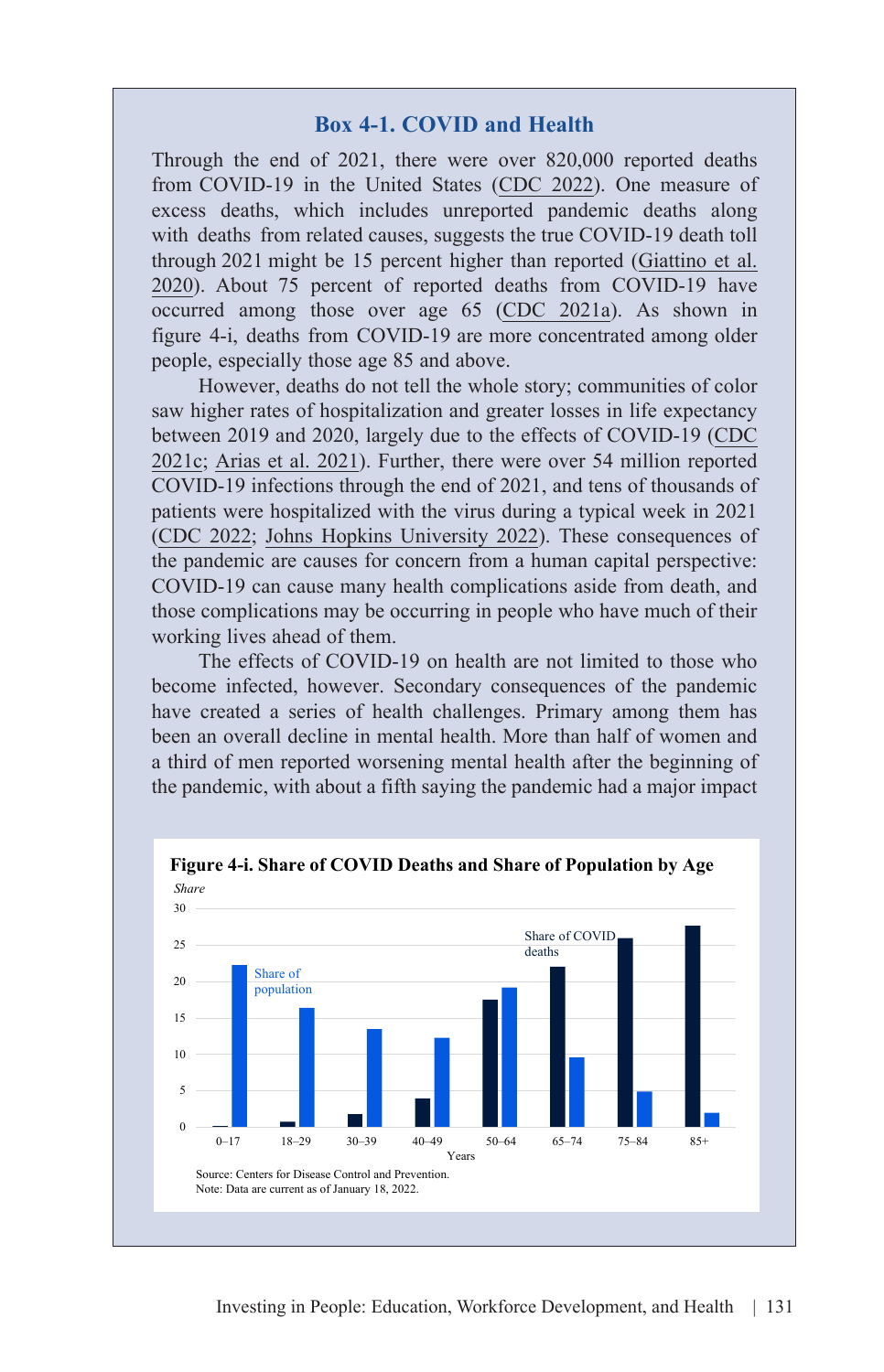([Frederiksen et al. 2021\)](https://www.kff.org/womens-health-policy/issue-%20%20brief/womens-experiences-with-health-care-during-the-covid-19-pandemic-findings-from-the-kff-womens-health-survey/). One study estimates the risk of depression among college students in spring of 2020 was 50 percent higher than prepandemic rates ([Giuntella et al. 2021](https://www.pnas.org/doi/10.1073/pnas.2016632118)); another finds that the average share of adults reporting symptoms of anxiety disorder and/or depressive disorder were up nearly fourfold in January 2021 ([Panchal et al. 2021\)](https://www.kff.org/coronavirus-covid-19/issue-brief/the-implications-of-covid-19-for-mental-health-and-substance-use/). The problem has also been worse for groups that are already socially marginalized. Women with children, Hispanic and Black people, the unemployed, and essential workers were more likely to report mental health issues during the pandemic [\(Panchal et al. 2021\)](https://www.kff.org/coronavirus-covid-19/issue-brief/the-implications-of-covid-19-for-mental-health-and-substance-use/).

Declines in mental health during the pandemic exacerbated other negative outcomes. A late 2020 survey found that 15 percent of adults in the United States reported starting or increasing substance use as a way of dealing with the pandemic [\(Czeisler et al. 2021](https://jamanetwork.com/journals/jamanetworkopen/fullarticle/2776559)). In November 2021, the Centers for Disease Control and Prevention (CDC) estimated that there were 100,306 overdose deaths in the 12-month period ending in April 2021, up nearly 30 percent from the previous 12 months and the highest count on record ([CDC 2021b](https://www.cdc.gov/nchs/pressroom/nchs_press_releases/2021/20211117.htm)). Domestic partner violence also increased globally by about a third in 2020 as compared with 2019 ([Newman 2021\)](https://www.uab.edu/news/health/item/12390-the-pandemic-is-increasing-intimate-partner-violence-here-is-how-health-care-providers-can-help).

The pandemic also created difficulties in receiving medical care for other conditions. In the initial phases of the pandemic, 29 percent of adults reported forgoing medical care due to fears of catching COVID-19, while another 7 percent missed care due to COVID-related financial concerns [\(Anderson et al. 2021\)](https://jamanetwork.com/journals/jamanetworkopen/fullarticle/2775366). This number was still about 10 percent in April 2021, with Black and Hispanic adults, those with low incomes, and people with chronic conditions the most likely to miss care [\(Gonzalez, Karpman, and Haley 2021\)](https://www.rwjf.org/en/library/research/2021/08/coronavirus-concerns-led-more-than-1-in-10-nonelderly-adults-to-delay-or-forgo-health-care-in-spring-2021.html). Another study finds that, among adults reporting that they missed or delayed health care due to the pandemic, one-third reported that doing so negatively affected their health, ability to work, or ability to perform other activities ([Gonzalez](https://www.urban.org/sites/default/files/publication/103651/delayed-and-forgone-health-care-for-nonelderly-adults-during-the-covid-19-pandemic_1.pdf) [et al. 2021\)](https://www.urban.org/sites/default/files/publication/103651/delayed-and-forgone-health-care-for-nonelderly-adults-during-the-covid-19-pandemic_1.pdf). Declines were particularly acute in the use of mental health services, substance use treatment, primary care, childhood vaccinations, and dental visits [\(CMS 2021](https://www.cms.gov/newsroom/press-releases/cms-data-shows-vulnerable-americans-forgoing-mental-health-care-during-covid-19-pandemic)). Uses of many types of care had not fully rebounded as of mid-2021. Hospital admissions were still about 20 percent below the prepandemic trend in April, while health spending remained 7 percent below trend in June [\(Gallagher et al. 2021](https://www.healthsystemtracker.org/brief/early-2021-data-show-no-rebound-in-health-care-utilization)). Some of these changes may be due to longer-lasting responses to the pandemic by medical professionals. Two percent of physicians in one survey reported closing their practice due to COVID-19, while 32 percent cut back on staff [\(Physicians Foundation 2021](https://physiciansfoundation.org/wp-content/uploads/2021/08/2021-Survey-Of-Americas-Physicians-Covid-19-Impact-Edition-A-Year-Later.pdf)).

the labor market in the late 1960s, the average age of the labor force (and therefore the number of years of expected work experience) declined. This decline continued until the last of the baby boom generation entered the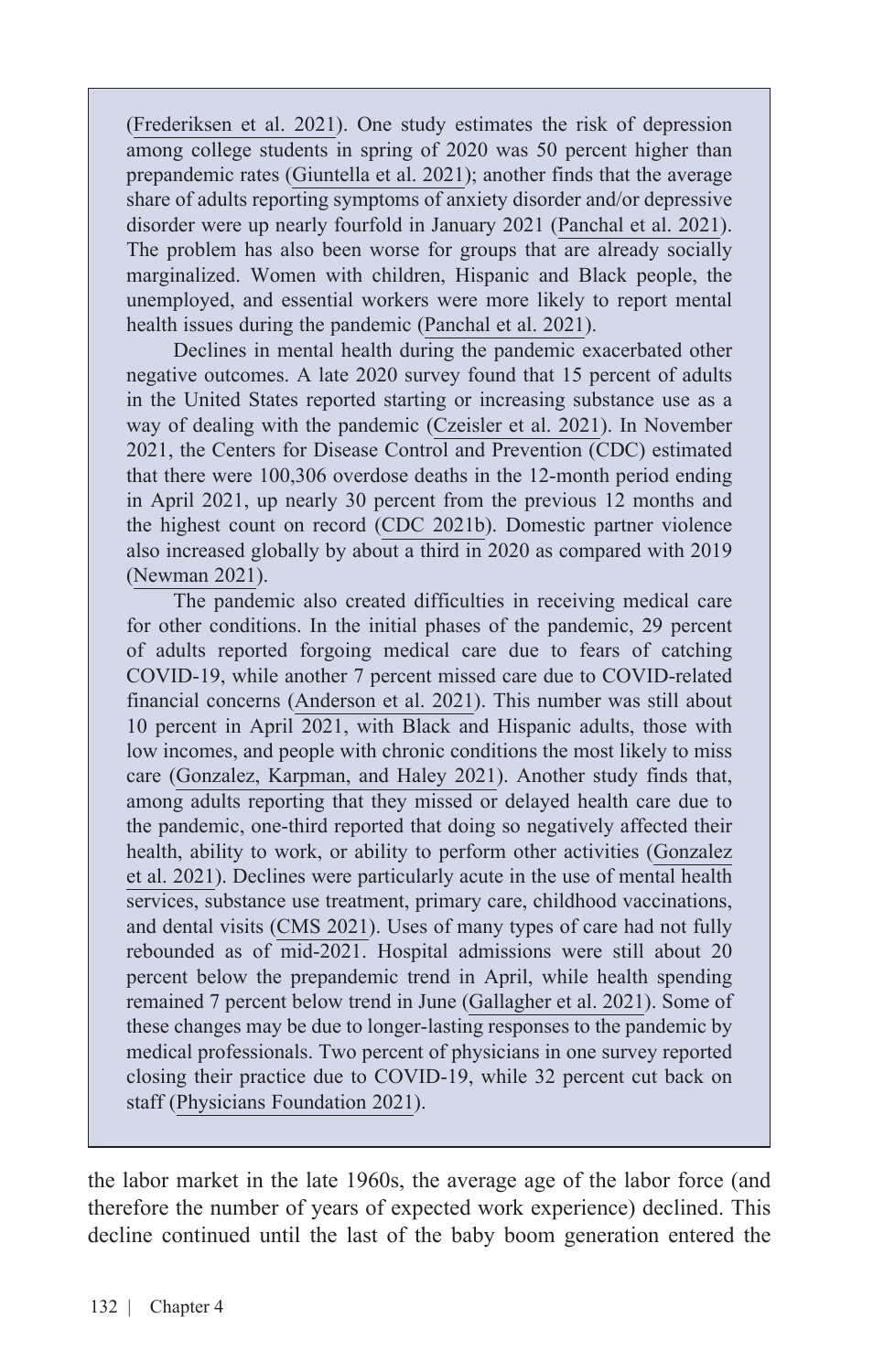labor force in the mid-1980s [\(Aaronson and Sullivan 2001](https://www.chicagofed.org/publications/economic-perspectives/2001/4qepart5)), at which point the average age of the labor force began to increase, marking a positive effect on average human capital. As the baby boom generation retires, the U.S. labor force is losing a large population of highly experienced workers.

Slowing growth in educational attainment and health improvements, combined with the retirement of baby boomers, results in slower overall growth in human capital per worker. These factors are reflected in economic forecasts of slower potential growth (see, e.g., [Woodward 2013;](https://www.bls.gov/opub/mlr/2013/article/the-u-s-economy-to-2022-settling-into-a-new-normal.htm) [Fernald](https://doi.org/10.24148/wp2016-18) [2016;](https://doi.org/10.24148/wp2016-18) and [Fernald and Li 2019\)](https://www.frbsf.org/economic-research/publications/economic-letter/2019/june/is-slow-still-new-normal-for-gdp-growth/). There is scope for increasing human capital through targeted investments, and additional scope for increasing effective human capital through policies that help individuals deploy their human capital more efficiently. Such investments help bolster future economic growth.

### **Investing in Education and Skill Development**

Long-term trends point to future cohorts having similar years of educational attainment but no more years of experience than current workers. This raises the question: how else can we develop more human capital during the time in life typically devoted to education? One promising strategy is working to close existing inequities between children in different circumstances—such as different racial or ethnic groups, urban and rural communities, and moreand less-advantaged economic backgrounds—through interventions starting with early childhood.

#### *Early Childhood Education and Care*

Although the terms used may differ based on the age of the children involved, all forms of care in early childhood present opportunities for important cognitive, social, and emotional development. Indeed, a National Academy of Sciences review notes that "virtually every aspect of early human development, from the brain's evolving circuitry to the child's capacity for empathy, is affected by the environments and experiences that are encountered in a cumulative fashion, beginning early in the prenatal period and extending throughout the early childhood years" [\(Shonkoff and](https://www.nap.edu/catalog/9824/from-neurons-to-neighborhoods-the-science-of-early-childhood-development) [Phillips 2000, 6](https://www.nap.edu/catalog/9824/from-neurons-to-neighborhoods-the-science-of-early-childhood-development)).

Both theoretical models and empirical evidence indicate that access to high-quality early childhood care and education improves human capital. [Cunha and Heckman \(2007\)](https://www.aeaweb.org/articles?id=10.1257/aer.97.2.31) develop a model of human capital production in which early investments in human capital are complements to investments made later in life. In this model, early investments make later investments more productive; conversely, early investments only have limited productivity if not backed up by later investments. This theory, referred to as dynamic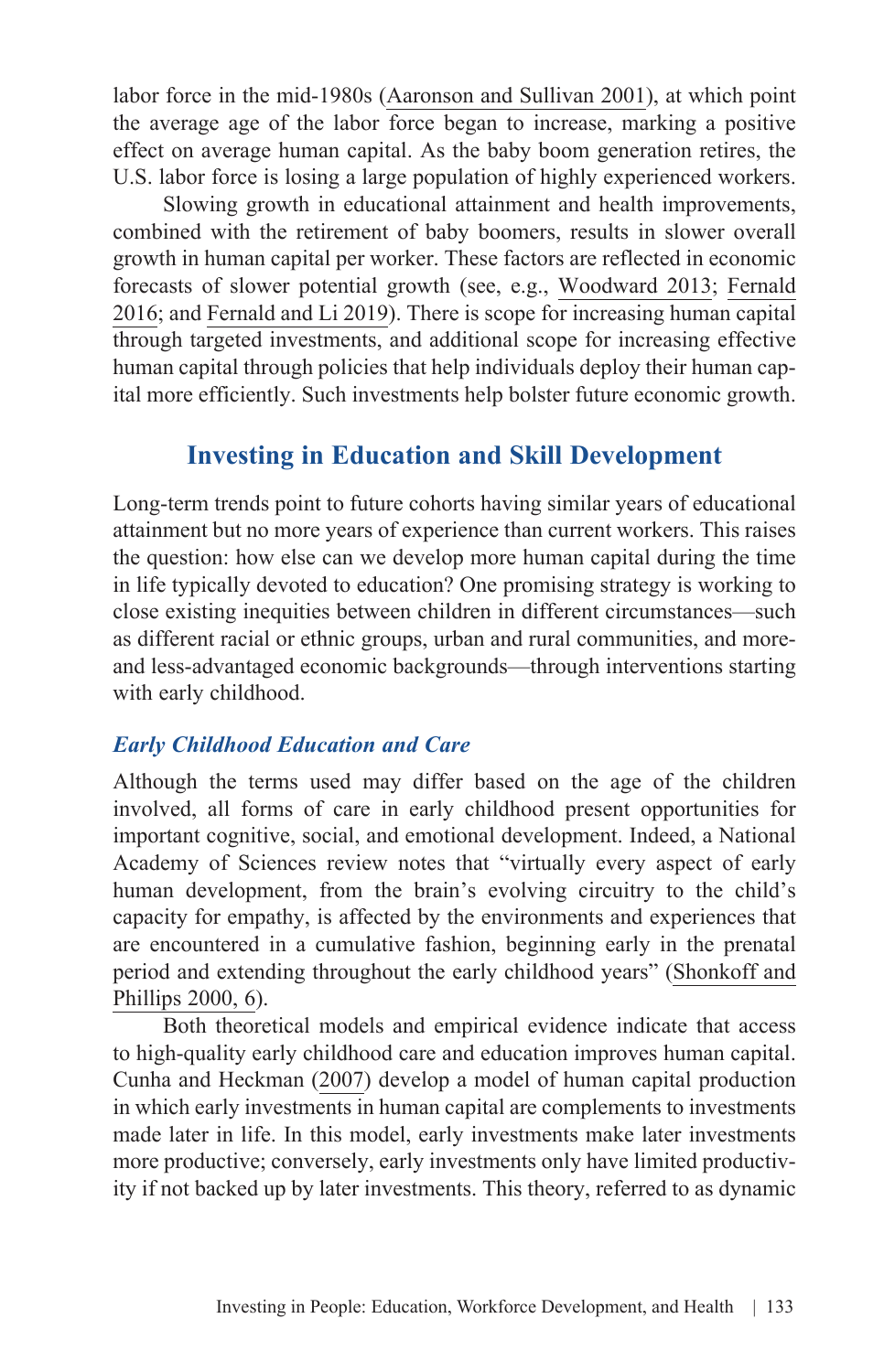complementary, is an important basis for supporting investments in highquality early childhood care and education.

Children from low-income families often begin kindergarten at an academic disadvantage. Though there are also disparities at entry by race and ethnicity, these differences are smaller than those by family income. Based on a nationally representative sample of children entering kindergarten in the fall of 2010, mathematics and reading skills for children from families in the bottom income quintile were, on average, more than 1 standard deviation below math and reading skills for children from families in the top income quintile;<sup>6</sup> by the spring of fifth grade, these gaps were largely unchanged.<sup>7</sup> These large differences in early skills are predictive of worse later outcomes in educational attainment and even arrest rates [\(Duncan and Magnuson](https://www.russellsage.org/publications/whither-opportunity)  [2011\)](https://www.russellsage.org/publications/whither-opportunity). As a result, expanding access to high-quality early care and education has long been viewed as having the potential to improve outcomes for children from low-income families.

In the short run, many early childhood programs have been shown to increase student achievement, particularly for children from low-income families [\(Cascio 2015](https://wol.iza.org/uploads/articles/116/pdfs/promises-and-pitfalls-of-universal-early-education.pdf?v=1), [forthcoming](http://jhr.uwpress.org/content/early/2021/01/04/jhr.58.3.0220-10728R1.abstract); [Yoshikawa, Christina, and Brooks-](https://www.jstor.org/stable/43940579?seq=1)[Gunn 2016\)](https://www.jstor.org/stable/43940579?seq=1). These early test-score advantages often fade out in the medium term (e.g., see [Puma et al. 2012](https://files.eric.ed.gov/fulltext/ED539264.pdf); [Durkin et al. 2022\)](https://doi.apa.org/doi/10.1037/dev0001301). In contrast, high-quality early childhood programs have a long track record of improving a broad array of longer-term outcomes ranging from educational attainment and earnings to criminal activity. For example, a study of the cohorts of children who benefited from heavily subsidized universal child care as a result of the Lanham Act during World War II finds that they were more likely to be employed, had higher earnings, and received less cash assistance during adulthood than the cohorts of children born just after those exposed to the Lanham Act funding [\(Herbst 2017\)](https://www.journals.uchicago.edu/doi/full/10.1086/689478). Similarly, another study finds that a large-scale expansion of subsidized childcare in Norway during the mid-1970s had large positive effects on children's educational attainment and labor force participation as adults and reduced their welfare dependency ([Havnes and Mogstad 2011](https://www.aeaweb.org/articles?id=10.1257/pol.3.2.97)). Further, studies of Head Start, the program established as part of President Lyndon B. Johnson's "War on Poverty" to boost services to low-income children and their families, find long-term benefits of these investments for several human capital and labor market outcomes ([Ludwig and Miller 2007;](https://academic.oup.com/qje/article/122/1/159/1924719?login=true) [Deming 2009;](https://www.aeaweb.org/articles?id=10.1257/app.1.3.111) [Bailey, Sun, and Timpe](https://www.aeaweb.org/articles?id=10.1257/aer.20181801)  [2021\)](https://www.aeaweb.org/articles?id=10.1257/aer.20181801). More recently, students who were randomly selected for preschool

<sup>6</sup> Researchers often measure differences in outcomes in standard deviation units in order to be comparable across different outcomes such as graduation rates and test scores. In a normal distribution, 68 percent of the observations are within 1 standard deviation of the mean, meaning that only 16 percent of all observations are more than 1 standard deviation below the mean. Thus, lowincome students scoring, on average, more than 1 standard deviation below high-income students is a large difference.

<sup>&</sup>lt;sup>7</sup> CEA calculations, based on de Brey et al. (2021, tables [220.40](https://nces.ed.gov/programs/digest/d19/tables/dt19_220.40.asp?current=yes) and [220.41\)](https://nces.ed.gov/programs/digest/d19/tables/dt19_220.41.asp?current=yes).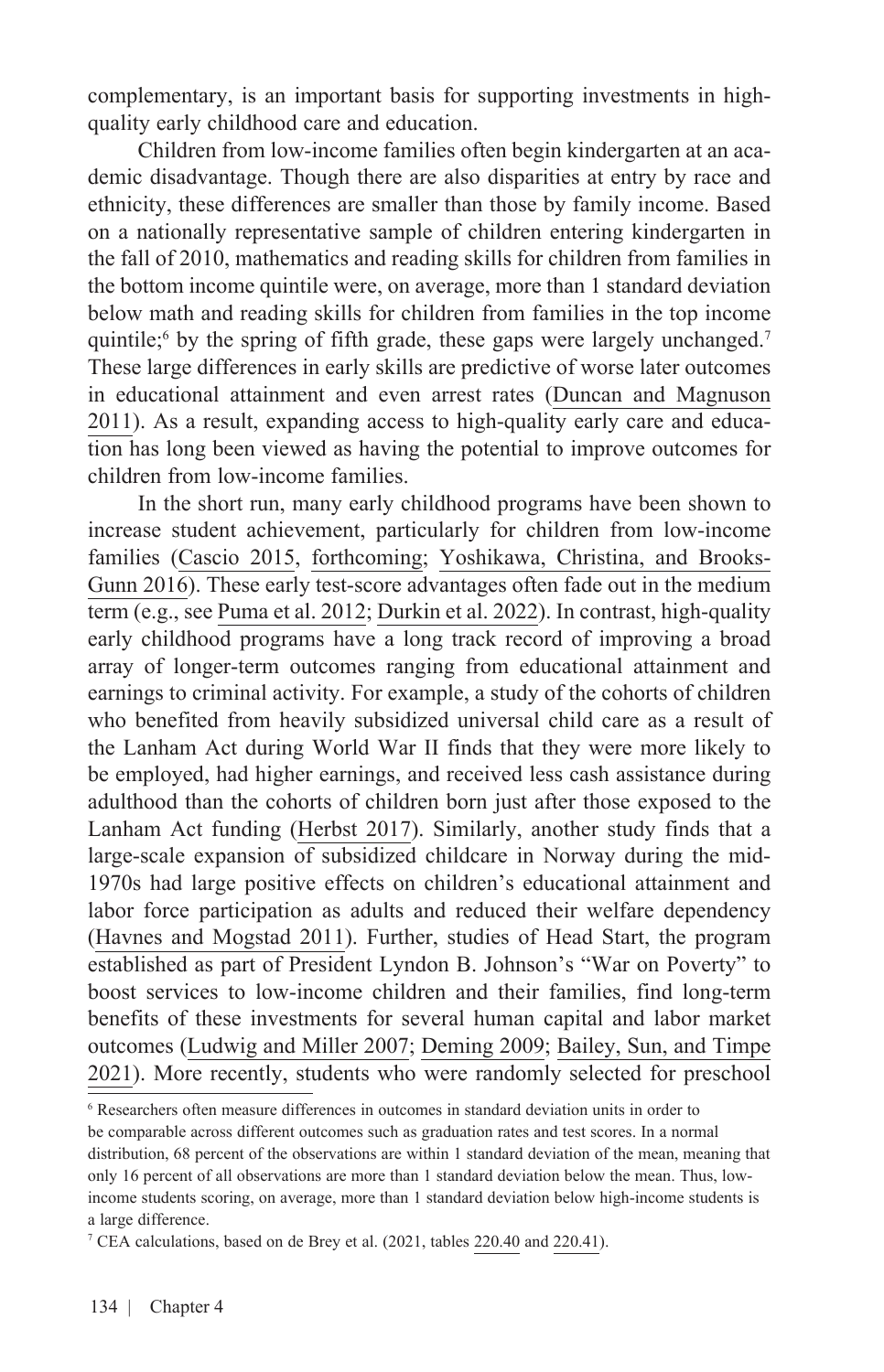slots in Boston were more likely than students who were randomized out of preschool access to take the SAT, graduate from high school, and enroll in college ([Gray-Lobe, Pathak, and Walters 2021\)](https://www.nber.org/papers/w28756).

The fact that high-quality early education and care programs have long-term effects on outcomes such as high school graduation and college enrollment suggests that they can generate long-run improvements in children's human capital. Building noncognitive skills (sometimes called soft or social skills) is particularly relevant because of their importance in the current labor market. In this computer age, the tasks that prove difficult to automate are those that rely on personal interactions [\(Autor 2015](https://www.aeaweb.org/articles?id=10.1257/jep.29.3.3)). [Deming](https://academic.oup.com/qje/article/132/4/1593/3861633?login=true) [\(2017\)](https://academic.oup.com/qje/article/132/4/1593/3861633?login=true) finds that, between 1980 and 2010, occupations requiring social skills grew by nearly 12 percentage points; wages also grew more rapidly for these types of jobs. This evidence reinforces the role early childhood education can play in increasing human capital and in providing the skills necessary for a modern economy.

However, access to high-quality early care and education differs by family income and race or ethnicity. For example, Hispanic and American Indian / Alaska Native populations are more likely to live in neighborhoods without adequate childcare availability, as are families in the lowest-income neighborhoods [\(Malik et al. 2018\)](https://www.americanprogress.org/article/americas-child-care-deserts-2018/). In Georgia, [Bassok and Galdo \(2016\)](https://www.tandfonline.com/doi/abs/10.1080/10409289.2015.1057463) found that state preschool classrooms in low-income and high-minority communities were rated significantly lower in quality, even though Georgia is considered a national leader in high-quality early education and care.

Children from low-income families are also less likely to be enrolled in preschool. In 2019, 42 percent of three- and four-year-old children living in households below the poverty threshold were enrolled in preschool, compared with 54 percent of those living in households at or above 185 percent of the poverty threshold [\(de Brey et al. 2021, table 202.20](https://nces.ed.gov/programs/digest/d19/tables/dt19_220.20.asp?current=yes)). Thus, greater access to public preschool programs may help close gaps in kindergarten readiness between lower- and higher-income children. However, results vary between universal preschool programs, which serve all children, and ones that are means-tested, which serve only children from families with low enough incomes to qualify. [Cascio \(forthcoming\)](http://jhr.uwpress.org/content/early/2021/01/04/jhr.58.3.0220-10728R1.abstract) finds that state-funded universal preschool programs generate large test score gains, particularly for children from low-income families. Indeed, Cascio estimates a cost/benefit ratio of \$3.52 for universal preschool programs. Universal preschool for all three- and four-year-old children, combined with investments in childcare provisions, could help ensure equal access to high quality early education and care for all children.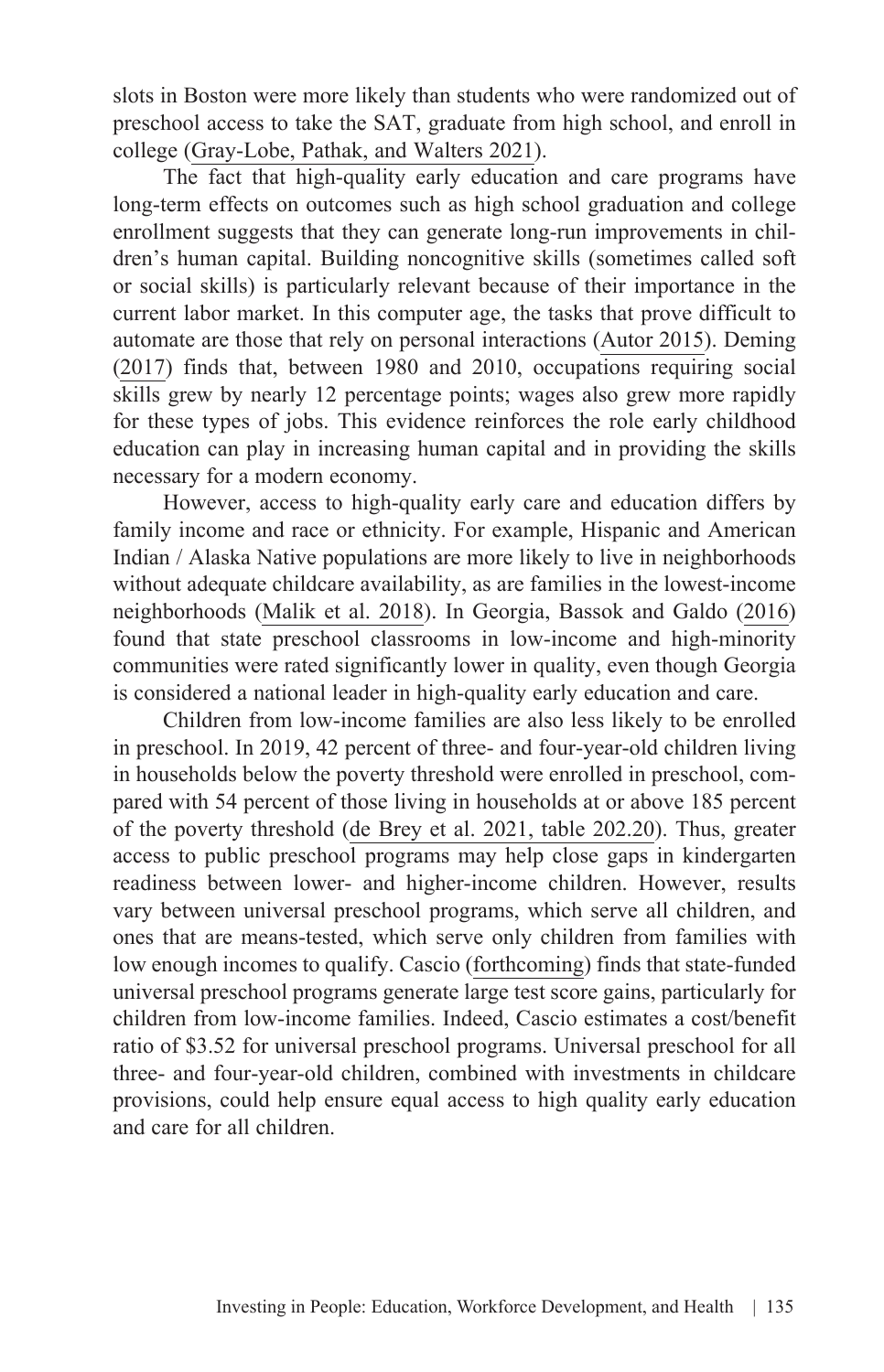### *K-12 Education*

Despite a long-standing debate on the question of whether increased school spending improves student outcomes, modern quasi-experimental research on the topic suggests that increased school spending has a positive causal effect on students' future education and labor market outcomes ([Card and](https://www.sciencedirect.com/science/article/pii/S0047272700001778) [Payne 2002;](https://www.sciencedirect.com/science/article/pii/S0047272700001778) [Jackson, Johnson, and Persico 2016](https://academic.oup.com/qje/article/131/1/157/2461148); [Hyman 2017;](https://www.aeaweb.org/articles?id=10.1257/pol.20150249) [Lafortune,](https://www.aeaweb.org/articles?id=10.1257/app.20160567) [Rothstein, and Schanzenbach 2018](https://www.aeaweb.org/articles?id=10.1257/app.20160567)).

However, as in early childhood education and care, access to highquality K-12 schools differs by family income and race or ethnicity. [Rouse](https://eaop.ucsd.edu/198/achievement-gap/Equalizing%20Opportunity%20or%20Replicating%20the%20Status%20Quo.pdf) [and Barrow \(2006\)](https://eaop.ucsd.edu/198/achievement-gap/Equalizing%20Opportunity%20or%20Replicating%20the%20Status%20Quo.pdf) and [Barrow and Schanzenbach \(2012\)](https://www.oxfordhandbooks.com/view/10.1093/oxfordhb/9780195393781.001.0001/oxfordhb-9780195393781-e-10) find that though some resource measures may be quite similar or even somewhat higher in districts with greater shares of disadvantaged children, children from more advantaged backgrounds arguably attend higher-quality public elementary and secondary schools. For example, students from families of low socioeconomic status are more likely to have teachers with less than three years of experience and to attend schools with inadequate facilities or temporary buildings. Similarly, high-poverty schools are more likely to employ teachers who do not have a certificate or major in the field they teach. Additionally, differences in academic achievement by race and ethnicity widen between kindergarten entry and fifth grade, suggesting that there may be systematic differences in elementary school quality by student race and ethnicity.8 As such, policy interventions aimed at improving school quality for children from disadvantaged families and communities of color are likely to be important for increasing human capital growth.

Although there is little consensus about effective education policies, several themes have emerged from the literature beyond the basic finding that resources matter. [Barrow and Rouse \(2007\)](https://www.taylorfrancis.com/chapters/edit/10.4324/9781003064466-11/causality-causality-causality-view-education-inputs-outputs-economics-lisa-barrow-cecilia-elena-rouse) review evidence on several inputs in K-12 education, including class size, teacher quality, time in school, and technology. Several studies find that class size matters, particularly for students in the early grades [\(Angrist and Lavy 1999](https://academic.oup.com/qje/article/114/2/533/1844228?login=true); [Krueger 1999](https://academic.oup.com/qje/article/114/2/497/1844226?login=true); [Krueger and Whitmore 2001](https://www.jstor.org/stable/2667840?seq=1)), though class size reduction is expensive and implementation at scale can be a challenge [\(Bohrnstedt and Stecher 2002\)](https://eric.ed.gov/?id=ED471331). Not surprisingly, researchers also find strong evidence that teachers matter (Aaronson, Barrow, and Sander 2007; [Rivkin, Hanushek, and Kain 2005](https://onlinelibrary.wiley.com/doi/abs/10.1111/j.1468-0262.2005.00584.x); [Chetty, Friedman, and Rockoff 2014\)](https://www.aeaweb.org/articles?id=10.1257/aer.104.9.2593), and many school reform efforts in the early 2010s included the adoption of teacher performance rating systems that combined measures of teachers' effects on student achievement (value added) and classroom observation [\(National Council on Teacher Quality](https://www.nctq.org/policy-area/Evaluation) [2017\)](https://www.nctq.org/policy-area/Evaluation). Researchers find that these types of reforms can improve average teacher quality by leading the lowest-performing teachers to exit teaching at higher rates ([Sartain and Steinberg 2016;](http://jhr.uwpress.org/content/51/3/615.short) [Dee, James, and Wycoff 2021\)](https://direct.mit.edu/edfp/article-abstract/16/2/313/97155/Is-Effective-Teacher-Evaluation-Sustainable).

<sup>8</sup> CEA calculations, based on de Brey et al. (2021, tables [220.40](https://nces.ed.gov/programs/digest/d19/tables/dt19_220.40.asp?current=yes) and [220.41\)](https://nces.ed.gov/programs/digest/d19/tables/dt19_220.41.asp?current=yes).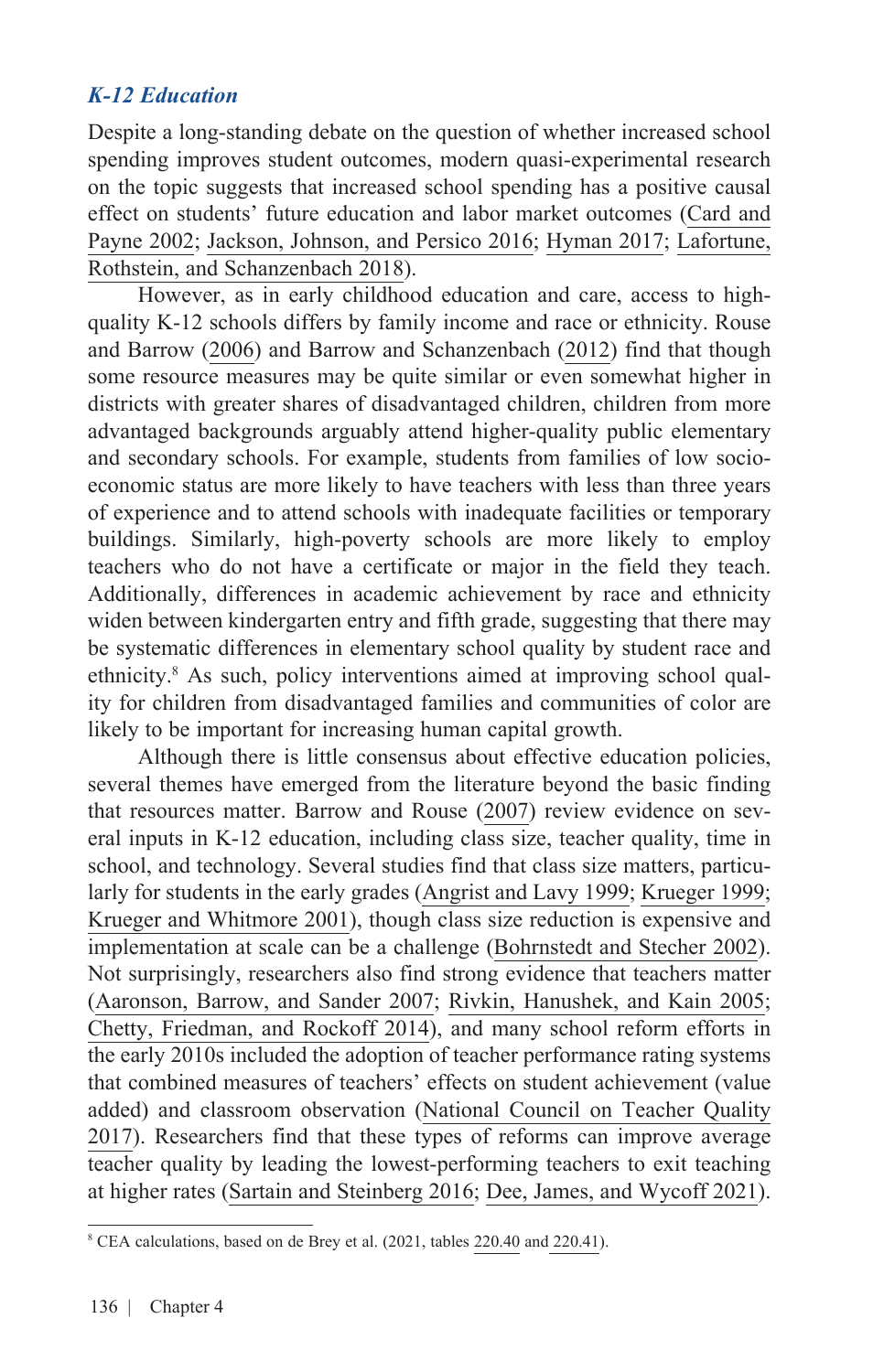There is also some evidence that teacher performance evaluation can lead to improvements in teacher practice [\(Taylor and Tyler 2012](https://www.aeaweb.org/articles?id=10.1257/aer.102.7.3628)).

Instructional time has also been shown to have a positive effect on student achievement, through evidence that a longer school year can improve student outcomes ([Pischke 2007\)](https://academic.oup.com/ej/article-abstract/117/523/1216/5086553), as can longer school days ([Figlio,](https://doi.org/10.1016/j.econedurev.2018.06.003)  [Holden, and Ozek 2018;](https://doi.org/10.1016/j.econedurev.2018.06.003) [Atteberry, Bassok, and Wong 2019](https://journals.sagepub.com/doi/abs/10.3102/0162373719872197)). The evidence on accountability policies and technology is somewhat more mixed. Though accountability policies have been shown to cause schools to change instructional practices in meaningful ways, leading to increased test score performance [\(Rouse et al. 2013\)](https://www.aeaweb.org/articles?id=10.1257/pol.5.2.251), in other settings test score improvements have been shown to come from gaming the system rather than from generating improvements in educational practices that benefit all students (e.g., see [Neal and Schanzenbach 2010](https://direct.mit.edu/rest/article/92/2/263/58591/Left-Behind-by-Design-Proficiency-Counts-and-Test); [Booher-Jennings 2005;](https://journals.sagepub.com/doi/abs/10.3102/00028312042002231) and [Hout and Elliott](https://www.jstor.org/stable/43315692)  [2011\)](https://www.jstor.org/stable/43315692). Finally, research on the use of technology in the classroom continues to find mixed results [\(Bulman and Fairlie 2016\)](https://www.sciencedirect.com/science/article/abs/pii/B9780444634597000051), even though the potential for computer-aided instruction to allow for more self-paced learning remains promising [\(Barrow, Markman, and Rouse 2009](https://www.aeaweb.org/articles?id=10.1257/pol.1.1.52)).

The COVID-19 pandemic has disrupted instruction at all levels of education, with potentially serious consequences for students. For more discussion of this issue, see box 4-2.

#### *Postsecondary Human Capital Development*

The development of universal and compulsory primary and secondary education in the United States during the 20th century meant that, by 2019, more than 90 percent of adults age 25 years and above had completed at least high school [\(de Brey et al. 2021, table 104.10\)](https://nces.ed.gov/programs/digest/d20/tables/dt20_104.10.asp?current=yes). After high school, Americans take many paths to further develop their human capital. Some enter the labor force directly and develop their skills through on-the-job training and experience. Others pursue apprenticeship opportunities, military service, or gap-year programs. The majority (66 percent in 2019), however, pursue further academic or vocational training—including certificate programs—at a college or university [\(de Brey et al. 2021, table 302.20\)](https://nces.ed.gov/programs/digest/d21/tables/dt21_302.20.asp?current=yes). And over a lifetime, many workers find the need or desire to go back to school or enter a workforce training program to further their career or switch tracks entirely.

Access to postsecondary education has expanded over time, such that two out of three recent high school graduates enrolled in a two-year or four-year college in 2019, up from one out of two in 1965 ([de Brey et al.](https://nces.ed.gov/programs/digest/d21/tables/dt21_302.10.asp?current=yes) [2021, table 302.10\)](https://nces.ed.gov/programs/digest/d21/tables/dt21_302.10.asp?current=yes). Community colleges, also known as two-year public colleges, are open enrollment and tend to cost less than programs at public and private nonprofit four-year colleges and private for-profit institutions. They also offer flexibility that allows working adults to attend college. As a result, community colleges enroll nearly one in three first-time degree- or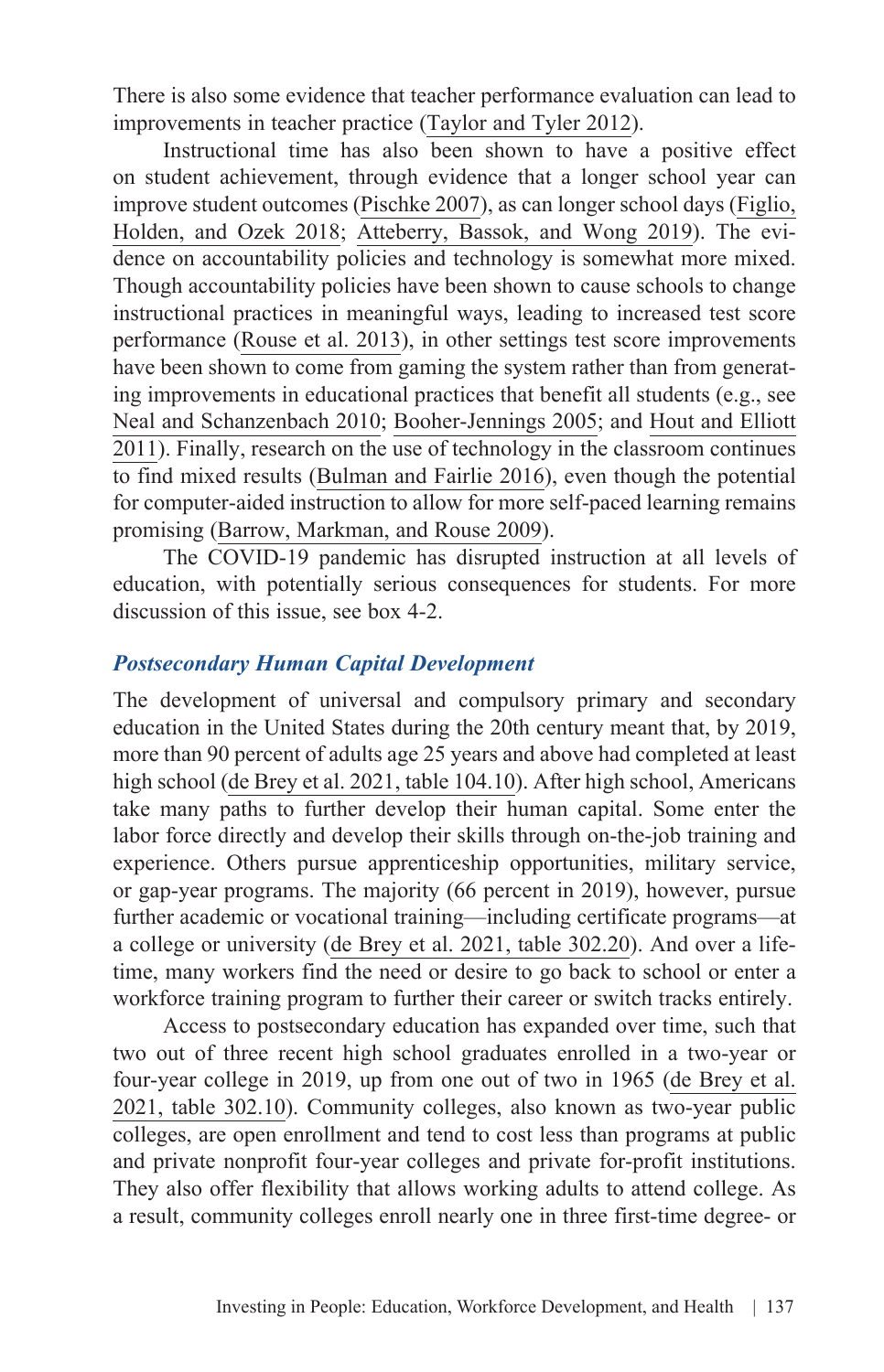#### **Box 4-2. COVID and Education**

The COVID-19 pandemic disrupted all levels of formal education in the United States, and exacerbated existing disparities in educational opportunities and outcomes ([U.S. Department of Education 2021a\)](https://www2.ed.gov/about/offices/list/ocr/docs/20210608-impacts-of-covid19.pdf). By the end of March 2020, leaders of 48 States, 4 territories, and the District of Columbia ordered or recommended building closures in K-12 schools for the remainder of the academic year, affecting over 50 million public school students [\(Decker et al. 2020](https://www.edweek.org/leadership/the-coronavirus-spring-the-historic-closing-of-u-s-schools-a-timeline/2020/07)). Many school districts, students, and families were not prepared for online learning, particularly in rural communities [\(Hampton et al. 2020\)](https://quello.msu.edu/wp-content/uploads/2020/03/Broadband_Gap_Quello_Report_MSU.pdf), low-income communities, and communities of color. In 2019, over 10 percent of school-age children in families in the bottom income quartile did not have Internet access at home, and an additional 14 percent only had access through a smartphone [\(Irwin 2021\)](https://nces.ed.gov/blogs/nces/post/students-internet-access-before-and-during-the-coronavirus-pandemic-by-household-socioeconomic-status). Before the pandemic, only 75 percent of Black and Hispanic children lived in a house with a computer, compared with 91 and 96 percent of white and Asian children, respectively [\(KewalRamani](https://files.eric.ed.gov/fulltext/ED581891.pdf)  [et al. 2018\)](https://files.eric.ed.gov/fulltext/ED581891.pdf). Online school exacerbated barriers to good educational opportunities and outcomes, especially for children who lived in a home without a computer.

The challenges of switching to remote education thwarted many students' involvement in education. School districts saw attendance decline, and educators expressed concerns about adequate student engagement [\(Carminucci, Rickles, and Garet 2021;](https://www.air.org/sites/default/files/2021-07/research-brief-covid-survey-student-attendance-june-2021_0.pdf) [Chambers, Scala,](https://insightpolicyresearch.com/wp-content/uploads/2020/08/NSAES_COVID19_Whitepaper_Final_508.pdf)  [and English 2020\)](https://insightpolicyresearch.com/wp-content/uploads/2020/08/NSAES_COVID19_Whitepaper_Final_508.pdf). The result has been higher rates of chronic absenteeism ([Dorn et al. 2021\)](https://www.mckinsey.com/industries/education/our-insights/covid-19-and-education-the-lingering-effects-of-unfinished-learning), which has been shown to have negative effects on the absent students' grades, graduation rates, and college success ([Allensworth and Evans 2016](https://journals.sagepub.com/doi/abs/10.1177/0031721716671900?journalCode=pdka)).

COVID-19 changed education in a way that also likely affected children's development of noncognitive/social and emotional skills. Students could not interact with their classmates and teachers in the same way and, in many cases, they were cut off from services they accessed at school, such as physical and mental health services, or the support of a social worker. Further, many extracurricular activities were canceled or moved online, limiting social interactions with peers. By limiting these activities, COVID-19 may have disrupted development of students' social and emotional skills, which are associated with future academic achievement [\(Blake et al. 2014\)](http://www.bu.edu/cdl/files/2014/11/Blake_etal_2014_JEBO.pdf).

School districts, which were largely unprepared for the transition to remote learning, were forced to make changes that will likely have an impact on human capital accumulation. Though some teachers, schools, and districts were ultimately able to effectively transition to remote learning, others were unable to develop a plan to deliver classroom work in a form that would be most effective for students, particularly in the short run. Before the pandemic (2011–12), only about one-third of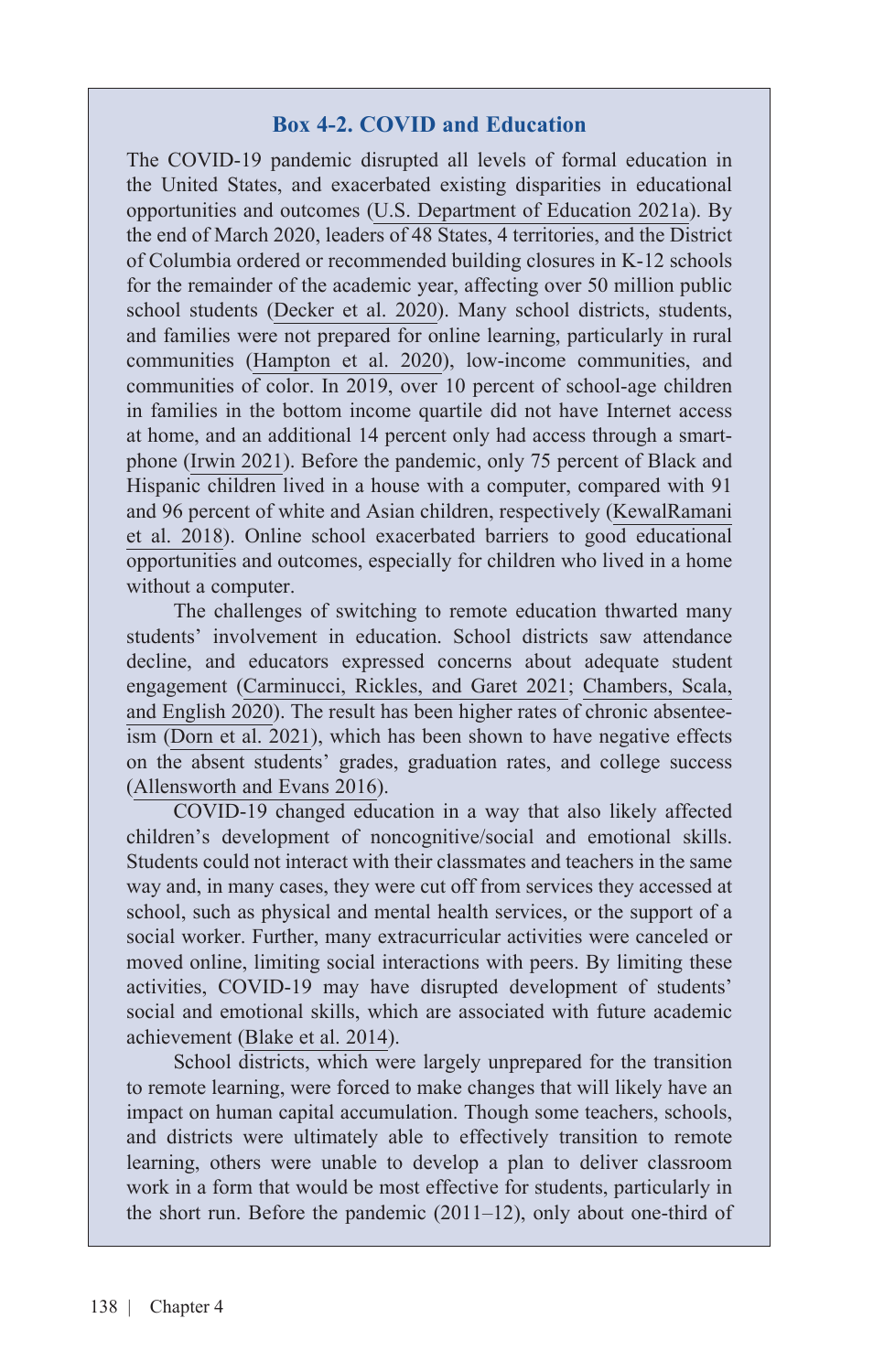teachers reported having training in the use of computers for instruction ([Garcia and Weiss 2020\)](https://files.epi.org/pdf/205622.pdf). A nationally representative survey of school districts found that in the spring of 2020, 85 percent of school districts expected students to spend less than four hours daily on instructional activities during the pandemic ([Rickles et al. 2020](https://www.air.org/sites/default/files/COVID-Survey-Approaches-to-Remote-Instruction-FINAL-Oct-2020.pdf)). The prepandemic daily instructional time average was five hours [\(U.S. Department of](https://www2.ed.gov/about/offices/list/ocr/docs/20210608-impacts-of-covid19.pdf)  [Education 2021a](https://www2.ed.gov/about/offices/list/ocr/docs/20210608-impacts-of-covid19.pdf)).

These changes to formal K-12 school have resulted in academic learning loss. One study finds that by the end of the 2020–21 school year, students were, on average, five months behind in math and four months behind in reading ([Dorn et al. 2021](https://www.mckinsey.com/industries/education/our-insights/covid-19-and-education-the-lingering-effects-of-unfinished-learning)); another study estimates that by the fall of 2021, students were scoring below expected performance levels based on historical trends by 9 to 11 percentile points in math and 3 to 7 percentile points in reading ([Lewis et al. 2021\)](https://www.nwea.org/content/uploads/2021/07/Learning-during-COVID-19-Reading-and-math-achievement-in-the-2020-2021-school-year.research-brief.pdf). In both studies, estimated learning losses were larger for historically marginalized students and those enrolled in high-poverty schools.

The COVID-19 pandemic has also affected higher education. Fall enrollment in postsecondary institutions peaked in 2010 and had been declining at an average annual rate of 0.8 percent, primarily driven by declines in enrollment at sub-baccalaureate institutions and all levels of for-profit institutions (CEA calculations, based on [deBrey et al. 2021,](https://nces.ed.gov/programs/digest/d20/tables/dt20_303.25.asp?current=yes)  [table 303.25](https://nces.ed.gov/programs/digest/d20/tables/dt20_303.25.asp?current=yes)). However, enrollment fell more precipitously with the pandemic, particularly at the sub-baccalaureate level. According to [National Student Clearinghouse \(2021\)](https://nscresearchcenter.org/stay-informed/) data, there was an approximately 8 percent drop in undergraduate enrollment between the fall of 2019 and the fall of 2021 (roughly 4 percent each year), with community colleges losing 14.8 percent of students over the two years. However, enrollments in graduate and professional certificate and degree programs rose, suggesting that, though fewer students were taking initial steps in higher education, more degree holders were returning for additional credentials.

Many students enrolled in higher education during the pandemic have seen disruptions to the mode of instruction, which may affect their learning and ultimately their completion. Prepandemic research found that taking a course online instead of in person reduced student success in the course and mitigated progress in college [\(Bettinger et al. 2017\)](https://pubs.aeaweb.org/doi/pdfplus/10.1257/aer.20151193). Research conducted at the U.S. Military Academy during the pandemic also found that students randomly assigned to online instruction performed worse than those randomly assigned to in-person instruction covering the same material [\(Kofoed et al. 2021\)](https://papers.ssrn.com/sol3/papers.cfm?abstract_id=3846700). Adverse effects of online instruction were largest for students who were academically at risk.

Learning loss associated with the pandemic is likely to lower the educational attainment of the future workforce by reducing the share of college-educated adults [\(Blagg 2021;](https://www.urban.org/sites/default/files/publication/103549/the-effect-of-covid-19-learning-loss-on-adult-outcomes.pdf) [Fuchs-Schündeln et al. 2020\)](https://www.nber.org/system/files/working_papers/w27773/w27773.pdf). Using estimates of the decline in the educational attainment of the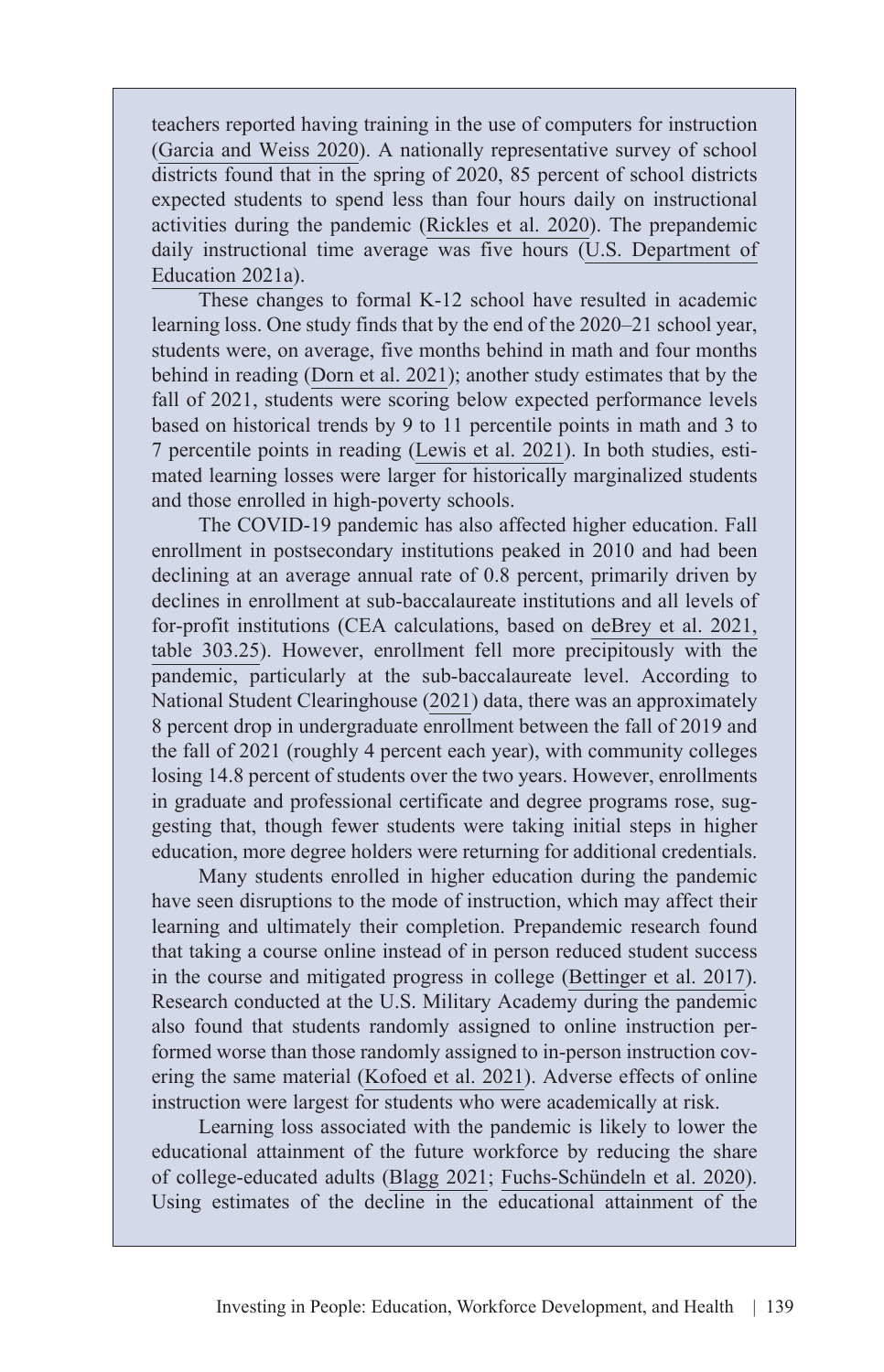future workforce from Fuchs-Schündeln and others [\(2020](https://www.nber.org/system/files/working_papers/w27773/w27773.pdf)), [Fernald, Li,](https://www.frbsf.org/economic-research/publications/economic-letter/2021/february/future-output-loss-from-covid-induced-school-closures/) [and Ochse \(2021\)](https://www.frbsf.org/economic-research/publications/economic-letter/2021/february/future-output-loss-from-covid-induced-school-closures/) estimate that the pandemic learning disruption will decrease average yearly output over the next 70 years by 0.23 percentage point, peaking at a gap of half a percentage point (just below \$150 billion, inflation-adjusted) from 2045 to 2050. Similar estimates at the microeconomic level translate learning losses into lifetime earnings losses. [Goldhaber, Kane, and McEachin \(2021\)](https://www.the74million.org/article/analysis-pandemic-learning-loss-could-cost-u-s-students-2-trillion-in-lifetime-earnings-what-states-schools-can-do-to-avert-this-crisis/) use the decline in math achievement found by [Lewis et al. \(2021\)](https://www.nwea.org/content/uploads/2021/07/Learning-during-COVID-19-Reading-and-math-achievement-in-the-2020-2021-school-year.research-brief.pdf) to estimate that these losses, if permanent, equal \$43,800 in lifetime earnings for each student, or over \$2 trillion across the 50 million public school students currently enrolled in grades K to 12.

In order to support educational equity and address these losses, the American Rescue Plan Act of 2021 included \$122 billion in the Elementary and Secondary School Emergency Relief Fund to help schools safely reopen and address the academic, social, emotional, and mental health needs of their students ([White House 2021a](https://www.whitehouse.gov/briefing-room/statements-releases/2021/07/23/fact-sheet-how-the-biden-harris-administration-is-advancing-educational-equity/)). The act further required States and districts to spend a combined minimum of 24 percent of the total funds on evidence-based practices to address lost instructional time and the coronavirus's impact on underserved students. The funding has been used for such activities as implementing summer learning and enrichment programs and hiring nurses and counselors ([U.S. Department of Education 2021b\)](https://oese.ed.gov/offices/american-rescue-plan/american-rescue-plan-elementary-and-secondary-school-emergency-relief/stateplans/).

certificate-seeking students.<sup>9</sup> Importantly, research shows that community colleges increase the earnings of their students [\(Kane and Rouse 1995](https://www.jstor.org/stable/2118190?refreqid=excelsior%3Abe1e2f55b31563df514de61685c97797&seq=1); [Marcotte 2010;](https://onlinelibrary.wiley.com/doi/10.1111/j.1465-7287.2009.00173.x) [Jepsen, Troske, and Coomes 2014;](https://www.jstor.org/stable/10.1086/671809?seq=1) [Bahr et al. 2015;](https://capseecenter.org/labor-market-returns-michigan/) [Minaya](https://doi.org/10.1162/edfp_a_00325)  [and Scott-Clayton 2022\)](https://doi.org/10.1162/edfp_a_00325).

However, college enrollment rates differ by family income and by race and ethnicity (as noted in the introduction). For example, in 2016, 83 percent of high school graduates from families in the top income quintile immediately enrolled in college after high school graduation, compared with only 67 percent of high school graduates from families in the bottom income quintile ([Snyder, de Brey, and Dillow 2017, table 302.30\)](https://nces.ed.gov/programs/digest/d17/tables/dt17_302.30.asp). These differential enrollment rates suggest that some students may face more barriers than others in making the transition to college.

Students who decide to continue their education at a college or university must first navigate complex application, enrollment, and financial aid processes. These hurdles can deter students from continuing to develop their skills through formal education, and those from more advantaged families are likely to have access to better information about how to enroll in higher education than students from less advantaged families. For example,

<sup>9</sup> CEA calculations, based on two-year public institutions, given by [de Brey et al. 2019, table 305.10.](https://nces.ed.gov/programs/digest/d20/tables/dt20_305.10.asp?current=yes)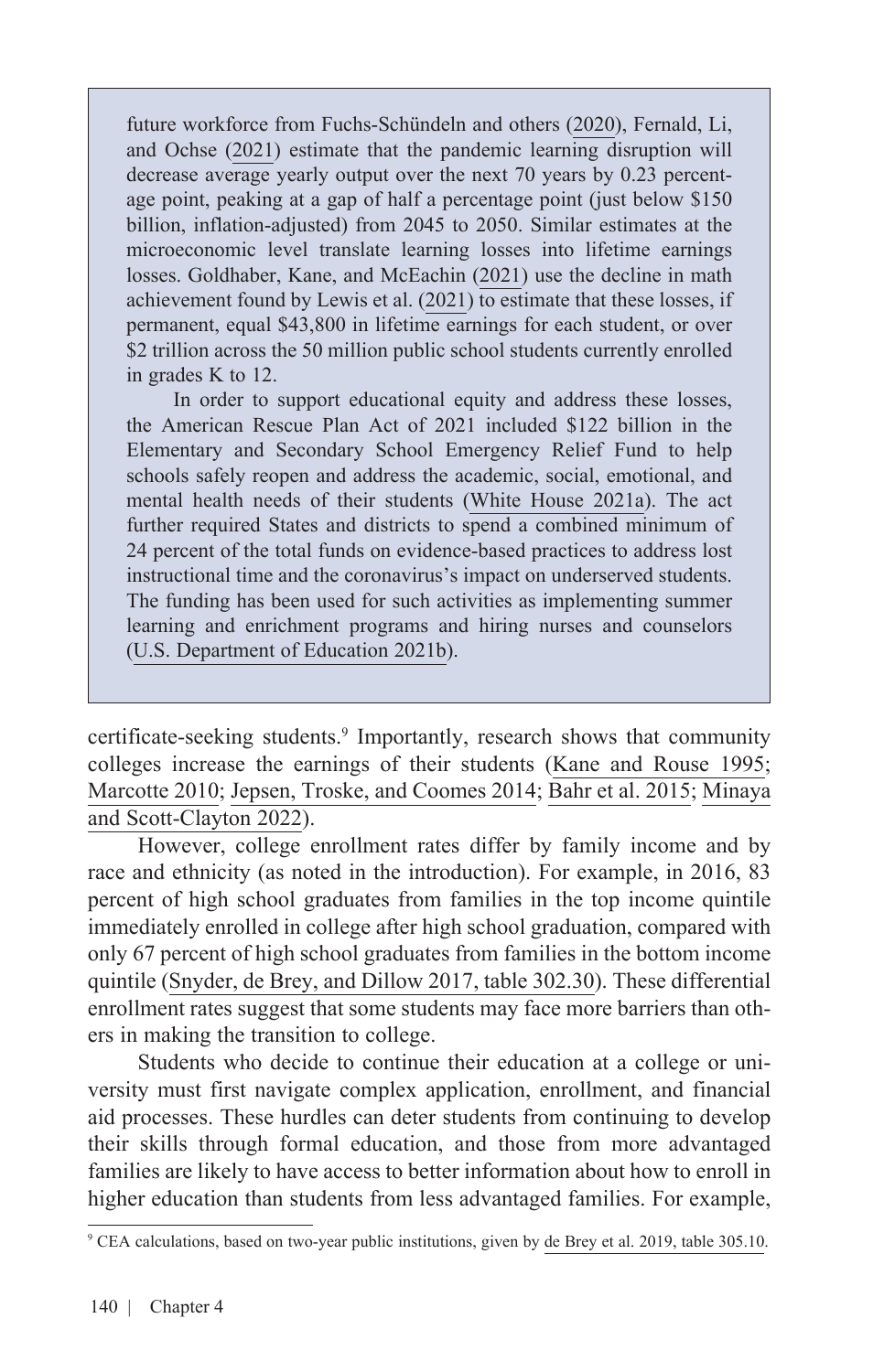students whose parents attended college are well situated to receive firsthand advice on navigating the college enrollment process and information on what to expect as a college student.

In addition, many students and their families have struggled to complete the Free Application for Federal Student Aid (FAFSA), a financial aid application necessary to access Federal postsecondary student aid, including Pell Grants and Direct Loans [\(Bettinger et al. 2012\)](https://academic.oup.com/qje/article/127/3/1205/1921970?login=true). Unclear and/or incorrect expectations about the cost of attending selective four-year institutions may dissuade low-income students from applying and attending schools where they would qualify for aid ([Hoxby and Turner 2015;](https://www.aeaweb.org/articles?id=10.1257/aer.p20151027) [Dynarski et](https://www.nber.org/papers/w25349) [al. 2018\)](https://www.nber.org/papers/w25349). The FAFSA Simplification Act of 2021 aims to make applying for aid easier and the award amount more transparent and predictable for students [\(Congressional Research Service 2022b](https://crsreports.congress.gov/product/pdf/R/R46909)). These changes, combined with more readily available information on the net price a student faces (as opposed to the overall "sticker price"), can help reduce barriers in the transition to college.

Free community college is another proposal aimed at increasing access to postsecondary education. Although some of the increased enrollment may come from students who would have otherwise enrolled in a four-year college or a private two-year junior college, there is strong evidence that making community college tuition free may also increase enrollment among individuals who otherwise would not have enrolled at all [\(Carruthers and](https://www.sciencedirect.com/science/article/abs/pii/S0272775715000771?via%3Dihub) [Fox 2016](https://www.sciencedirect.com/science/article/abs/pii/S0272775715000771?via%3Dihub); [Mountjoy 2019](https://www.nber.org/papers/w29254); [Nguyen 2020\)](https://www.sciencedirect.com/science/article/abs/pii/S0927537120300865). Despite the fact that community college tuition is effectively free for many low-income students due to the availability of Federal Pell Grants and other State and local grant aid [\(Ma and](https://research.collegeboard.org/media/pdf/trends-college-pricing-student-aid-2021.pdf) [Pender 2021](https://research.collegeboard.org/media/pdf/trends-college-pricing-student-aid-2021.pdf)), a recent study in Michigan finds that students are particularly responsive to a clear, upfront offer of free tuition [\(Dynarski et al. 2018\).](https://www.nber.org/papers/w25349) In this study, low-income, high-achieving students were randomly selected to receive a promise of free tuition and fees if they applied and were admitted to the University of Michigan in Ann Arbor.<sup>10</sup> Notably, the intervention did not change the probable costs for the students but rather guaranteed grant aid for which the students were likely already eligible.11 The likelihood of applying to the university more than doubled, and the researchers find that students in the treatment group were 4 percentage points more likely than the control group to attend any postsecondary institution.

However, many students who do enroll in college still fail to complete any degree or certificate program ([Chen et al. 2019\)](https://nces.ed.gov/pubs2019/2019401.pdf), and completion rates at two-year public colleges are particularly low. Five years after enrolling, only 39 percent of first-time college students who started at a public two-year

<sup>&</sup>lt;sup>10</sup> Randomization was at the school level, and parents and principals were also notified.

<sup>&</sup>lt;sup>11</sup> The offer was unconditional, e.g., students were not required to fill out the FAFSA form, and the offer was guaranteed for four years. This was prominently stated in the mailing, but students were also encouraged to fill out the FAFSA because they would likely qualify for even more aid.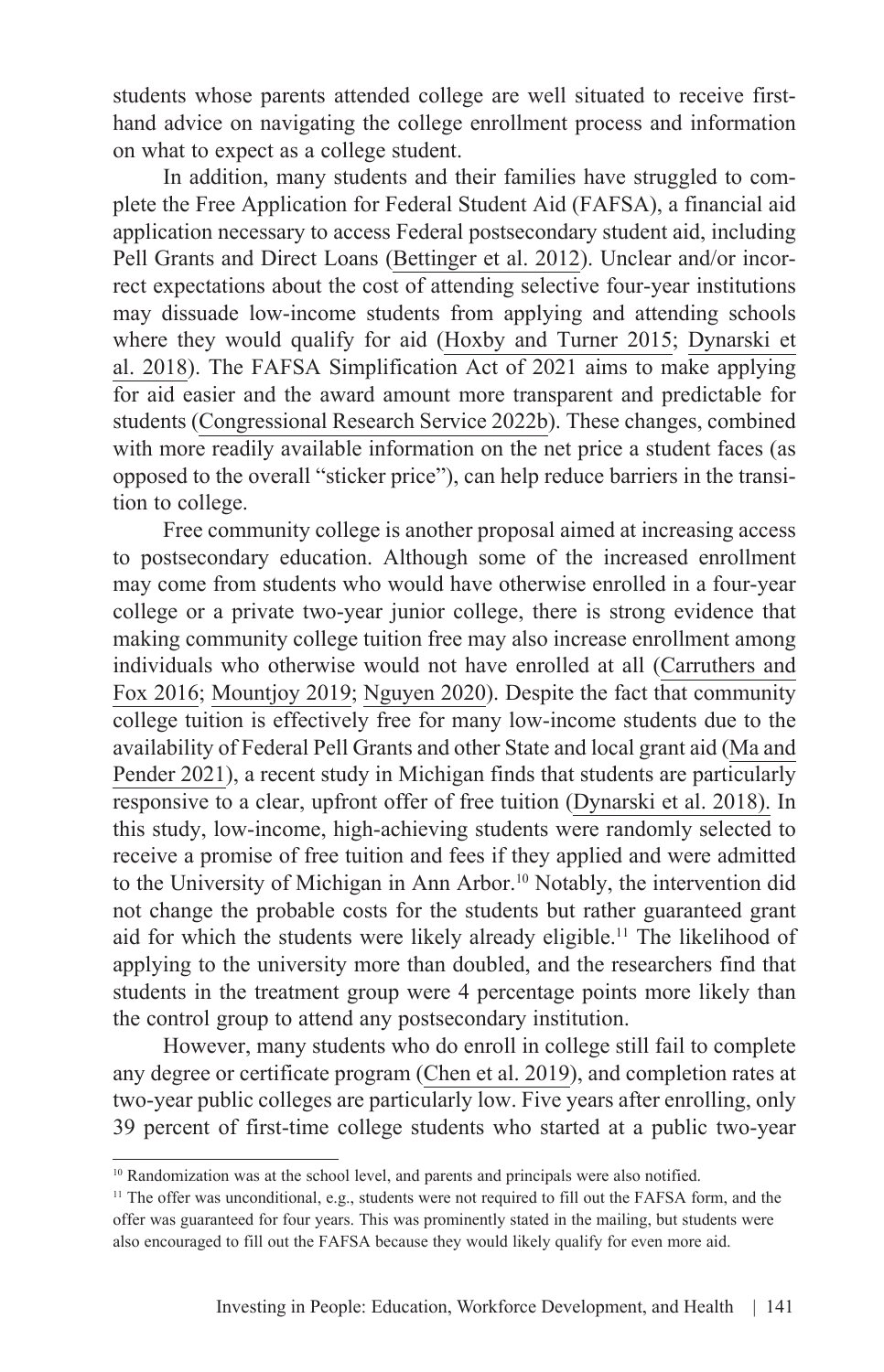#### 10 15 20 25 30 35 40 <sup>45</sup> Women Men **White** Black or African American Hispanic or Latino Asian 5  $\theta$ By gender By race or ethnicity *Percent*

#### **Figure 4-6. Degree or Certificate Completion Rates among Students Who First Enroll at a Public, Two-Year Institution**



institution in 2011–12, with the expectation of completing a four-year bachelor's degree, had received any degree or certificate, compared with 68 percent of students who started that year at a public four-year institution.12 Further, as shown in figure 4-6, these completion rates differ by sex and race or ethnicity, ranging from 34 percent for men to 42 percent for women and 27 percent for Black or African American students to 41 percent for Asian students.

Investments aimed at encouraging higher education institutions—and community colleges in particular—to adopt evidence-based strategies for improving student completion are important for increasing human capital accumulation, particularly for students from backgrounds historically marginalized in higher education. These supports include wraparound services, ranging from childcare and mental health services to faculty mentoring. Community college students often live complicated lives, which may be one reason why completion rates are relatively low. Research on initiatives such as the Accelerated Study in Associate Programs has shown that enhanced student services combined with additional financial supports can double graduation rates ([Scrivener et al. 2015\)](https://www.mdrc.org/sites/default/files/doubling_graduation_rates_fr.pdf).

Workforce development programs help create opportunities for displaced workers, new entrants, and current workers seeking higher-paying and more fulfilling work. Having workers with the right skills can raise labor productivity, which in turn increases economic growth. As [Holzer \(2021, 4\)](https://www.brookings.edu/wp-content/uploads/2021/02/Holzer_LO_v5-1.pdf) notes, "Workforce development policies, programs, and practices are critical to any effort to improve economic productivity, income mobility, and equity

<sup>&</sup>lt;sup>12</sup> This computation was by PowerStats, from the National Center for Educational Statistics, using data from the [U.S. Department of Education \(2019\)](https://nces.ed.gov/surveys/bps/).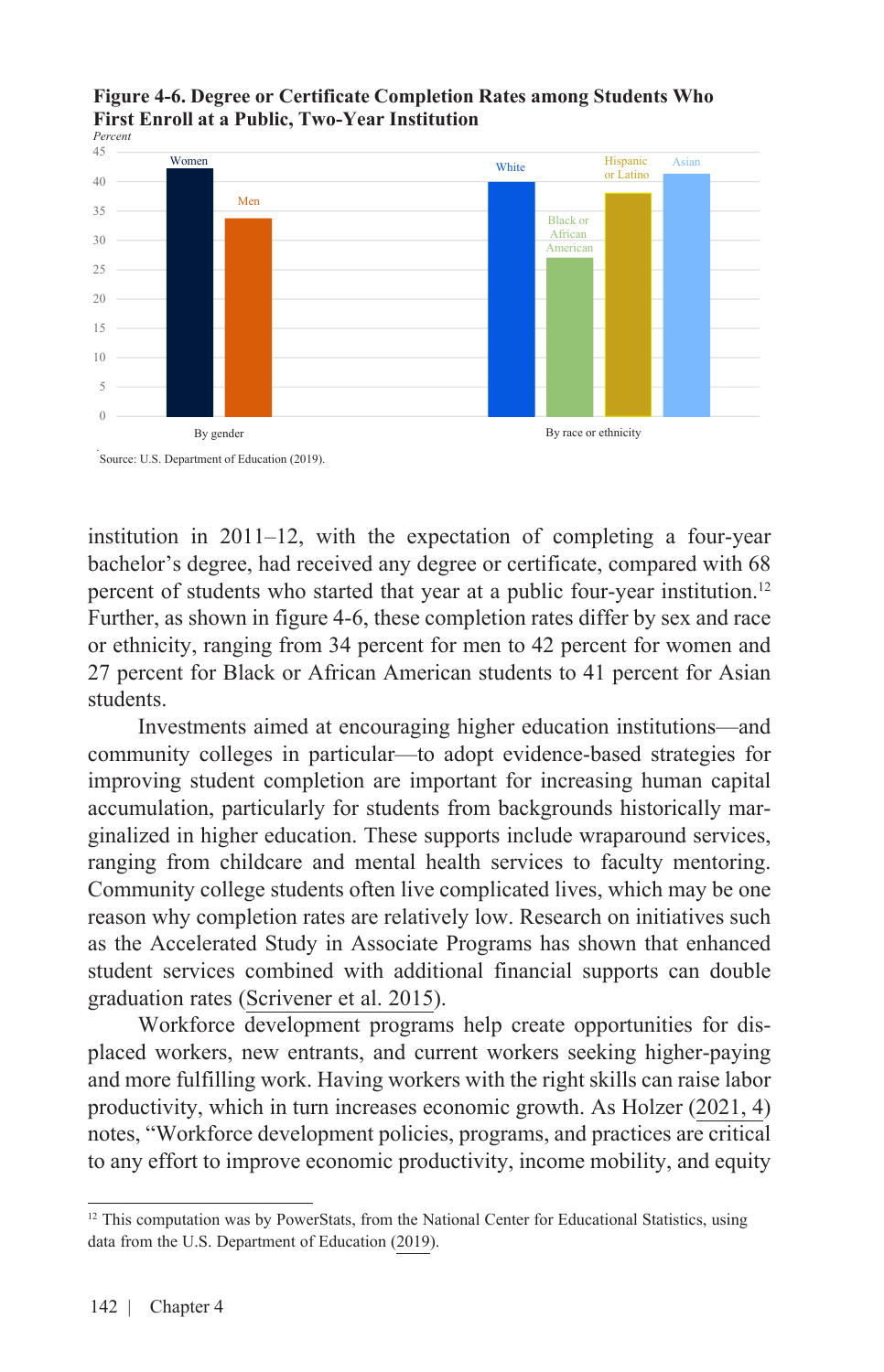among American workers." Such programs can be important alternatives for those not pursuing more formal education after high school. For example, registered apprenticeship programs—including many that are cooperatively run by employers and labor organizations—offer opportunities for individuals to earn industry-recognized credentials through a combination of on-the-job paid training and classroom-based instruction. These programs have been shown to be effective at increasing workers' earning potential. A study of apprenticeships in 10 States finds that individuals who completed their training earned an average of \$240,037 more over their lifetime than nonparticipants.13 Further, the study's conservative estimate of the net social benefits is \$49,000 over the course of the apprentice's career [\(Reed et al.](https://www.mathematica.org/publications/an-effectiveness-assessment-and-costbenefit-analysis-of-registered-apprenticeship-in-10-states) [2012\)](https://www.mathematica.org/publications/an-effectiveness-assessment-and-costbenefit-analysis-of-registered-apprenticeship-in-10-states).

That said, apprenticeships remain relatively rare. In a 2016 survey of adults focusing on participation in "work experience" programs—internships, externships, co-ops, practicums, and apprenticeships—a little over 20 percent reported having completed any type of work experience program, and only 3 percent reported having ever completed an apprenticeship program.14 Even among apprenticeships, which many think of as being noncollege-track work experiences, participation was highest among those with a bachelor's degree or higher (5.4 percent) and was lowest among those with no postsecondary enrollment (1.0 percent).

Other sector-focused training programs aimed at preparing disadvantaged workers for employment in high-demand occupations have also been shown to be successful. Examples of promising sector-focused training programs include the Wisconsin Regional Training Partnership, an association of unions and employers in Milwaukee concentrating on two- to eight-week training programs in construction, manufacturing, and health care ([Maguire](https://ppv.issuelab.org/resources/5101/5101.pdf) [et al. 2010\)](https://ppv.issuelab.org/resources/5101/5101.pdf); Year Up, a year-long training program for young adults (18–24) focusing on employment in information technology and business and financial services; Project Quest, a one- to three-year program serving early- to mid-career adults (largely Hispanic women) targeting jobs in the health care sector; as well as programs evaluated under MDRC's WorkAdvance program, which targeted employment in information technology, health care, manufacturing, and transportation ([Katz et al. 2020\)](https://www.nber.org/papers/w28248). Katz and others ([2020](https://www.nber.org/papers/w28248)) review these and other programs and investigate the mechanisms whereby programs affect participant outcomes. Their findings indicate that sectoral training programs increase earnings by getting participants into higher-wage jobs and higher-earning occupations, rather than simply increasing employment. They also find that programs that produce the largest and most persistent earnings gains offer a combination of upfront screening of participants

<sup>&</sup>lt;sup>13</sup> This finding controls for demographic differences at the time of enrollment.

<sup>&</sup>lt;sup>14</sup> This computation was by PowerStats, from the National Center for Educational Statistics, using data from the [U.S. Department of Education \(2016\)](https://nces.ed.gov/nhes/).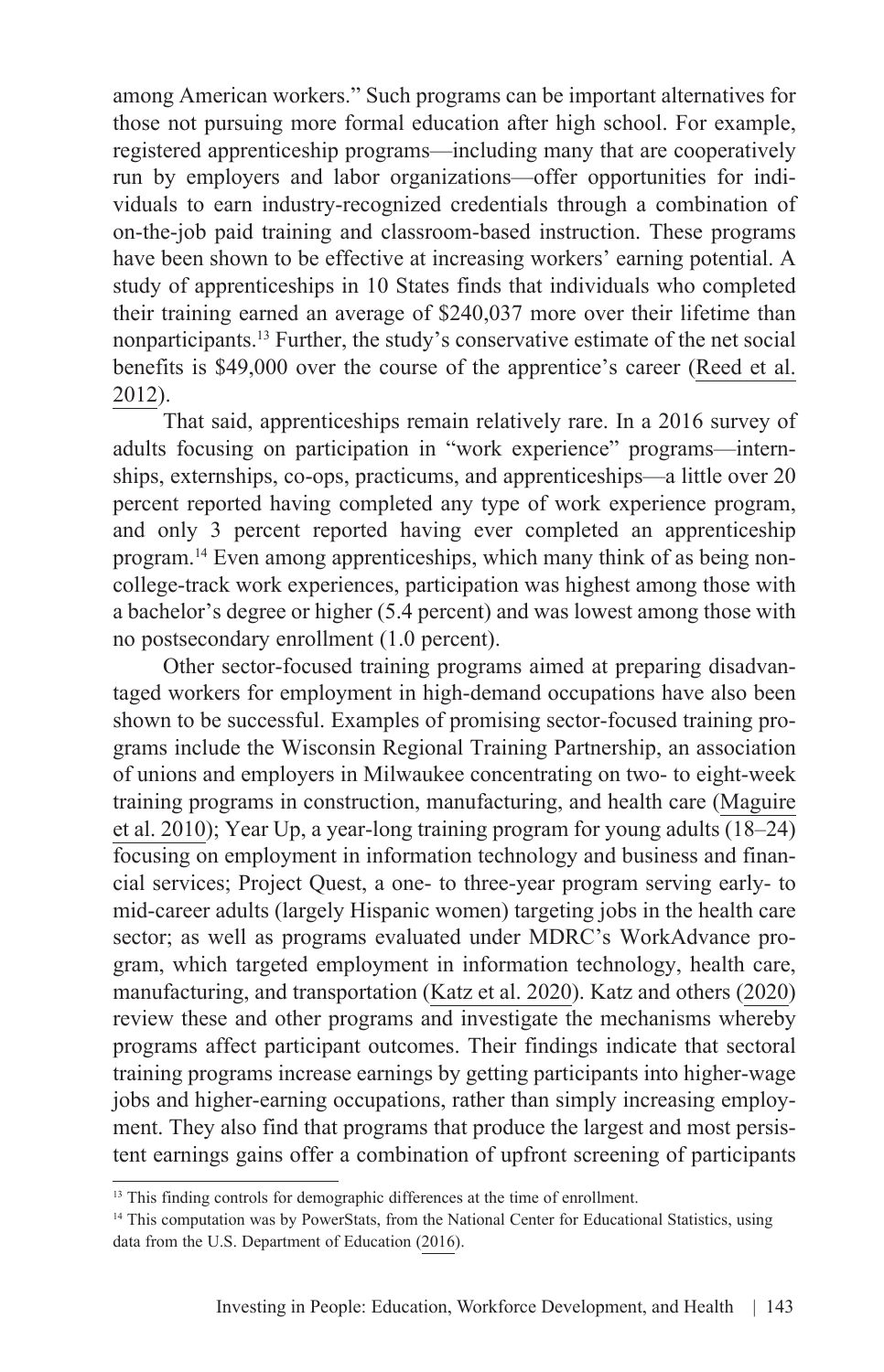on basic skills and motivation, wraparound support services for participants, and strong connections to employers.<sup>15</sup>

### **Investing in Health**

A multitude of studies link early-life conditions to human capital accumulation, though many lack definitive explanations of the mechanisms driving these links [\(Almond and Currie 2011](https://pubs.aeaweb.org/doi/pdfplus/10.1257/jep.25.3.153)). As [Mushkin \(1962\)](https://www.journals.uchicago.edu/doi/abs/10.1086/258730) highlights, health and education are interrelated in many ways. She notes that formal education is impossible if a child is unable to attend school and learn due to poor health. Lengthening life expectancy by improving health increases the return to education.

The relationship between health and human capital development through school attendance is well documented. One early and important study finds that the eradication of hookworm in the southern U.S. States in the early 20th century increased school attendance, enrollment, and literacy. These changes resulted in higher income about 30 years later ([Bleakley](https://academic.oup.com/qje/article/122/1/73/1924773?login=true)  [2007\)](https://academic.oup.com/qje/article/122/1/73/1924773?login=true). Investments in lead abatement have similar potential today. Other studies link poor childhood health and malnutrition to lower levels of educational attainment [\(Alderman, Hoddinott, and Kinsey 2006;](https://doi.org/10.1093/oep/gpl008) [Case, Fertig,](https://doi.org/10.1016/j.jhealeco.2004.09.008)  [and Paxson 2005](https://doi.org/10.1016/j.jhealeco.2004.09.008); [Haas, Glymour, and Berkman 2011\).](https://journals.sagepub.com/doi/abs/10.1177/0022146511410431) (For discussion of some of the recent Federal infrastructure investments with the potential to improve human capital, see box 4-3.)

Even if children are able to attend school, physical and mental health problems can hinder educational progress. For example, children in the United States and Canada with symptoms of Attention Deficit Hyperactivity Disorder (ADHD)—the most-common chronic neurodevelopmental disorder in young children—performed less well than their siblings without ADHD symptoms on such school-related outcomes as test scores and grade promotion ([Currie and Stabile 2006](https://www.sciencedirect.com/science/article/abs/pii/S0167629606000282?via%3Dihub)), suggesting that children with ADHD symptoms may accumulate less human capital.

A relationship can also be drawn between health and the development of cognitive and noncognitive skills beyond the classroom. One recent study finds that childhood illnesses lead to poor financial management later in life [\(Luik 2016](https://www.econstor.eu/bitstream/10419/155629/1/87522766X.pdf)). Other studies show similar findings, noting that low income—and the poor early childhood health that comes along with it—is associated with lower socioemotional skills in later childhood [\(Fletcher and](https://www.sciencedirect.com/science/article/abs/pii/S0272775716303831)  [Wolfe 2016\).](https://www.sciencedirect.com/science/article/abs/pii/S0272775716303831) That poor formation of noncognitive skills is associated with

<sup>&</sup>lt;sup>15</sup> Minimum skill requirements applied to all participants before random assignment for treatment. As noted by [Katz et al. \(2020\),](https://www.nber.org/papers/w28248) whether these programs can provide a successful career pathway for individuals who do not meet the minimum skill requirements—high school diploma or General Educational Development certificate and testing at the 6th- to 10th-grade level in math and reading—remains an open question.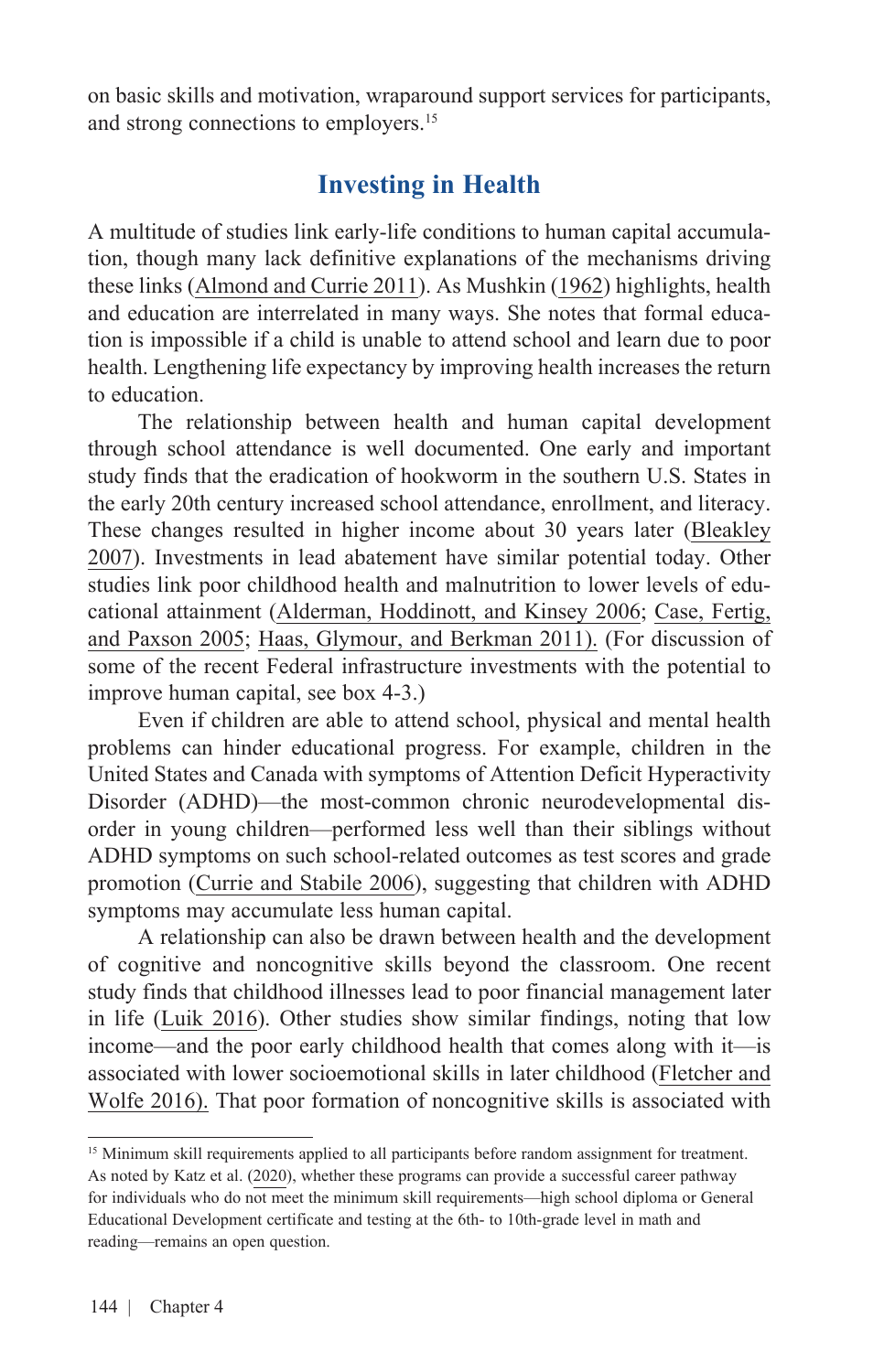#### **Box 4-3. Federal Investments in Lead Abatement and Rural Broadband**

Recent Federal legislation, including the Bipartisan Infrastructure Law (BIL), provides funding for lead abatement and rural broadband development, both of which would be expected to have positive effects on human capital development. In particular, the BIL invests \$55 billion in clean drinking water [\(White House 2021b\)](https://www.whitehouse.gov/briefing-room/statements-releases/2021/11/06/fact-sheet-the-bipartisan-infrastructure-deal/); this increases the size of the Clean Water State Revolving Fund (CWSRF) and the Drinking Water State Revolving Fund (DWSRF) to nearly six times their previous appropriation levels, with \$15 billion for lead service line replacement as well as a combined \$5 billion to address emerging contaminants ([Congressional Research Service 2022a](https://crsreports.congress.gov/product/pdf/R/R46892)).

Reducing lead exposure through abatement methods is one of the key provisions of the BIL ([White House 2021b](https://www.whitehouse.gov/briefing-room/statements-releases/2021/07/23/fact-sheet-how-the-biden-harris-administration-is-advancing-educational-equity/)). The Centers for Disease Control and Prevention recognizes that there is no safe blood lead level in children and that lead service pipes can be one source of lead in a child's environment ([CDC n.d](https://www.cdc.gov/nceh/lead/default.htm).). Situations like the Flint, Michigan, water crisis are a potent example of the nearly 10 million households that lack safe drinking water. Lead abatement also has important equity implications as Black children are at greater risk for elevated blood lead levels than white or Hispanic children, even after controlling for risk factors such as living in pre-1950s housing ([Yeter, Banks, and Aschner 2020](https://www.mdpi.com/1660-4601/17/5/1552)). Lower blood lead levels are associated with improved health, educational, and economic outcomes. Prenatal lead exposure has been linked to reduced gestational age, lower birth weight, and potential fetal loss [\(Schwartz](https://www.google.com/books/edition/Human_Lead_Exposure/e9fel0gM3j0C?hl=en&gbpv=1&dq=Human+Lead+Exposure&pg=PA3&printsec=frontcover) [1992a;](https://www.google.com/books/edition/Human_Lead_Exposure/e9fel0gM3j0C?hl=en&gbpv=1&dq=Human+Lead+Exposure&pg=PA3&printsec=frontcover) [National Research Council 1993\)](https://www.ncbi.nlm.nih.gov/books/NBK236458/), and childhood exposure has been shown to increase adolescent impulsivity, anxiety, depression, and body mass index ([Winter and Sampson 2017](https://pubmed.ncbi.nlm.nih.gov/28727523/)). Educationally, lower average blood lead level reduces the probability of suspension and detention among boys [\(Aizer and Currie 2019\)](https://direct.mit.edu/rest/article/101/4/575/58572/Lead-and-Juvenile-Delinquency-New-Evidence-from) and increases test scores [\(Aizer](https://pubs.aeaweb.org/doi/pdfplus/10.1257/app.20160404) [et al. 2018](https://pubs.aeaweb.org/doi/pdfplus/10.1257/app.20160404)). Despite the potentially long-lasting nature of elevated blood lead levels, lead abatement interventions have shown promise in reversing many of the negative consequences of early childhood exposure, demonstrating the potential benefits of the BIL lead abatement funding even for somewhat older children ([Billings and Schnepel 2017\)](https://www.econstor.eu/handle/10419/170856).

In addition, since the beginning of the COVID-19 pandemic, investments investments in rural broadband connection have been included in the Consolidated Appropriations Act (CAA), the American Rescue Plan (ARP), and the BIL. While the BIL funds \$65 billion in broadband investments for all States [\(White House 2021b\)](https://www.whitehouse.gov/briefing-room/statements-releases/2021/11/06/fact-sheet-the-bipartisan-infrastructure-deal/), the other bills include programs aimed at digital equity. The Emergency Broadband Benefit (\$3.2 billion, CAA), the Emergency Connectivity Fund (\$7.2 billion, ARP), and the Capital Projects Fund (\$10 billion, ARP) all provide exclusive funding for expanding and discounting broadband to address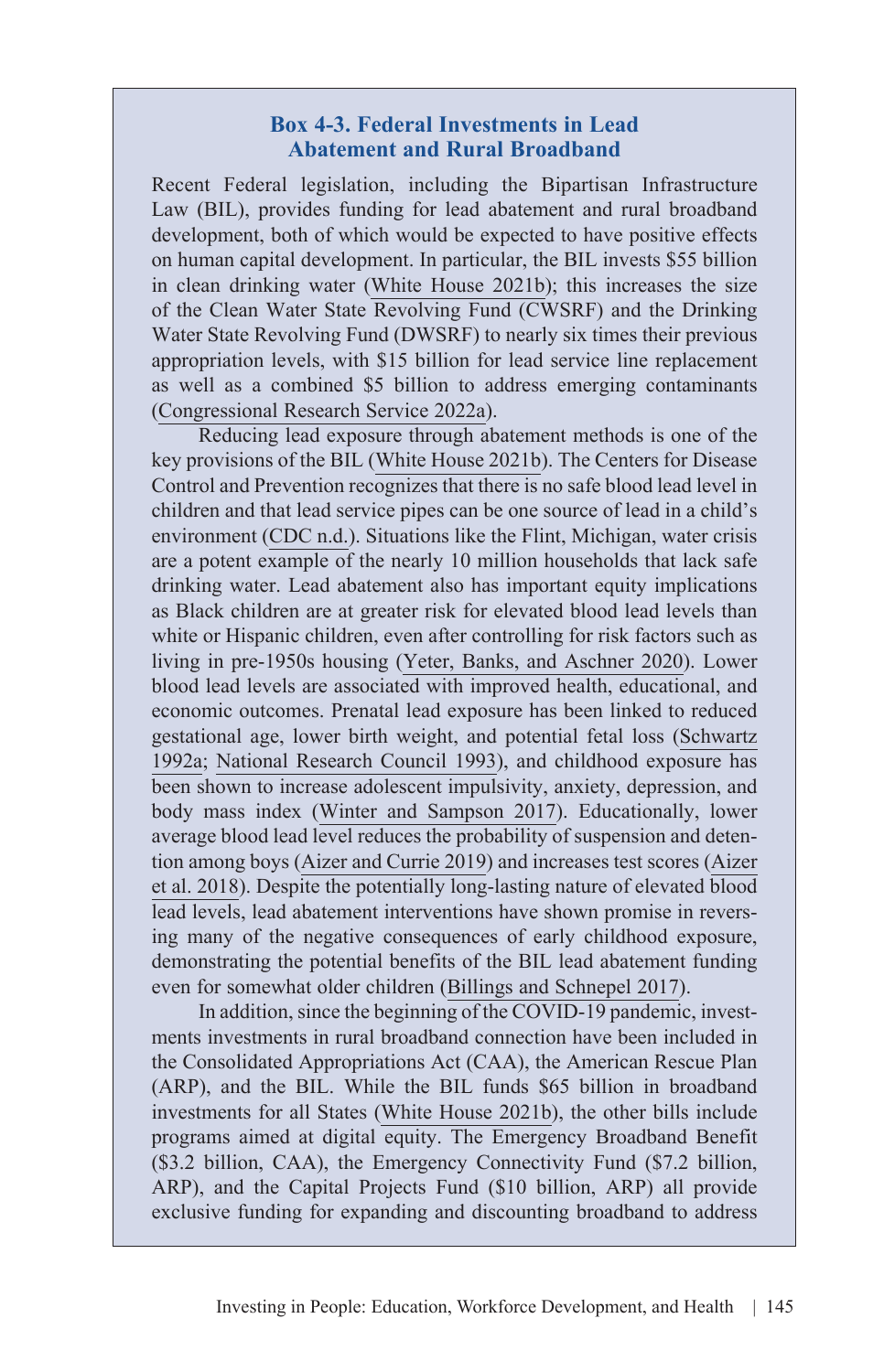education and health gaps. The ARP includes an additional nine provisions amounting to \$388.1 billion in flexible funding that could apply to rural broadband, as well ([Tomer and George 2021\)](https://www.brookings.edu/research/the-american-rescue-plan-is-the-broadband-down-payment-the-country-needs/).

The investments in broadband help address digital equity and geographic disparities in Internet access. According to FCC estimates, about \$80 billion in investments are necessary for ubiquitous broadband access [\(FCC 2017\)](https://www.fcc.gov/document/improving-nations-digital-infrastructure). Given that population density is a major determinant of both service provision and lower prices ([Ribiero Pereira 2016\)](https://link.springer.com/chapter/10.1007/978-3-319-31307-8_38), these investments will likely be heavily concentrated in rural areas. The economic benefits of broadband access are well documented. A 10-percentage-point increase in broadband penetration has been found to increase per capita economic growth by 0.9–1.5 percentage points ([Czernich et al. 2011](https://doi.org/10.1111/j.1468-0297.2011.02420.x)). Counties gaining broadband access in the early 2000s were found to have an increase in employment rates by 1.8 percentage points ([Atasoy 2013\)](https://journals.sagepub.com/doi/pdf/10.1177/001979391306600202). The benefits of broadband access likely expand to health and education benefits as well. A prepandemic survey of community-based health centers found that, among those not using telehealth, those located in rural areas were much more likely to report broadband as a barrier to adoption ([Lin et al. 2018\)](https://www.healthaffairs.org/doi/10.1377/hlthaff.2018.05125). And survey data show that students in rural school districts with high-speed Internet at home had higher grades and standardized test scores than their peers without access [\(Hampton et al. 2020\)](https://quello.msu.edu/wp-content/uploads/2020/03/Broadband_Gap_Quello_Report_MSU.pdf). The investments in broadband in rural communities will help spur economic growth and help provide more equitable services to those previously left behind by the digital divide.

lower probabilities of employment in adulthood suggests the connection with human capital accumulation ([Carneiro, Crawford, and Goodman 2007\)](http://eprints.lse.ac.uk/19375/1/The_Impact_of_Early_Cognitive_and_Non-Cognitive_Skills_on_Later_Outcomes.pdf).

Interactions between health, life expectancy, and decision-making also affect human capital development. As shown in figure 4-7, life expectancy varies dramatically across geographic areas. In 2010–15, life expectancy at birth for a person born in Mississippi was 74.9 years (and was less than 70 in some areas), while those born in Hawaii could expect to live for 82 years ([Tejada-Vera et al. 2020](https://www.cdc.gov/nchs/data-visualization/life-expectancy/index.html)). Similarly, life expectancy at birth in 2018 across the United States was 81.8 years for Hispanic people and only 74.7 for non-Hispanic Black people [\(Arias and Xu 2020](https://www.cdc.gov/nchs/data/nvsr/nvsr69/nvsr69-12-508.pdf)). And the difference in life expectancy between the richest and poorest  $1$  percent of individuals was 14.6 years [\(Chetty et al. 2016](https://www.ncbi.nlm.nih.gov/pmc/articles/PMC4866586/)). Some of these variations are driven by differences in infant mortality rates. As shown in figure 4-8, the infant mortality rate for non-Hispanic Black babies is more than double the rates for Hispanic, white, and Asian babies ([Ely and Driscoll 2021](https://www.cdc.gov/nchs/data/nvsr/nvsr70/nvsr70-14.pdf)). Reducing these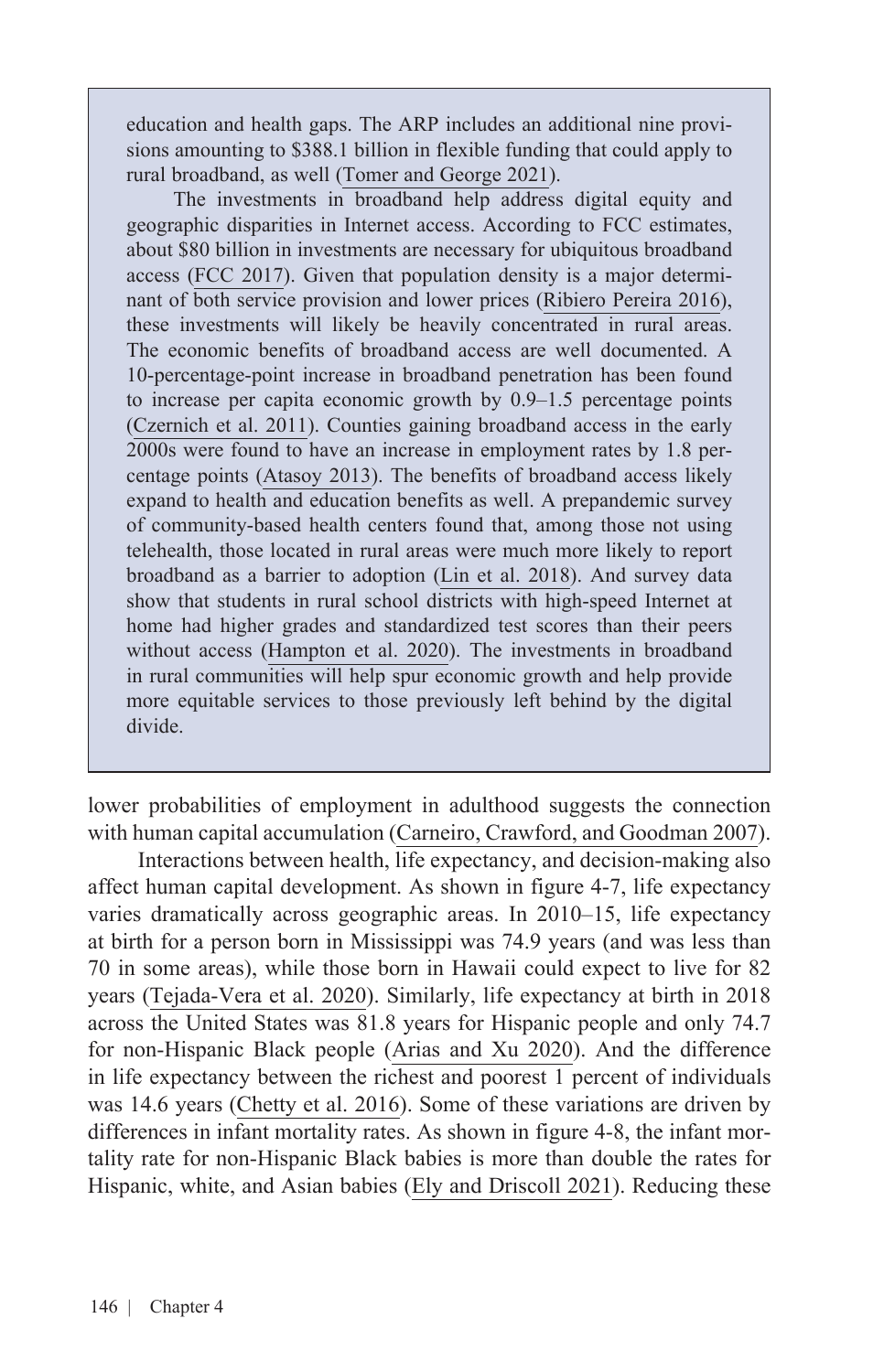**Figure 4-7. Life Expectancy at Birth for U.S. Counties, 2010–19**



Sources: Centers for Disease Control and Prevention, National Center for Health Statistics; CEA calculations.

geographic, racial, and socioeconomic differences could improve average life expectancy without requiring scientific or medical advances.

Focusing on policies that improve health care access and equity could be one path toward improving human capital development. [Becker \(2007\)](https://ucema.edu.ar/u/je49/capital_humano/Health_as_Human_Capital_Becker.pdf) notes that if an individual expects to live for fewer years, the return on investment in healthy decisions, such as exercising or avoiding addiction, is lower. In other words, he argues that it may not simply be that nonsmokers and people who exercise and eat well are healthier, but rather that the causality runs in the opposite direction. Namely, good health causes people to choose healthier habits.

Expansion of public health insurance coverage could boost the development of human capital. Studies of health insurance coverage during childhood have found many positive benefits, including improvements in school performance. For example, one study finds that eligibility for Medicaid reduced the probability of children being below grade for age ([Qureshi](https://doi.org/10.1016/j.econedurev.2021.102092) [and Gangopadhyaya 2021](https://doi.org/10.1016/j.econedurev.2021.102092)). These early human capital effects can be longlasting; children with more years of Medicaid eligibility during childhood had higher college enrollment, delayed fertility, increased wages, and lower mortality as adults [\(Brown, Kowalski, and Lurie 2019](https://academic.oup.com/restud/article/87/2/792/5538992?login=true)).

Policies focusing on maternal health by expanding coverage for pregnancy and postpartum care could also lessen inequalities in human capital development. Expansions in postpartum Medicaid coverage under the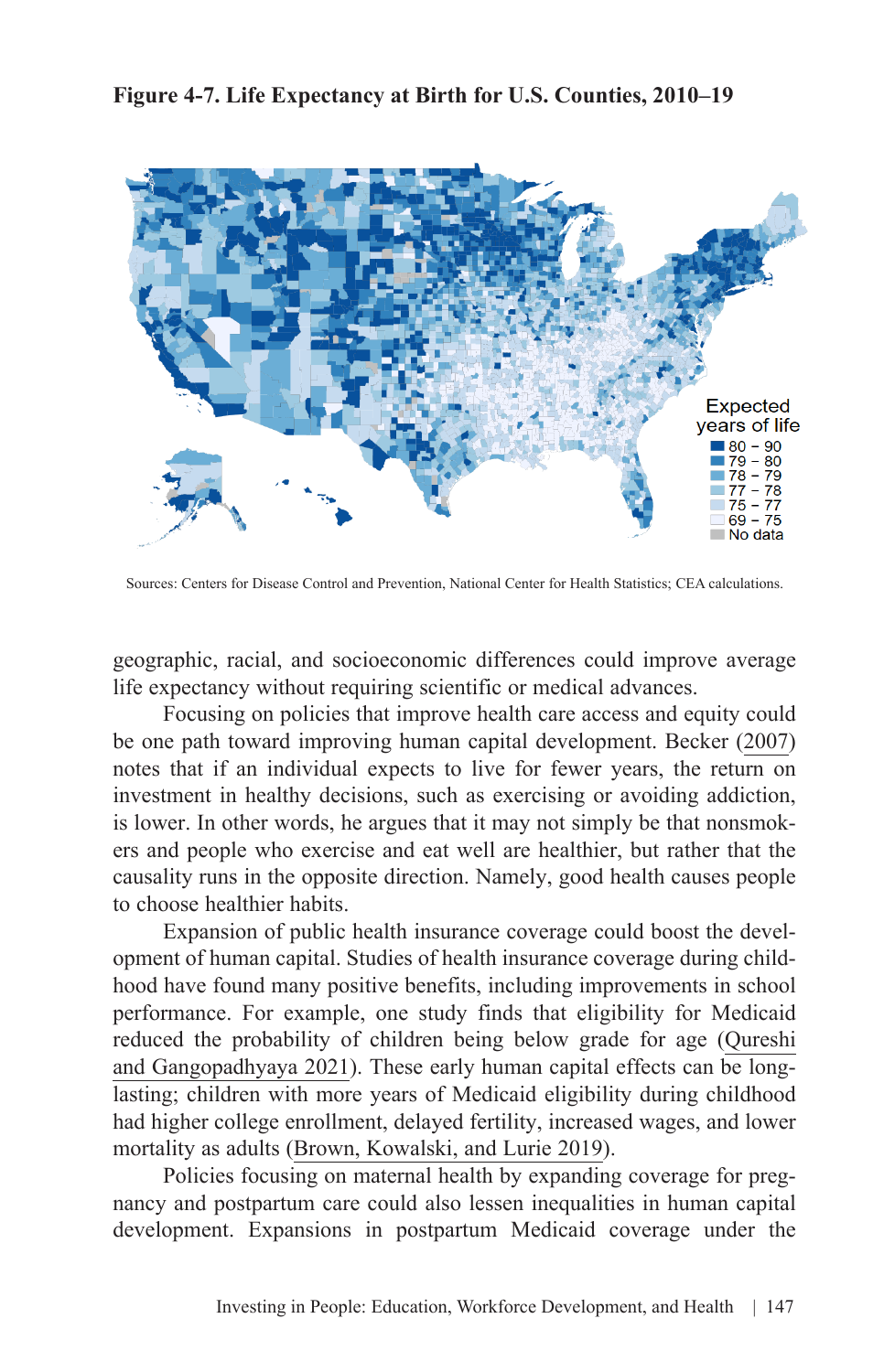

#### **Figure 4-8. Infant Mortality Rates by Race or Ethnicity, 2018**

Source: Centers for Disease Control and Prevention.

Affordable Care Act increased outpatient visits for mothers, likely improving health outcomes [\(Gordon et al. 2020\)](https://www.healthaffairs.org/doi/full/10.1377/hlthaff.2019.00547). Adequate prenatal care can also create better health habits for mothers, with one study finding that firsttrimester prenatal care led to decreases in parental smoking and increases in well-child visits after birth ([Reichman et al. 2010\)](https://www.ncbi.nlm.nih.gov/pmc/articles/PMC2889707/).

### **Deploying Human Capital**

Deploying human capital effectively—putting a worker's skills to more productive use—is an important component of economic output. Although the deployment of human capital is often straightforward, the real world can present workers with obstacles to making the most of the skills they have rigorously developed. Health problems of their own—or those of a child, parent, or other loved one—can prevent an individual from putting their human capital to work. Sometimes entire groups of workers are legally prevented from working or have their options significantly limited. Other times, as shown in chapter 5, illegal discrimination in the labor market can keep affected workers from realizing their full potential, as can anticompetitive practices that limit workers' ability to change jobs. These obstacles create a smaller, less equitable economy and a less prosperous country.

#### *Health*

Better health allows people to deploy their existing human capital more effectively. In his canonical 1972 paper, Michael Grossman ([1972](https://doi.org/10.1086/259880)) creates a model of "good health" that parallels other models of human capital. He assumes that such inputs as diet, exercise, and health care spending produce health stock, which provides a person with a time allocation of "healthy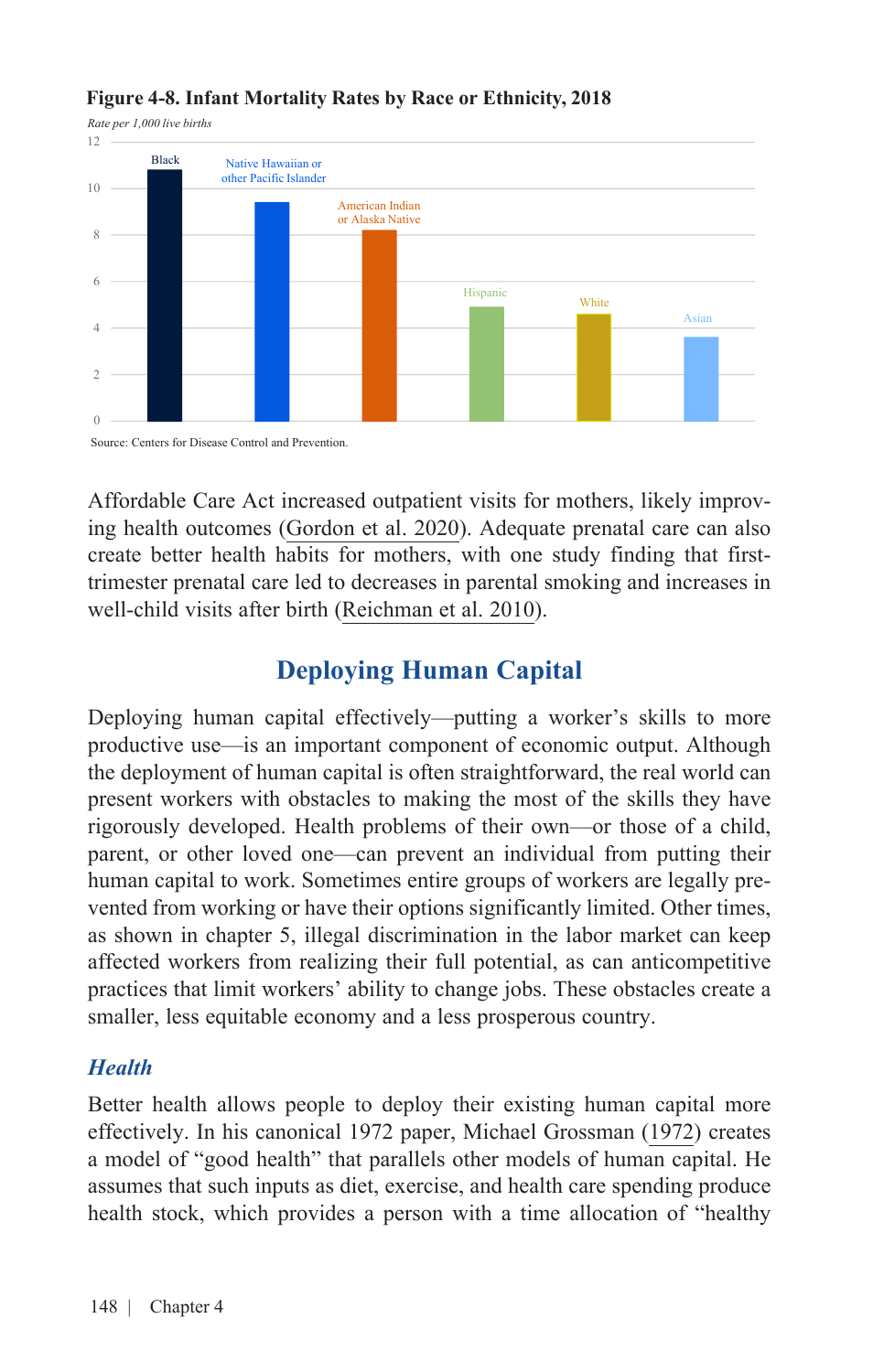

Figure 4-9. Percent of U.S.-Born People Employed in the United States, by Age

Sources: CEA calculations from the Decennial Census; Bureau of Labor Statistics, American Community Survey; Statista data.

Note: This figure shows U.S.-born people employed in the United States as a percentage of all people born in the United States, by age. The denominator for the percentage in this figure includes people who have died or have emigrated from the United States, along with those living in the country. To estimate the total number of births for each age and year, we multiplied an estimate of the birth rate by population estimates for that year, interpolating where necessary.

days." People with more healthy days can readily take part in labor and leisure activities; however, those who are sick are more limited. Grossman's model implicitly underlies research showing that health is crucial in the deployment of human capital.

People in better health are more likely to enter and stay in the labor force. [Krueger \(2017\)](https://www.brookings.edu/wp-content/uploads/2018/02/kruegertextfa17bpea.pdf) finds that 40 percent of men not in the labor force report that pain prevented them from doing jobs for which they were otherwise qualified. Further, adults with a serious mental illness are twice as likely to be out of the labor force as adults with no mental illness and are also less likely to be employed full time ([Luciano and Meara 2014](https://www.ncbi.nlm.nih.gov/pmc/articles/PMC4182106/)). Even for those who do enter the labor force, those with poorer health are often prevented from working a full number of days and hours. Multiple studies show that missed workdays due to mental and physical health problems, which result in significant payroll losses, are top causes of work absenteeism each year [\(Dewa et al. 2004](https://pubmed.ncbi.nlm.nih.gov/15829761/); [Luciano and Meara 2014;](https://www.ncbi.nlm.nih.gov/pmc/articles/PMC4182106/) [Currie 2008\)](https://press.princeton.edu/books/paperback/9780691138527/the-invisible-safety-net). Finally, being in good health allows workers to work more intensely on days when they are present, allowing them to more fully expend their human capital [\(Goldin 2016\)](https://dash.harvard.edu/bitstream/handle/1/34309590/human_capital_handbook_of_cliometrics_0.pdf?sequence=1&isAllowed=y).

Good health also facilitates deployment of human capital through longer life expectancy; those who live longer and are in better health can work for more years. One analysis shows that "working life expectancies"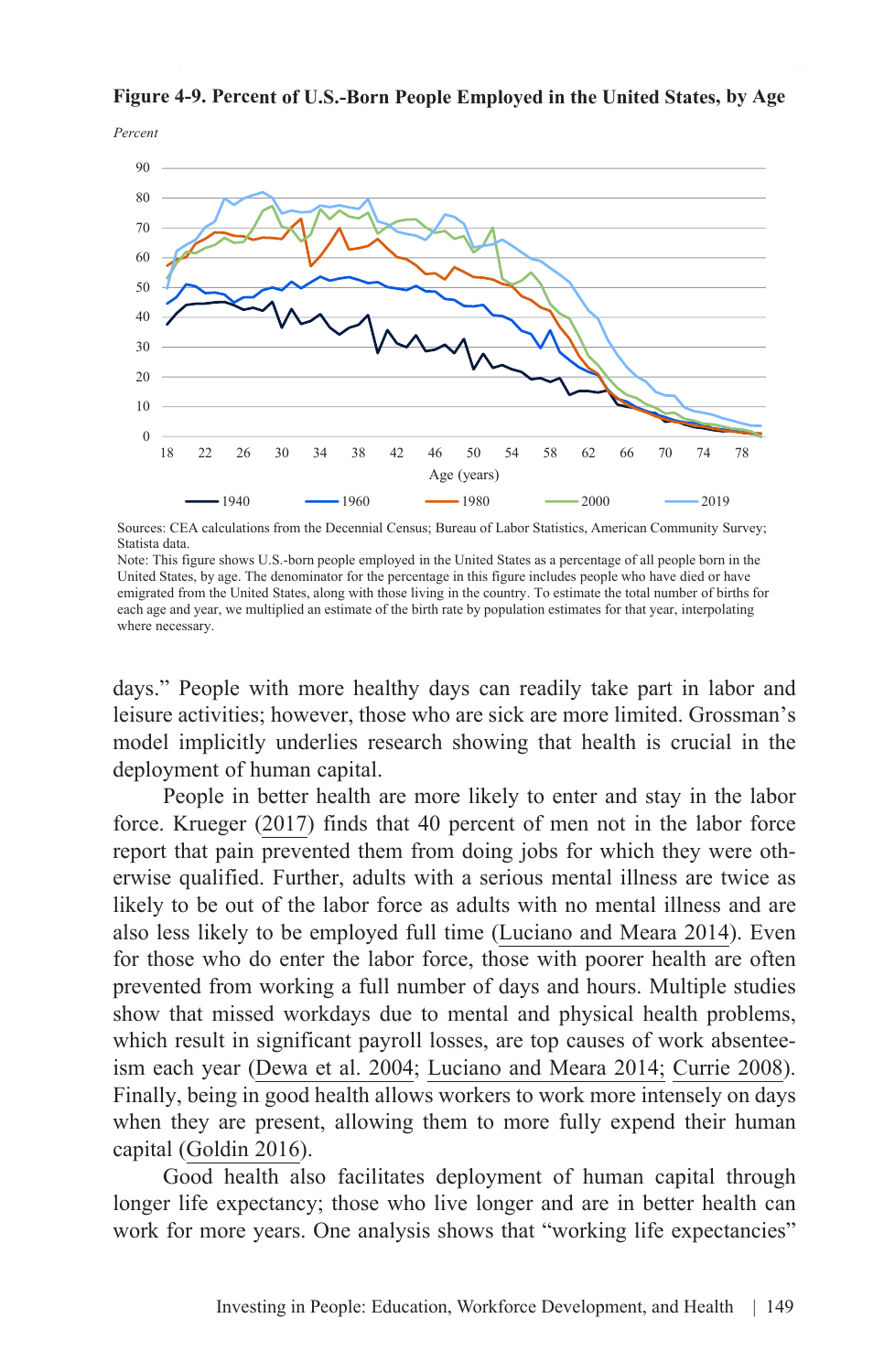have grown as healthy life expectancies and life expectancies have increased across Europe [\(Loichinger and Weber 2016\)](https://journals.sagepub.com/doi/abs/10.1177/0898264316656509). To illustrate how this has played out over time in the United States, figure 4-9 shows the likelihood that a U.S.-born person is alive and working, by age, from 1940 to 2019. At every adult age below 60, this likelihood has increased substantially since 1940. Gains in this age range were especially large between 1940 and 1980.

### *Family Support Policies*

Family responsibilities can sometimes pose an obstacle to human capital deployment—a reality made all too clear during the COVID-19 pandemic. Short-term family priorities such as caring for a child or elderly relative may conflict with longer-term priorities, like maintaining a job or career that is necessary to support the family. Without external supports, people may be forced to make decisions that result in underutilization of their human capital. Evidence from settings ranging from recessions and mass layoffs (e.g., [Jacobson, LaLonde, and Sullivan 1993](https://www.jstor.org/stable/2117574?seq=1); [Sullivan and Von Wachter](https://academic.oup.com/qje/article/124/3/1265/1905153?login=true)  [2009;](https://academic.oup.com/qje/article/124/3/1265/1905153?login=true) [Oreopoulos, Wachter, and Heisz 2012](https://pubs.aeaweb.org/doi/pdfplus/10.1257/app.4.1.1); [Yagan 2019](https://www.journals.uchicago.edu/doi/abs/10.1086/701809); [Stuart 2022](https://pubs.aeaweb.org/doi/pdfplus/10.1257/app.20180055); [Rinz, forthcoming\)](https://www.journals.uchicago.edu/doi/pdf/10.1086/716346) to the birth of a child ([Bertrand, Goldin, and Katz 2010](https://pubs.aeaweb.org/doi/pdfplus/10.1257/app.2.3.228); [Angelov, Johansson, and Lindahl 2016;](https://www.journals.uchicago.edu/doi/full/10.1086/684851) [Goldin and Mitchell 2017;](https://pubs.aeaweb.org/doi/pdfplus/10.1257/jep.31.1.161) [Kleven](https://pubs.aeaweb.org/doi/pdfplus/10.1257/pandp.20191078)  [et al. 2019](https://pubs.aeaweb.org/doi/pdfplus/10.1257/pandp.20191078)) to routine job separations ([Fallick et al. 2021\)](https://www.nber.org/system/files/working_papers/w29187/w29187.pdf) indicates that spending time out of work can have persistent adverse effects on earnings and, more broadly, on accumulated human capital.

Providing financial support to keep people connected to their jobs while they address family-related needs can facilitate their return to work. Studies of State programs that provide paid family and medical leave suggest that access to leave can increase mothers' longer-term labor supply after the birth of a child ([Baum and Ruhm 2016;](https://onlinelibrary.wiley.com/doi/full/10.1002/pam.21894) [Byker 2016](https://pubs.aeaweb.org/doi/pdfplus/10.1257/aer.p20161118); [Jones and Wilcher](https://www.equitablegrowth.org/wp-content/uploads/2020/03/031220-WP-Reducing-maternal-labor-market-detachment-Jones-and-Wilcher.pdf) [2020;](https://www.equitablegrowth.org/wp-content/uploads/2020/03/031220-WP-Reducing-maternal-labor-market-detachment-Jones-and-Wilcher.pdf) [Saad-Lessler 2020](http://www.sciencedirect.com/science/article/pii/S2212828X2030030X)). Leave can also increase the likelihood that a mother returns to her prior employer after having a child [\(Baum and Ruhm](https://onlinelibrary.wiley.com/doi/full/10.1002/pam.21894) [2016\)](https://onlinelibrary.wiley.com/doi/full/10.1002/pam.21894), which can be particularly beneficial when her job made good use of her human capital. Evidence suggests that paid leave may also produce labor supply benefits when used for other purposes, such as caring for a spouse with a work-limiting disability or chronic health condition ([Anand,](https://www.nber.org/system/files/working_papers/w28808/w28808.pdf) [Dague, and Wagner 2021](https://www.nber.org/system/files/working_papers/w28808/w28808.pdf)). Though evidence to date finds limited use of paid leave among fathers in U.S. programs ([Baum and Ruhm 2016\)](https://onlinelibrary.wiley.com/doi/full/10.1002/pam.21894) and little role for paid paternity leave in mitigating gender earnings gaps that tend to emerge after the birth or adoption of a child [\(Andresen and Nix 2019\)](https://www.marshall.usc.edu/sites/default/files/enix/intellcont/Nix_Child_penalty_policy-1.pdf), available research also suggests that these earnings gaps are driven largely by gender norms and preferences about the allocation of care responsibilities rather than biology [\(Andresen and Nix, forthcoming;](https://www.journals.uchicago.edu/doi/epdf/10.1086/718565) [Kleven, Landais,](https://pubs.aeaweb.org/doi/pdfplus/10.1257/app.20180010)  [and Sogaard 2019\).](https://pubs.aeaweb.org/doi/pdfplus/10.1257/app.20180010) See chapter 5 for further discussion of paid leave and gender norms.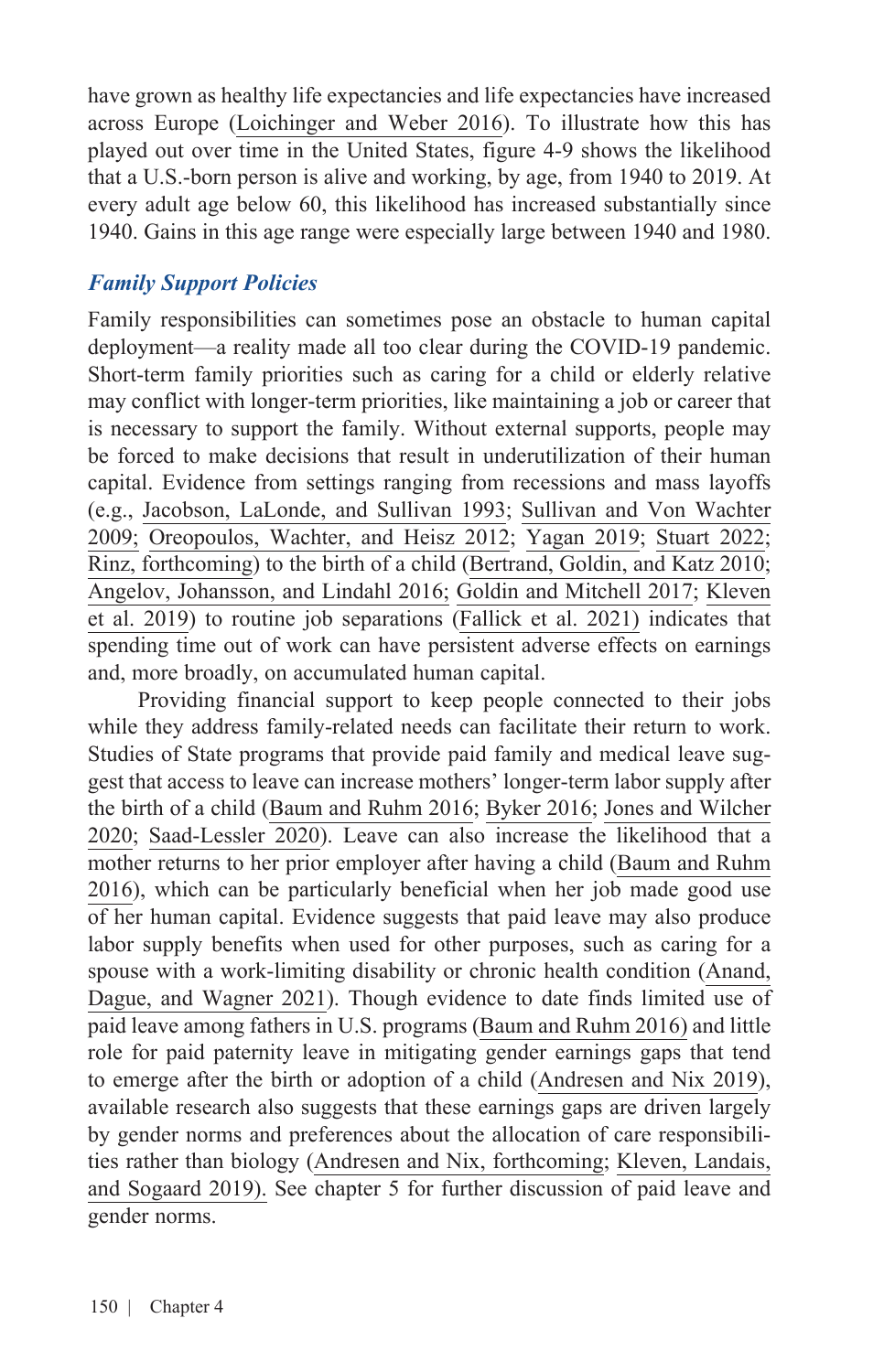Paid leave helps with situations where family members want to take care of a new child or ill family member and also retain their job. In other cases, the family member may want to go to work but needs care for their child or disabled or infirm family member. Both childcare and care for the elderly and disabled can be prohibitively expensive. But research indicates that public childcare and preschool programs can help parents of young children, particularly mothers, remain engaged in the workforce. This evidence is based on State programs [\(Cascio and Schanzenbach 2013](https://www.brookings.edu/wp-content/uploads/2016/07/2013b_cascio_preschool_education.pdf)), Head Start ([Wikle and Wilson 2021](https://www.econstor.eu/bitstream/10419/250541/1/dp14880.pdf)), the expansion of kindergarten access to slightly older children ([Gelbach 2002;](https://pubs.aeaweb.org/doi/pdf/10.1257/000282802760015748) [Cascio 2009](http://jhr.uwpress.org/content/44/1/140.short)), and historical experience with childcare provided in the United States from 1943 to 1946 under the Lanham Act [\(Herbst 2017\)](https://www.journals.uchicago.edu/doi/full/10.1086/689478), as well as various programs in other countries ([Bauernschuster and Schlotter 2015](https://www.sciencedirect.com/science/article/abs/pii/S004727271500002X); [Finseraas, Hardoy, and Schøne 2017\)](https://link.springer.com/article/10.1007/s11150-016-9350-0). Likewise, programs that provide care for elderly or disabled people can also increase their relatives' ability to work. One recent study finds that for every 2.4 to 3 women whose parents gained access to formal home care as the result of Medicaid covering that service in some States, one additional daughter worked full time [\(Shen 2021](https://scholar.harvard.edu/sites/scholar.harvard.edu/files/kshen/files/caregivers.pdf)).

#### *Employment Practices*

Working conditions can also influence how effectively human capital is deployed. Certain employment practices, sometimes called "high road" practices, for which labor unions have long been important advocates, support employees' success on the job by meeting the needs they have in life. They can also increase workers' productivity and reduce turnover, benefiting both workers and businesses. Higher compensation is an important element of these practices. One recent study based on general compensation policies at a large online retail company indicates that higher wages for warehouse and call center workers increased productivity more than dollar for dollar ([Emanuel and Harrington 2020](https://scholar.harvard.edu/files/emanuel_jmp.pdf)). Another study finds that minimum wage increases led to increased productivity and reduced termination rates among department store sales workers [\(Coviello, Deserranno, and Persico 2021\).](https://wwws.law.northwestern.edu/research-faculty/clbe/workforcescience/documents/coviello_minimum_wage.pdf) Other studies find that increases in compensation driven by changes in the minimum wage reduce separations more generally ([Reich, Hall, and Jacobs](https://doi.org/10.1111/j.0019-8676.2004.00375.x)  [2004;](https://doi.org/10.1111/j.0019-8676.2004.00375.x) [Dube, Lester, and Reich 2016](https://www.journals.uchicago.edu/doi/full/10.1086/685449); [Bassier, Dube, and Naidu, forthcom](http://jhr.uwpress.org/content/early/2021/04/05/jhr.monopsony.0319-10111R1.full.pdf+html)[ing\)](http://jhr.uwpress.org/content/early/2021/04/05/jhr.monopsony.0319-10111R1.full.pdf+html). Compensation in the form of benefits like paid sick leave or the ability to work remotely can improve employee health and reduce workplace infection [\(DeRigne, Stoddard-Dare, and Quinn 2016;](https://www.healthaffairs.org/doi/full/10.1377/hlthaff.2015.0965) [Pichler and Ziebarth](https://www.sciencedirect.com/science/article/abs/pii/S0047272717301056) [2017;](https://www.sciencedirect.com/science/article/abs/pii/S0047272717301056) [Stearns and White 2018;](https://www.sciencedirect.com/science/article/abs/pii/S0927537118300034) [Zhai et al. 2018\)](https://www.ncbi.nlm.nih.gov/pmc/articles/PMC6433122/) or allow them to work under conditions they find most conducive to success ([Bloom et al. 2015;](https://academic.oup.com/qje/article/130/1/165/2337855?login=true) [Choudhury, Foroughi, and Larson 2021\)](https://onlinelibrary.wiley.com/doi/10.1002/smj.3251).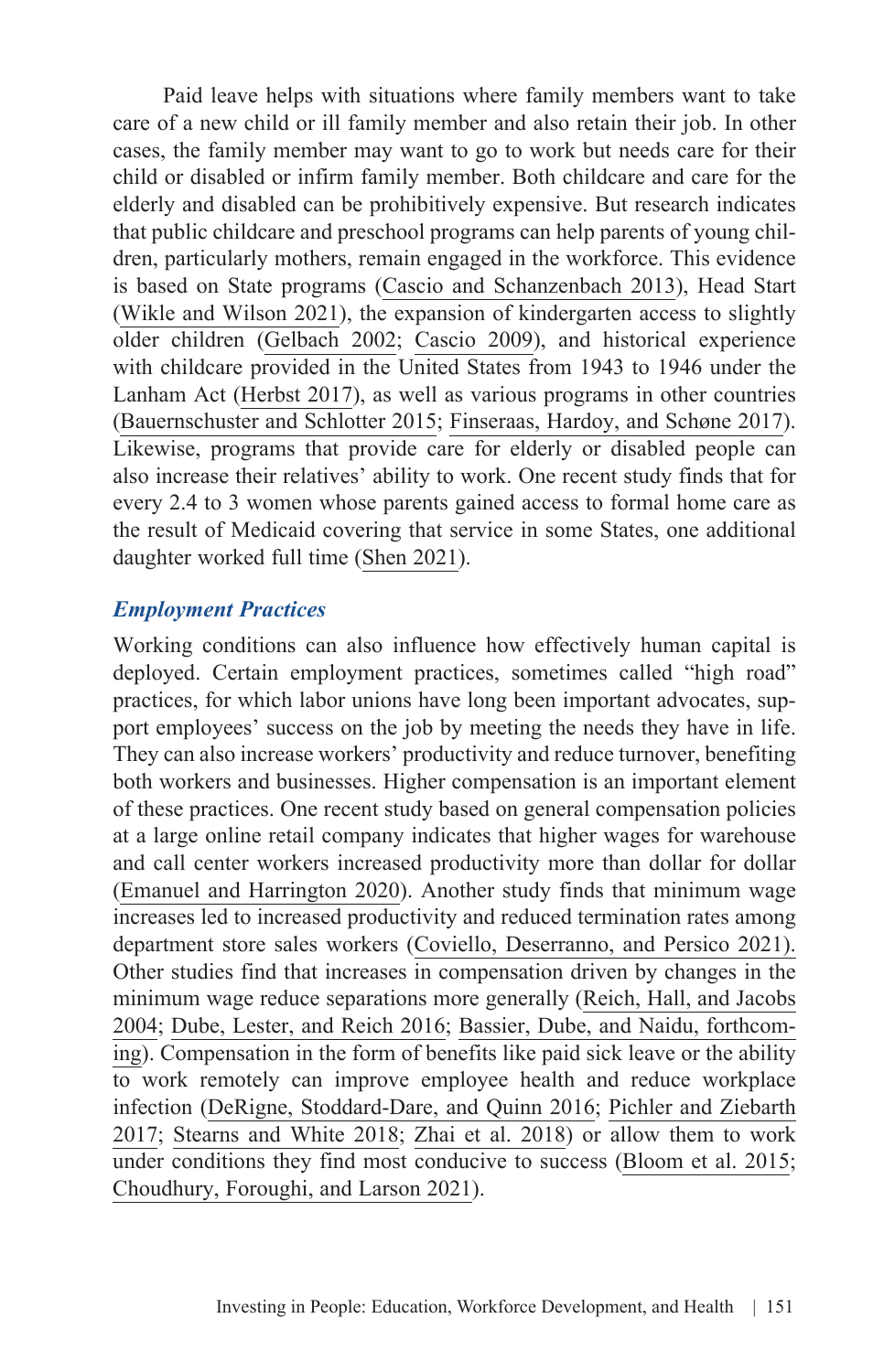Maintaining a safe and respectful workplace also allows workers to get the most from their human capital. Workplace injuries and illnesses reduce productivity by decreasing the quantity and/or effectiveness of time spent at work. A study of randomized inspections by California's Division of Occupational Safety and Health suggests that attention to safety in high-injury industries can reduce injury rates and associated costs without reducing employment, sales, or business survival rates [\(Levine, Toffel, and](https://www.science.org/doi/pdf/10.1126/science.1215191) [Johnson 2012\)](https://www.science.org/doi/pdf/10.1126/science.1215191). Treating workers fairly and respectfully can also contribute to higher productivity. For example, one study indicates that the average worker would be willing to give up a substantial share of their wages to avoid having their employer set their schedule on short notice ([Mas and](https://pubs.aeaweb.org/doi/pdfplus/10.1257/aer.20161500)  [Pallais 2017](https://pubs.aeaweb.org/doi/pdfplus/10.1257/aer.20161500)). Avoiding this practice can both improve workers' well-being ([Harknett, Schnieder, and Irwin 2021\)](https://www.pnas.org/doi/pdf/10.1073/pnas.2107828118) and increase their productivity. For example, when Gap, Inc., experimentally implemented consistent, predictable scheduling practices at its stores in San Francisco and Chicago, productivity increased by about 5 percent [\(Kesavan et al. 2021\)](https://papers.ssrn.com/sol3/papers.cfm?abstract_id=3731670).

Skilled and experienced workers can be tapped to help businesses respond to changing economic conditions in ways that promote resilience and growth. When workers are invested in their jobs and unlikely to leave, managers can reorient business processes and adapt job content to get more from their employees. A wide variety of jobs could incorporate more satisfying tasks if, for example, workers were cross-trained in different types of work or allowed to make certain types of decisions. Setting up processes to reduce errors and eliminate waste can also ensure that employees are as productive as possible. Case studies indicate that, when implemented thoughtfully, these high-road approaches can succeed in sectors ranging from manufacturing ([Helper 2009](https://www.jstor.org/stable/43314824)) to retail [\(Ton 2012](https://hbr.org/2012/01/why-good-jobs-are-good-for-retailers)). Because the adjustments are broad and largely depend on generating the desired response from workers to be worthwhile, a comprehensive implementation of high-road employment and managerial practices may be more effective than trying to change particular practices on a one-off basis.

#### *Occupational Licensing*

Occupational licensing policies are often introduced to ensure safe, highquality services from professionals, like dentists and electricians, whose safety and quality are difficult for consumers to ascertain themselves. These policies frequently establish minimum standards for workers' human capital investments—such as by mandates to acquire specific credentials or to pursue continuing education. [Kleiner and Soltas \(2019\)](https://www.oecd.org/economy/reform/welfare-effect-of-occup-licensing_Morris-Kleiner.pdf) show that these standards induce workers who enter these occupations to invest more than they otherwise would, especially in occupation-specific forms of human capital such as vocational associate degrees and master's degrees.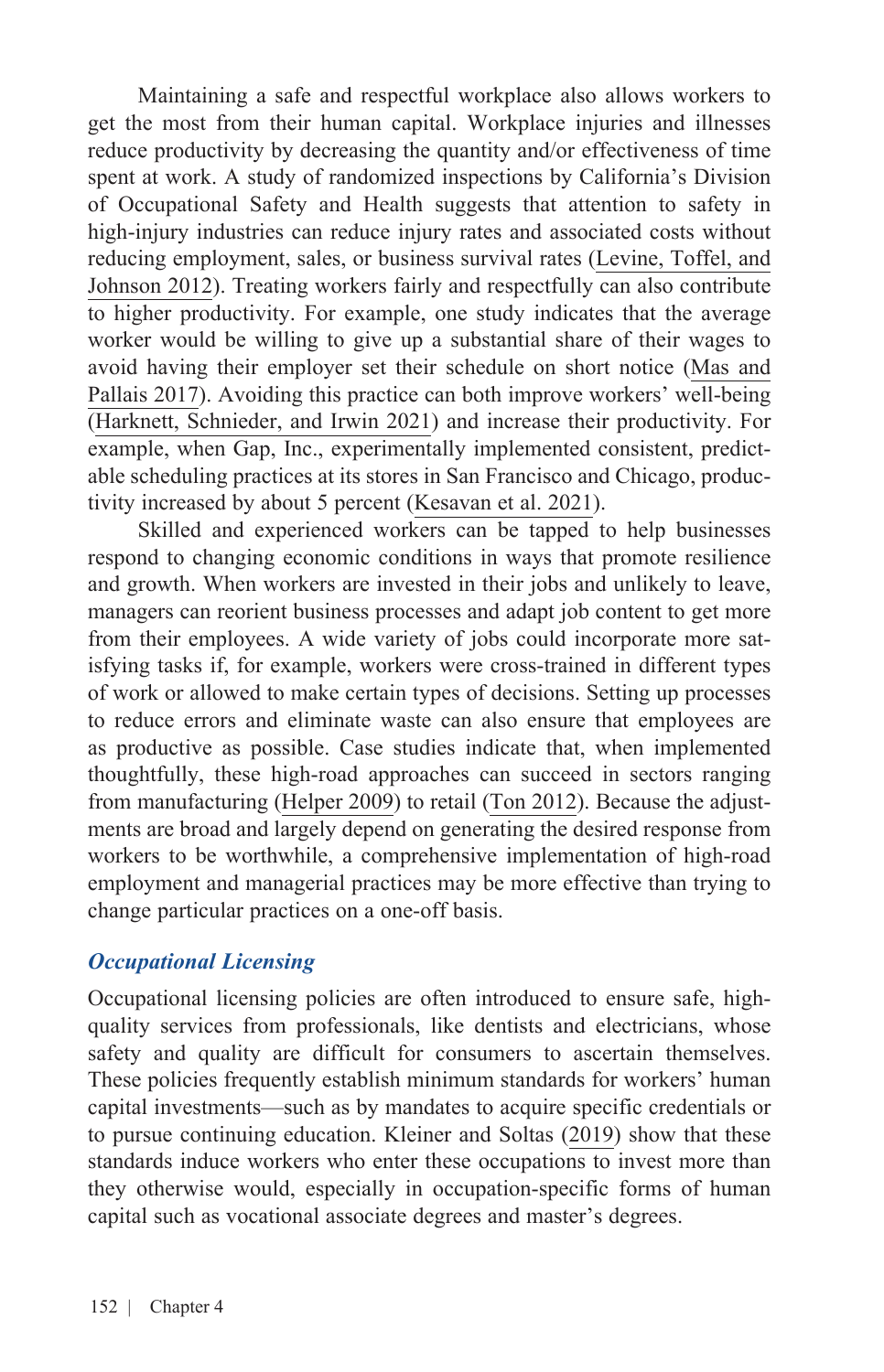However, occupational licensing can make it more difficult for workers to enter fields or move to places where their human capital would be more productive by increasing the cost of mobility in terms of fees for obtaining a license or time to complete required training or other licensing requirements. Research finds that licensing requirements decrease employment and churn within an occupation [\(Blair and Chung 2019](https://onlinelibrary.wiley.com/doi/abs/10.1111/bjir.12470); [Kleiner and Soltas 2019](https://www.oecd.org/economy/reform/welfare-effect-of-occup-licensing_Morris-Kleiner.pdf); [Kleiner and Xu 2020\).](https://www.nber.org/system/files/working_papers/w27568/w27568.pdf) On the positive side, licensing increases wages and wage growth within licensed occupations [\(Kleiner and Krueger 2010](https://onlinelibrary.wiley.com/doi/abs/10.1111/j.1467-8543.2010.00807.x), [2013](https://www.journals.uchicago.edu/doi/full/10.1086/669060); [Gittleman, Klee, and Kleiner 2017;](https://onlinelibrary.wiley.com/doi/abs/10.1111/irel.12200) [Kleiner and Soltas 2019;](https://www.oecd.org/economy/reform/welfare-effect-of-occup-licensing_Morris-Kleiner.pdf) [Kleiner and](https://www.nber.org/system/files/working_papers/w27568/w27568.pdf)  [Xu 2020](https://www.nber.org/system/files/working_papers/w27568/w27568.pdf)). One analysis suggests that the magnitude of the licensing wage premium is comparable to the premium associated with union membership ([Kleiner and Krueger 2010](https://onlinelibrary.wiley.com/doi/abs/10.1111/j.1467-8543.2010.00807.x)). Though licensed workers may benefit from higher wages, other similarly skilled workers who lack the resources to acquire a license may be prevented from moving into jobs where they would be more productive and better paid. There is also evidence that occupational licensing reduces interstate migration [\(Johnson and Kleiner 2020\)](https://pubs.aeaweb.org/doi/pdfplus/10.1257/pol.20170704), making it more difficult for workers to relocate and deploy their human capital where it would be most beneficial for them. This especially affects mobile populations such as military spouses, who are 10 times more likely to have moved across State lines in the last year than their civilian counterparts and experience persistently high unemployment due to relocations [\(U.S. Department](https://download.militaryonesource.mil/12038/MOS/Reports/Occupational-Licensing-and-Military-Spouses-Report.pdf)  [of the Treasury and U.S. Department of Defense 2012\).](https://download.militaryonesource.mil/12038/MOS/Reports/Occupational-Licensing-and-Military-Spouses-Report.pdf)

Although many occupations require licenses in some jurisdictions, relatively few require licenses in all jurisdictions ([Council of Economic](https://obamawhitehouse.archives.gov/sites/default/files/docs/licensing_report_final_nonembargo.pdf) [Advisers et al. 2015\)](https://obamawhitehouse.archives.gov/sites/default/files/docs/licensing_report_final_nonembargo.pdf), suggesting that there is substantial scope to tailor occupational licensing to balance interests in quality, safety, and effective human capital deployment. In 2019, Current Population Survey data show that just under 20 percent of California's labor force held a professional certification or State or industry license, the lowest share for any State; at the other extreme, in Wyoming, that share was just over 30 percent. In the average State that year, about 84 percent of workers with licenses needed them to do their jobs.16 In some cases, States have taken steps to reduce barriers associated with occupational licensing, such as creating reciprocity arrangements or interstate compacts related to licensing in certain occupations [\(National Conference of State Legislatures 2020\)](https://licensing.csg.org/wp-content/uploads/2020/12/Occupational_Licensing_Final_Project_Report.pdf). For example, during the COVID-19 pandemic, some States waived or modified requirements associated with telehealth to allow providers licensed in other States to serve their residents ([Federation of State Medical Boards 2022\)](https://www.fsmb.org/siteassets/advocacy/pdf/states-waiving-licensure-requirements-for-telehealth-in-response-to-covid-19.pdf). As more licensed occupations are deemed well-suited for remote work, further adoption of additional allowances will help reduce barriers for workers to deploy their human capital effectively.

<sup>&</sup>lt;sup>16</sup> CEA calculations, based on Current Population Survey data.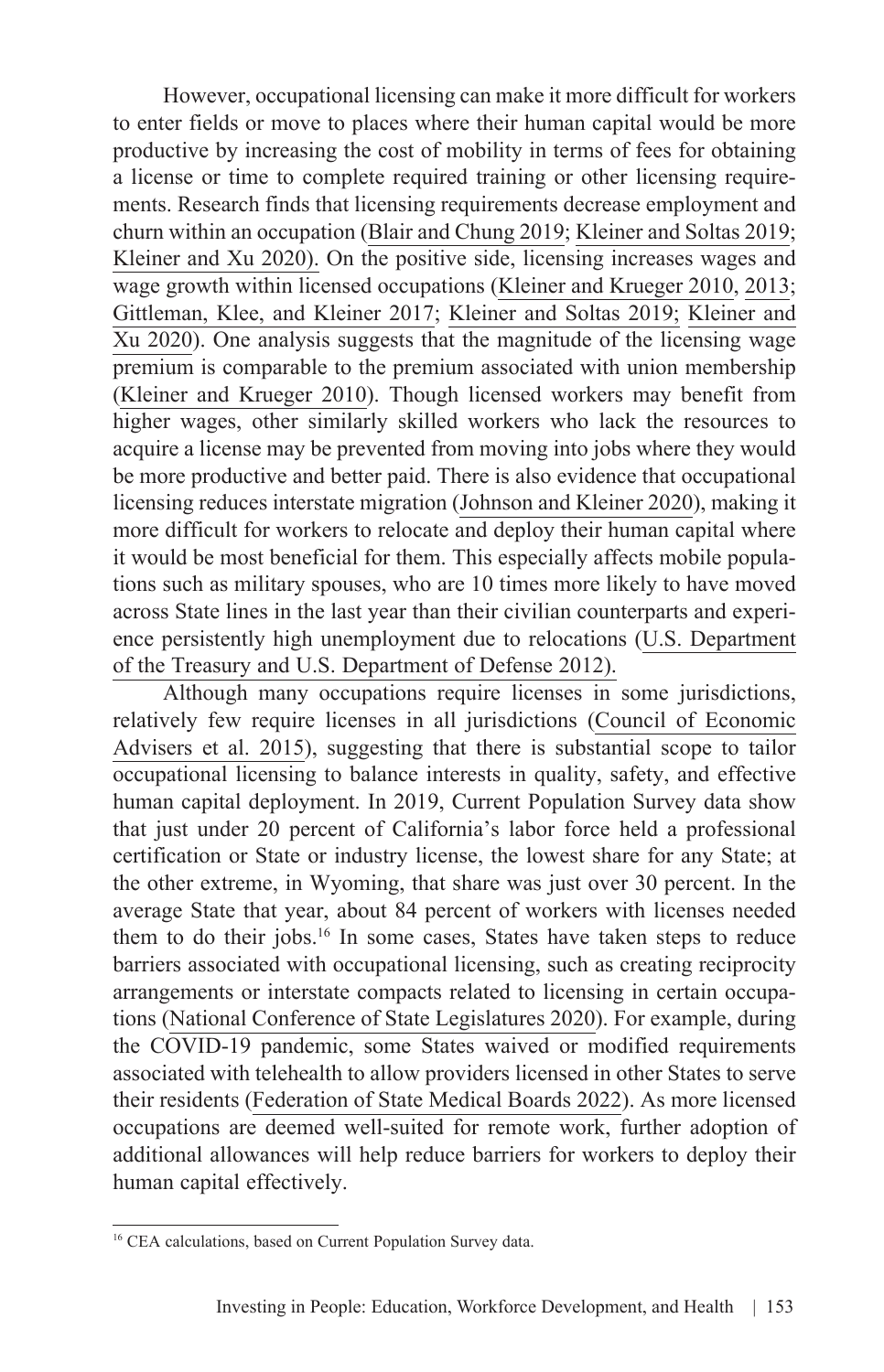#### *Immigration*

There are about 11 million undocumented immigrant residents of the United States, a group of people who are not able to fully deploy their human capital because they lack legal authorization to work or are authorized to work only temporarily. Research suggests that granting these immigrants permanent legal status would increase the productivity of their human capital. Unauthorized immigrants in the workforce experience a wage penalty relative to what native-born and authorized immigrant workers earn, even after controlling for educational attainment. The gap in wages can largely be explained by differences in the industrial and occupational composition of employment between unauthorized immigrants and other workers. This suggests that allowing these workers to move to different jobs that better utilize their skills could increase their productivity and wages [\(Rouse et al.](https://www.whitehouse.gov/cea/written-materials/2021/09/17/the-economic-benefits-of-extending-permanent-legal-status-to-unauthorized-immigrants/) [2021\)](https://www.whitehouse.gov/cea/written-materials/2021/09/17/the-economic-benefits-of-extending-permanent-legal-status-to-unauthorized-immigrants/). Legal status would enable greater job mobility, a key channel through which workers find more productive job matches during their careers ([Engbom 2022\)](https://www.nber.org/system/files/working_papers/w29698/w29698.pdf). Research also suggests that access to permanent legal status for undocumented immigrants could facilitate the development of additional human capital, because studies have found that legal status leads to increases in labor force attachment, education attainment, and other types of skill development ([Gathmann and Keller 2018;](https://onlinelibrary.wiley.com/doi/full/10.1111/ecoj.12546) [Liscow and Woolston](https://www.jstor.org/stable/26794421)  [2017;](https://www.jstor.org/stable/26794421) [Cortes 2013\)](https://www.aeaweb.org/articles?id=10.1257/aer.103.3.428).

Increasing authorized immigration can also lead to more human capital being deployed in the United States, boosting growth without waiting for a new generation of workers to complete the entirety of their education. Immigrants supply labor to produce a wide variety of goods and services, from agricultural products to medical services. Immigrants also consume a wide variety of goods and services, and this demand creates opportunities for other workers to deploy their human capital productively. On top of this, research identifies innovation and entrepreneurship benefits associated with immigration, which make use of the human capital of both the innovator/ entrepreneur immigrants and the U.S. workers employed by their ventures ([Hunt and Gauthier-Loiselle 2010;](https://pubs.aeaweb.org/doi/pdf/10.1257/mac.2.2.31) [Fairlie and Lofstrom 2015\)](https://doi.org/10.1016/B978-0-444-53768-3.00017-5).

#### *Incarceration*

A highly carceral criminal justice system as we have in the United States incapacitates a substantial amount of human capital; people cannot work to their full capacity while they are imprisoned. Even after they have served their time, the formerly incarcerated face barriers to being hired in jobs for which they may be fully qualified. About 1.4 million people were incarcerated in Federal or State prisons at the end of 2019, a population that is disproportionately male and nonwhite. About one-third were Black, and nearly another quarter were Hispanic ([Carson 2020\)](https://bjs.ojp.gov/content/pub/pdf/p19.pdf). Including people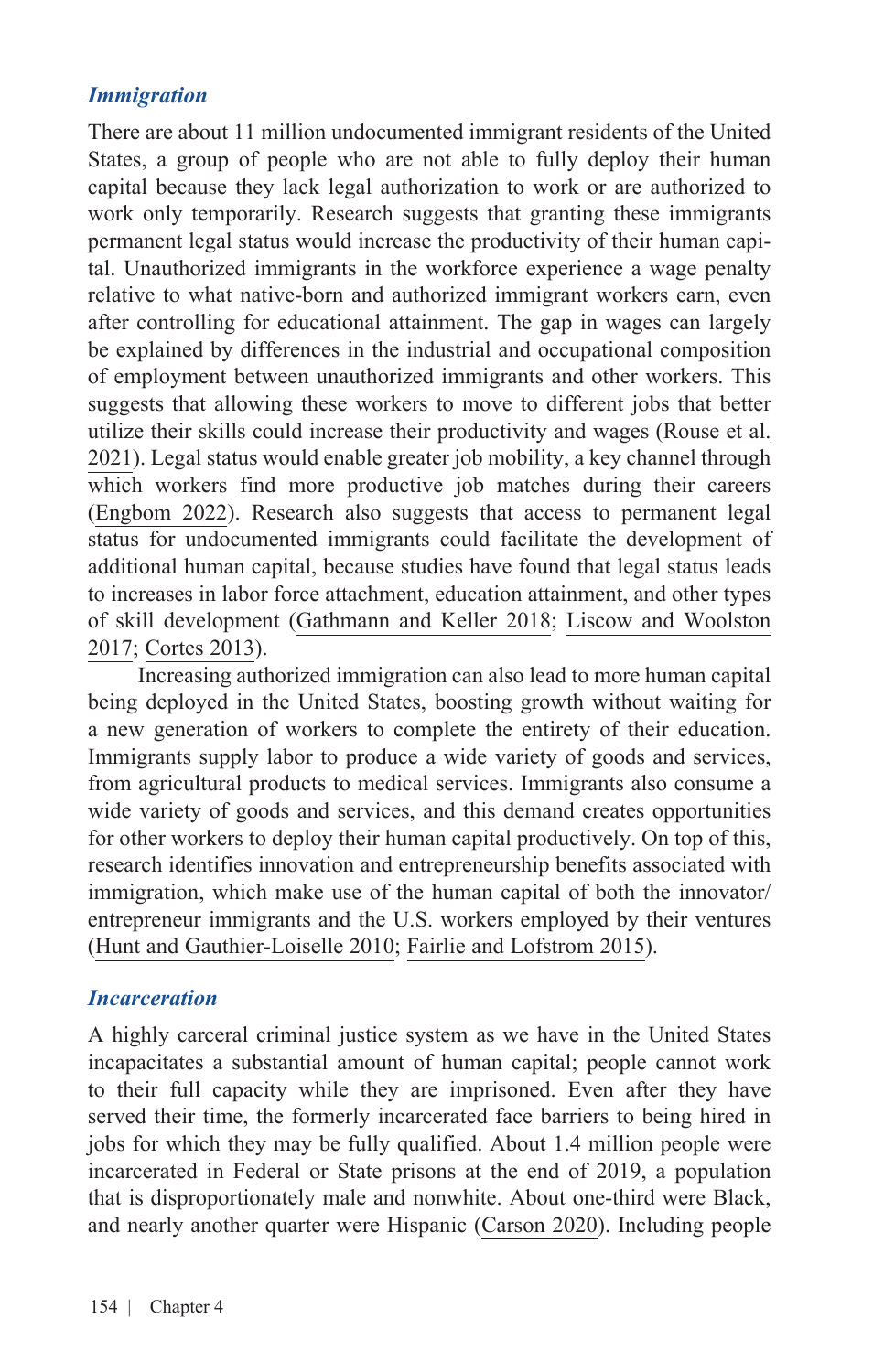incarcerated in local jails, who are typically incarcerated for shorter periods, would likely bring the total closer to 2 million.<sup>17</sup> People who are incarcerated are generally not available to participate in the labor market, and they have very limited opportunities to put their human capital to use. This fact is sometimes overlooked because commonly used labor market indicators like the employment-population ratio and the labor force participation rate exclude people who are incarcerated.

Producing employment-population ratio measures that include the incarcerated population reveals lower levels of human capital utilization, especially for Black men, and larger gaps between races. In December 2019, the white employment-population ratio was 61.2 percent, while the Black employment-population ratio was 59.3 percent. If people who were incarcerated in Federal or State prisons were included in these estimates, the Black ratio would fall by about 0.8 percentage point, to 58.5 percent, and the white ratio would fall by only about 0.1 percentage point, to 61.0 percent—increasing the difference between the two races to 2.5 percentage points. Including people incarcerated in local jails in this exercise would likely increase this gap further.

Laws that limit post-incarceration employment opportunities create longer-term obstacles to effectively deploying human capital for the formerly incarcerated. Having been incarcerated renders workers ineligible for certain types of employment, licenses, or credentials, regardless of their qualifications. Federal, State, and territorial governments collectively apply over 40,000 restrictions and requirements to people who have been convicted of crimes, 72 percent of which affect the employment opportunities available to them [\(Umez and Gaines 2021\)](https://csgjusticecenter.org/wp-content/uploads/2021/02/collateral-consequences-national-report.pdf). For example, some of the incarcerated people who helped fight wildfires in California in recent years found themselves ineligible to be hired as firefighters after being released from prison because they were not eligible to receive certification as emergency medical technicians ([Romo 2020](https://www.wuft.org/nation-world/2020/09/11/california-bill-clears-path-for-ex-inmates-to-become-firefighters/)). Though California has since passed a law that attempts to address this, the law requires that formerly incarcerated people petition to have their convictions expunged, a process that can be burdensome ([Smith 2021](https://www.latimes.com/california/story/2021-06-04/why-is-it-hard-former-prisoners-become-firefighters-california)). Reducing incarceration and post-incarceration employment restrictions could mitigate the extent to which the criminal justice system limits the deployment of human capital, as could improving and increasing access to programs designed to help formerly incarcerated people return to work.

<sup>&</sup>lt;sup>17</sup> A total of 734,500 people were incarcerated in local jails in 2019, and 549,000 people were incarcerated in local jails in 2020 [\(Minton and Zeng 2021, table 2](https://bjs.ojp.gov/library/publications/jail-inmates-2019)). A total of 1,379,786 people were incarcerated in State or Federal corrections facilities in 2019, and 1,182,166 were incarcerated in 2020 ([Minton and Zeng 2021, table 3\)](https://bjs.ojp.gov/library/publications/jail-inmates-2019) for total incarcerated populations of 2.1 million in 2019 and 1.7 million in 2020.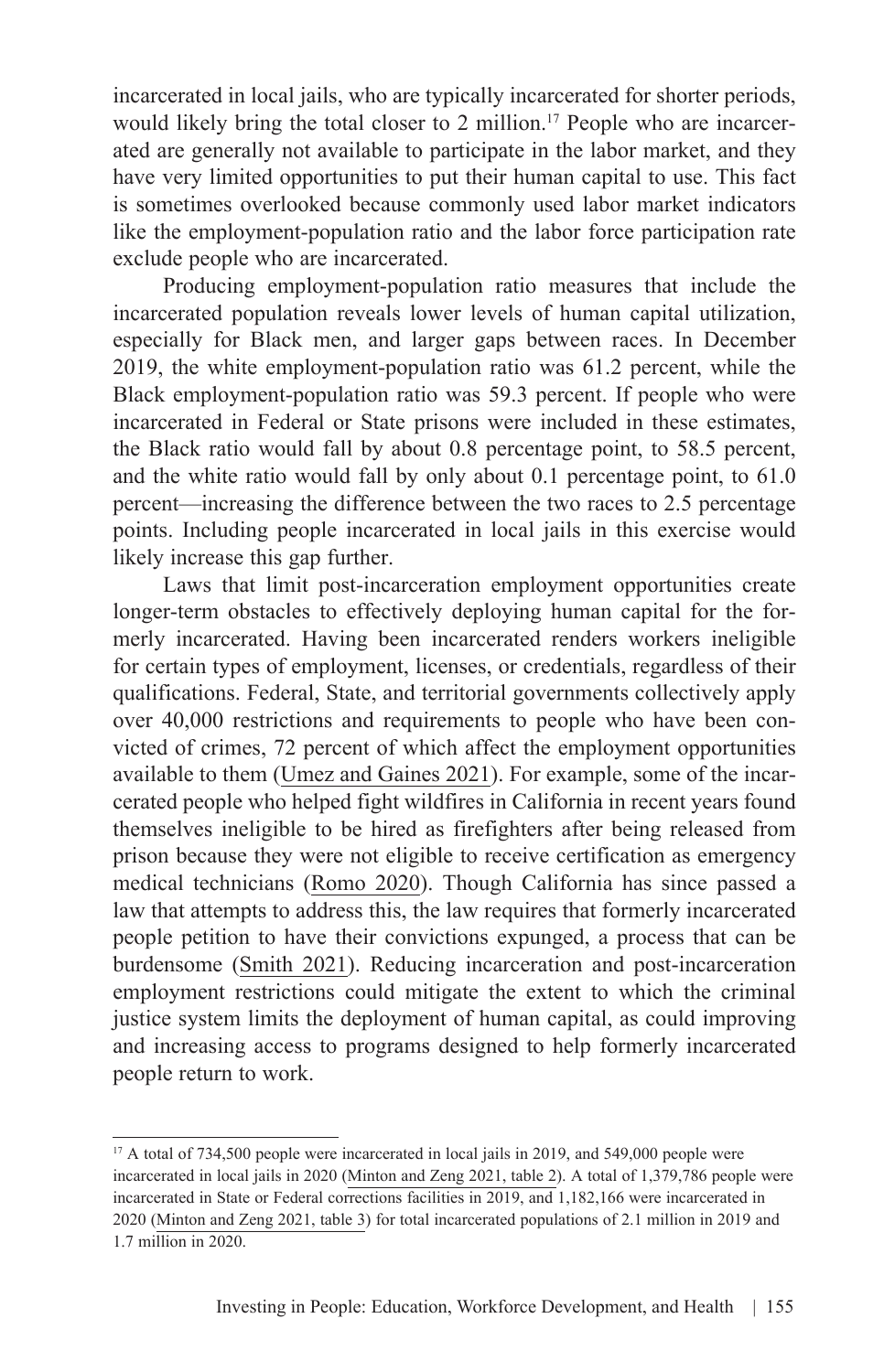#### *Government Personnel Policies*

In certain fields, the government plays an important role in determining how human capital is managed and/or compensated. Decisions about how much Medicare and Medicaid pay for various medical procedures, for example, have a direct impact on physicians' earnings ([Gottlieb et al. 2020\).](https://www.census.gov/library/working-papers/2020/adrm/CES-WP-20-23.html) The government's role extends to other areas of health, such as home health care services.

Nursing homes are one area where government payment policies have particular significance. In 2019, Medicaid accounted for around 29 percent of all spending on nursing care facilities and continuing care retirement communities, and Medicare covered another 22 percent [\(MACPAC 2021\)](https://www.macpac.gov/wp-content/uploads/2020/12/EXHIBIT-3.-National-Health-Expenditures-by-Type-and-Payer-2019.pdf). Evidence suggests that the introduction of State Medicaid policies designed to increase wages in nursing homes was associated with increased staffing of certified nurse aides [\(Feng et al. 2010](https://www.ncbi.nlm.nih.gov/pmc/articles/PMC2875757/#:~:text=Conclusions,least%20in%20the%20short%20term)). Other evidence on wages in nursing homes also suggests that higher pay keeps workers in the industry. [Ruffini](https://equitablegrowth.org/working-papers/worker-earnings-service-quality-and-firm-profitability-evidence-from-nursing-homes-and-minimum-wage-reforms/) [\(2021\)](https://equitablegrowth.org/working-papers/worker-earnings-service-quality-and-firm-profitability-evidence-from-nursing-homes-and-minimum-wage-reforms/) finds that higher minimum wages increased retention among low-wage workers in nursing homes. She also finds that higher wages improved the quality of service provided by nursing homes, as reflected in reduced inspection violations; adverse, preventable health conditions; and mortality. This suggests that increasing compensation not only helps direct human capital toward an industry where it is needed but also induces workers to deploy their human capital more productively.

### **Conclusion**

Increases in human capital accumulation contribute to faster economic growth and improved standards of living. Yet human capital accumulation has slowed over the past two decades, and the United States has fallen behind many other countries in both educational attainment and life expectancy. Further, many long-standing discrepancies remain in human capital accumulation and in deployment between individuals by income, race, and ethnicity. Thus, the Nation can benefit from investing more in education, workforce development, and health, and from exploring policies that can help individuals deploy existing human capital more effectively. These policies range from improving early childhood education and care to ensure that children get a strong start in life to lifting barriers to permit unauthorized immigrants and the formerly incarcerated to employ their human capital in its most effective form. Investments in people expand the productive capacity of the U.S. economy, boost living standards, and ensure that our workforce has the skills and education needed to compete in this dynamic world.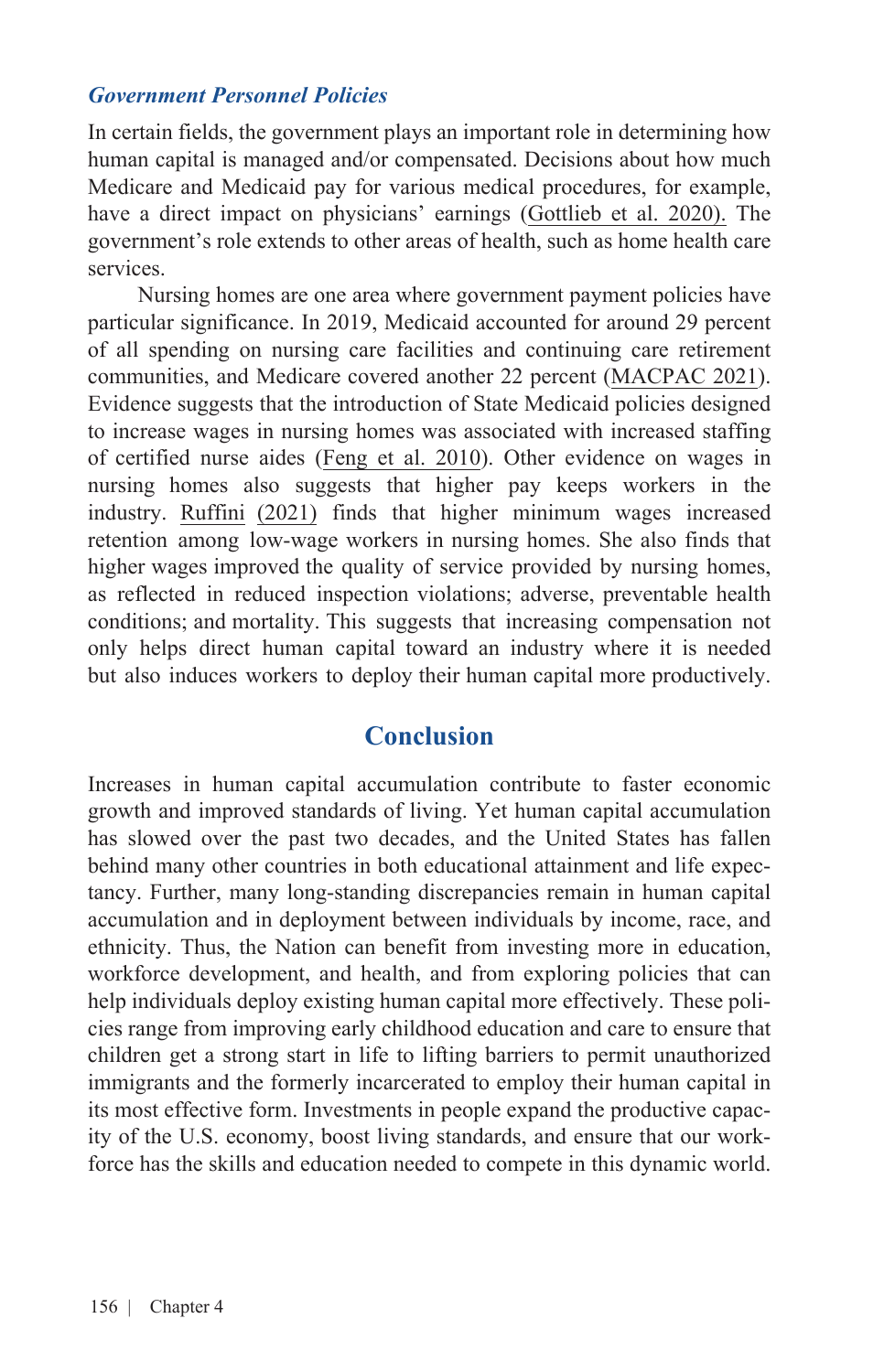## \*\*\*\*\*\*

#### **Chapter 4**

- Aaronson, D., L. Barrow, and W. Sander. 2007. "Teachers and Student Achievement in the Chicago Public High Schools." *Journal of Labor Economics* 25, no. 1: 95–135. https://www.journals.uchicago.edu/doi/epdf/10.1086/508733.
- Aaronson, D., and D. Sullivan. 2001. "Growth in Worker Quality." *Economic Perspectives* 25, no. 4: 53−74. [https://www.chicagofed.org/publications/](https://www.chicagofed.org/publications/economic-perspectives/2001/4qepart5) [economic-perspectives/2001/4qepart5.](https://www.chicagofed.org/publications/economic-perspectives/2001/4qepart5)
- Aizer, A. and J. Currie. 2019. "Lead and Juvenile Delinquency: New Evidence from Linked Birth, School, and Juvenile Detention Records." *Review of Economics and Statistics* 101, no. 4: 575−87. [https://direct.mit.edu/rest/](https://direct.mit.edu/rest/article/101/4/575/58572/Lead-and-Juvenile-Delinquency-New-Evidence-from) [article/101/4/575/58572/Lead-and-Juvenile-Delinquency-New-Evidence-from.](https://direct.mit.edu/rest/article/101/4/575/58572/Lead-and-Juvenile-Delinquency-New-Evidence-from)
- Aizer, A., J. Currie, P. Simon, and P. Vivier. 2018. "Do Low Levels of Blood Lead Reduce Children's Future Test Scores?" *American Economic Journal: Applied Economics* 10, no. 1: 307−41. [https://pubs.aeaweb.org/doi/pdfplus/10.1257/](https://pubs.aeaweb.org/doi/pdfplus/10.1257/app.20160404) [app.20160404](https://pubs.aeaweb.org/doi/pdfplus/10.1257/app.20160404).
- Alderman, H., J. Hoddinott, and B. Kinsey. 2006. "Long Term Consequences of Early Childhood Malnutrition." *Oxford Economic Papers* 58, no. 3: 450−74. [https://](https://doi.org/10.1093/oep/gpl008) [doi.org/10.1093/oep/gpl008](https://doi.org/10.1093/oep/gpl008).
- Allensworth, E., and S. Evans. 2016. "Tackling Absenteeism in Chicago." *Phi Delta Kappan* 98, no. 2: 16−21. https://doi.org/10.1177%2F0031721716671900.
- Anand, P., L. Dague, and K. Wagner. 2021. *The Role of Paid Family Leave in Labor Supply Responses to a Spouse's Disability or Health Shock*. NBER Working Paper 28808. Cambridge, MA: National Bureau of Economic Research. [https://](https://www.nber.org/system/files/working_papers/w28808/w28808.pdf) [www.nber.org/system/files/working\\_papers/w28808/w28808.pdf.](https://www.nber.org/system/files/working_papers/w28808/w28808.pdf)
- Anderson K., E. McGinty, R. Presskreischer, and C. Barry. 2021. "Reports of Forgone Medical Care Among U.S. Adults During the Initial Phase of the COVID-19 Pandemic." *JAMA Network Open* 4, no. 1: e2034882. https://jamanetwork.com/ journals/jamanetworkopen/fullarticle/2775366.
- Andresen, M., and E. Nix. 2019. "Can the Child Penalty Be Reduced? Evaluating Multiple Policy Interventions." [https://www.marshall.usc.edu/sites/default/files/](https://www.marshall.usc.edu/sites/default/files/enix/intellcont/Nix_Child_penalty_policy-1.pdf) [enix/intellcont/Nix\\_Child\\_penalty\\_policy-1.pdf](https://www.marshall.usc.edu/sites/default/files/enix/intellcont/Nix_Child_penalty_policy-1.pdf).
	- ———. Forthcoming. "What Causes the Child Penalty? Evidence from Adopting and Same Sex Couples." *Journal of Labor Economics*. [https://www.journals.](https://www.journals.uchicago.edu/doi/epdf/10.1086/718565) [uchicago.edu/doi/epdf/10.1086/718565](https://www.journals.uchicago.edu/doi/epdf/10.1086/718565).
- Angelov, N., P. Johansson, and E. Lindahl. 2016. "Parenthood and the Gender Gap in Pay." *Journal of Labor Economics* 34, no. 3: 545−79. [https://www.journals.](https://www.journals.uchicago.edu/doi/full/10.1086/684851) [uchicago.edu/doi/full/10.1086/684851.](https://www.journals.uchicago.edu/doi/full/10.1086/684851)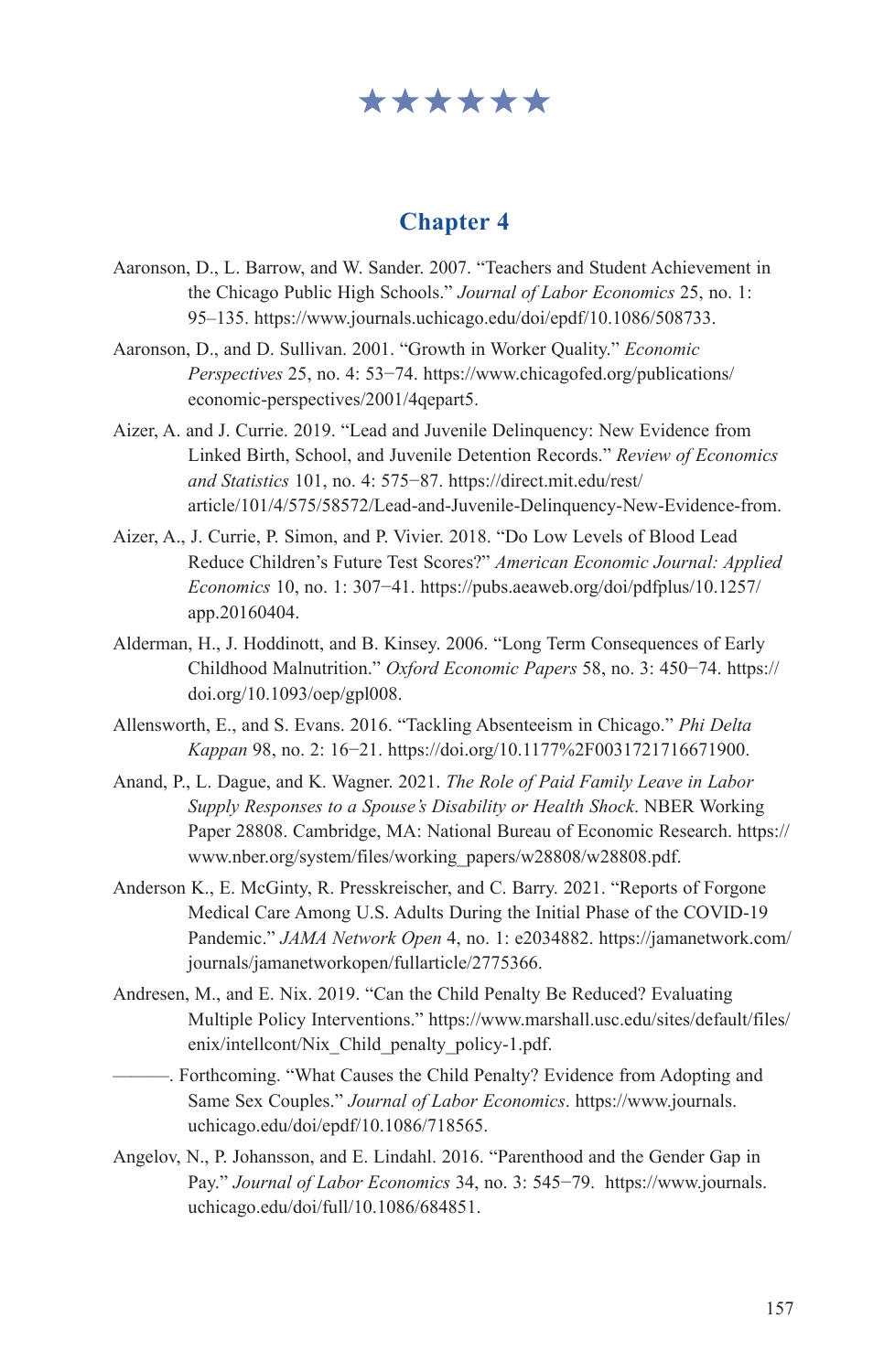- Angrist, J., and A. Krueger. 1991. "Does Compulsory School Attendance Affect Schooling and Earnings?" *Quarterly Journal of Economics* 106, no. 4: 979−1014. <https://www.jstor.org/stable/2937954?seq=1>.
- Angrist, J., and V. Lavy. 1999. "Using Maimonides' Rule to Estimate the Effect of Class Size on Scholastic Achievement." *Quarterly Journal of Economics* 114, no. 2: 533−57. <https://academic.oup.com/qje/article/114/2/533/1844228?login=true>.
- Arias, E., B. Tejada-Vera, F. Ahmad, and K. Kochanek. 2021. "Provisional Life Expectancy Estimates for 2020." Vital Statistics Rapid Release, National Center for Health Statistics. [https://www.cdc.gov/nchs/data/vsrr/VSRR10-508.pdf.](https://www.cdc.gov/nchs/data/vsrr/VSRR10-508.pdf)
- Arias, E., and J. Xu. 2020. "United States Life Tables, 2018." *National Vital Statistics Reports* 69, no. 12.
- Ashenfelter, O., and C. Rouse. 1998. "Income, Schooling and Ability: Evidence from a New Sample of Identical Twins." *Quarterly Journal of Economics* 113, no. 1: 253−84. <https://academic.oup.com/qje/article/113/1/253/1892032?login=true>.
- Atasoy, H. 2013. "The Effects of Broadband Internet Expansion on Labor Market Outcomes." *Industrial and Labor Relations Review* 66, no. 2: 315−45. https:// journals.sagepub.com/doi/pdf/10.1177/001979391306600202.
- Atteberry, A., D. Bassok, and V. Wong. 2019. "The Effects of Full-Day Prekindergarten: Experimental Evidence of Impacts on Children's School Readiness." *Educational Evaluation and Policy Analysis* 41, no. 4: 537−62. [https://journals.](https://journals.sagepub.com/doi/abs/10.3102/0162373719872197) [sagepub.com/doi/abs/10.3102/0162373719872197.](https://journals.sagepub.com/doi/abs/10.3102/0162373719872197)
- Autor, D. 2015. "Why Are There Still So Many Jobs? The History and Future of Workplace Automation." *Journal of Economic Perspectives* 29, no. 3: 3−30. <https://www.aeaweb.org/articles?id=10.1257/jep.29.3.3>.
- Bahr, P., S. Dynarski, B. Jacob, D. Kreisman, A. Sosa, and M. Wiederspan. 2015. "Labor Market Returns to Community College Awards: Evidence from Michigan." Working Paper, Center for Analysis of Postsecondary Education and Employment. [https://capseecenter.org/labor-market-returns-michigan/.](https://capseecenter.org/labor-market-returns-michigan/)
- Bailey, M., S. Sun, and B. Timpe. 2020. *Prep School for Poor Kids: The Long-Run Impacts of Head Start on Human Capital and Economic Self-Sufficiency*. NBER Working Paper 28268. Cambridge, MA: National Bureau of Economic Research. [https://www.aeaweb.org/articles?id=10.1257/aer.20181801.](https://www.aeaweb.org/articles?id=10.1257/aer.20181801)
- Barrow, L., L. Markman, and C. Rouse. 2009. "Technology's Edge: The Educational Benefits of Computer-Aided Instruction," *American Economic Journal: Economic Policy* 1, no. 1: 52−74. [https://www.aeaweb.org/articles?id=10.1257/](https://www.aeaweb.org/articles?id=10.1257/pol.1.1.52) [pol.1.1.52](https://www.aeaweb.org/articles?id=10.1257/pol.1.1.52).
- Barrow, L., and C. Rouse. 2007. "Causality, Causality, Causality: The View of Education Inputs and Outputs from Economics." In *The State of Education Policy Research*, edited by D. Cohen, S. Fuhrman, and F. Mosher. New York: Routledge. [https://www.taylorfrancis.com/chapters/](https://www.taylorfrancis.com/chapters/edit/10.4324/9781003064466-11/causality-causality-causality-view-education-inputs-outputs-economics-lisa-barrow-cecilia-elena-rouse) [edit/10.4324/9781003064466-11/](https://www.taylorfrancis.com/chapters/edit/10.4324/9781003064466-11/causality-causality-causality-view-education-inputs-outputs-economics-lisa-barrow-cecilia-elena-rouse) [causality-causality-causality-view-education-inputs-outputs-economics-lisa](https://www.taylorfrancis.com/chapters/edit/10.4324/9781003064466-11/causality-causality-causality-view-education-inputs-outputs-economics-lisa-barrow-cecilia-elena-rouse)[barrow-cecilia-elena-rouse](https://www.taylorfrancis.com/chapters/edit/10.4324/9781003064466-11/causality-causality-causality-view-education-inputs-outputs-economics-lisa-barrow-cecilia-elena-rouse).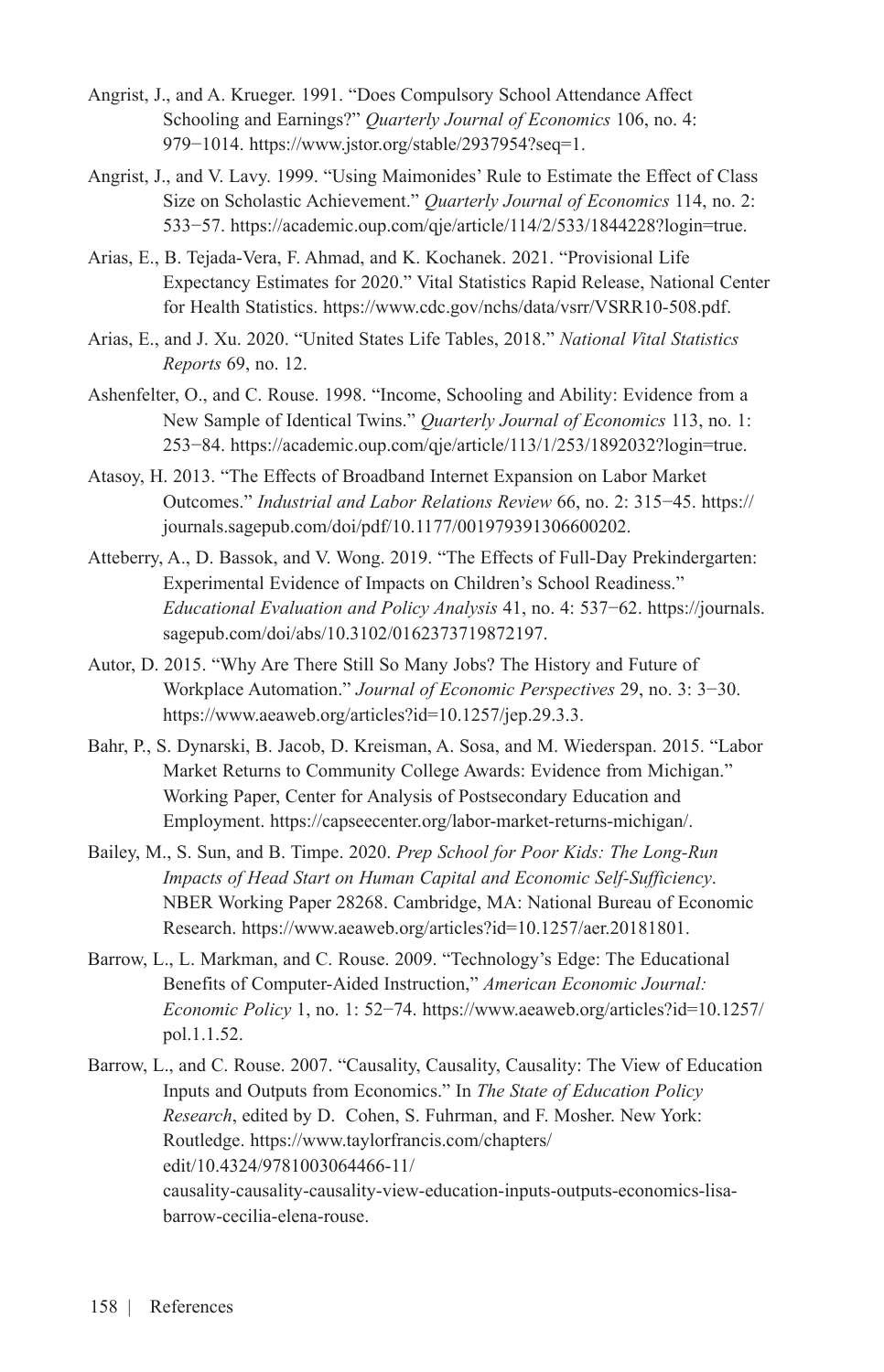- Barrow, L., and D. Schanzenbach. 2012. "Education and the Poor." In *The Oxford Handbook of the Economics of Poverty*, edited by Philip N. Jefferson. Oxford: Oxford University Press. [https://www.oxfordhandbooks.com/view/10.1093/](https://www.oxfordhandbooks.com/view/10.1093/oxfordhb/9780195393781.001.0001/oxfordhb-9780195393781-e-10) [oxfordhb/9780195393781.001.0001/oxfordhb-9780195393781-e-10.](https://www.oxfordhandbooks.com/view/10.1093/oxfordhb/9780195393781.001.0001/oxfordhb-9780195393781-e-10)
- Bassier, I., A. Dube, and S. Naidu. Forthcoming. "Monopsony in Movers: The Elasticity of Labor Supply to Firm Wage Policies." *Journal of Human Resources* 57. [http://jhr.uwpress.org/content/early/2021/04/05/jhr.monopsony.0319-10111R1.](http://jhr.uwpress.org/content/early/2021/04/05/jhr.monopsony.0319-10111R1.full.pdf+html) [full.pdf+html](http://jhr.uwpress.org/content/early/2021/04/05/jhr.monopsony.0319-10111R1.full.pdf+html).
- Bassok, D., and E. Galdo. 2016. "Inequality in Preschool Quality? Community-Level Disparities in Access to High-Quality Learning Environments." *Early Education and Development* 27: 128−44. [https://www.tandfonline.com/doi/abs/](https://www.tandfonline.com/doi/abs/10.1080/10409289.2015.1057463) [10.1080/10409289.2015.1057463.](https://www.tandfonline.com/doi/abs/10.1080/10409289.2015.1057463)
- Bauernschuster, S., and M. Schlotter. 2015. "Public Child Care and Mothers' Labor Supply: Evidence from Two Quasi-Experiments." *Journal of Public Economics* 123: 1−16. [https://www.sciencedirect.com/science/article/abs/pii/](https://www.sciencedirect.com/science/article/abs/pii/S004727271500002X) [S004727271500002X](https://www.sciencedirect.com/science/article/abs/pii/S004727271500002X).
- Baum, C., and C. Ruhm. 2016. "The Effects of Paid Family Leave in California on Labor Market Outcomes." *Journal of Policy Analysis and Management* 35, no. 2: 333−56. <https://onlinelibrary.wiley.com/doi/full/10.1002/pam.21894>.
- Becker, G. 2007. "Health as Human Capital: Synthesis and Extensions." *Oxford Economic Papers* 59: 379−410. [https://ucema.edu.ar/u/je49/capital\\_humano/](https://ucema.edu.ar/u/je49/capital_humano/Health_as_Human_Capital_Becker.pdf) Health as Human Capital Becker.pdf.
- Bertrand, M., C. Goldin, and L. Katz. 2010. "Dynamics of the Gender Gap for Young Professionals in the Financial and Corporate Sectors." *American Economic Journal: Applied Economics* 2: 228−55. [https://pubs.aeaweb.org/doi/](https://pubs.aeaweb.org/doi/pdfplus/10.1257/app.2.3.228) [pdfplus/10.1257/app.2.3.228](https://pubs.aeaweb.org/doi/pdfplus/10.1257/app.2.3.228).
- Bettinger, E., L. Fox, S. Loeb, and E. Taylor. 2017. "Virtual Classrooms: How Online College Courses Affect Student Success." *American Economic Review* 107, no. 9: 2855−75. [https://pubs.aeaweb.org/doi/pdfplus/10.1257/aer.20151193.](https://pubs.aeaweb.org/doi/pdfplus/10.1257/aer.20151193)
- Bettinger, E., B. Long, P. Oreopoulos, and L. Sanbonmatsu. 2012. "The Role of Application Assistance and Information in College Decisions: Results from the H&R Block FAFSA Experiment." *Quarterly Journal of Economics* 127, no. 3: 1205–42. <https://academic.oup.com/qje/article/127/3/1205/1921970?login=true>.
- Billings, S., and K. Schnepel. 2017. "Life After Lead: Effects of Early Interventions for Children Exposed to Lead." IZA Discussion Paper 10872. Institute of Labor Economics, Bonn. [https://www.econstor.eu/handle/10419/170856.](https://www.econstor.eu/handle/10419/170856)
- Blagg, K. 2021. "The Effect of COVID-19 Learning Loss on Adult Outcomes: Building a Set of Age-Cohort Projections Using the Social Genome Model." Urban Institute, Washington. [https://www.urban.org/sites/default/files/](https://www.urban.org/sites/default/files/publication/103549/the-effect-of-covid-19-learning-loss-on-adult-outcomes.pdf) [publication/103549/the-effect-of-covid-19-learning-loss-on-adult-outcomes.pdf](https://www.urban.org/sites/default/files/publication/103549/the-effect-of-covid-19-learning-loss-on-adult-outcomes.pdf).
- Blair, P., and B. Chung, 2019. "How Much of Barrier to Entry Is Occupational Licensing?" *British Journal of Industrial Relations* 57, no. 4: 919−43. [https://](https://onlinelibrary.wiley.com/doi/abs/10.1111/bjir.12470) [onlinelibrary.wiley.com/doi/abs/10.1111/bjir.12470.](https://onlinelibrary.wiley.com/doi/abs/10.1111/bjir.12470)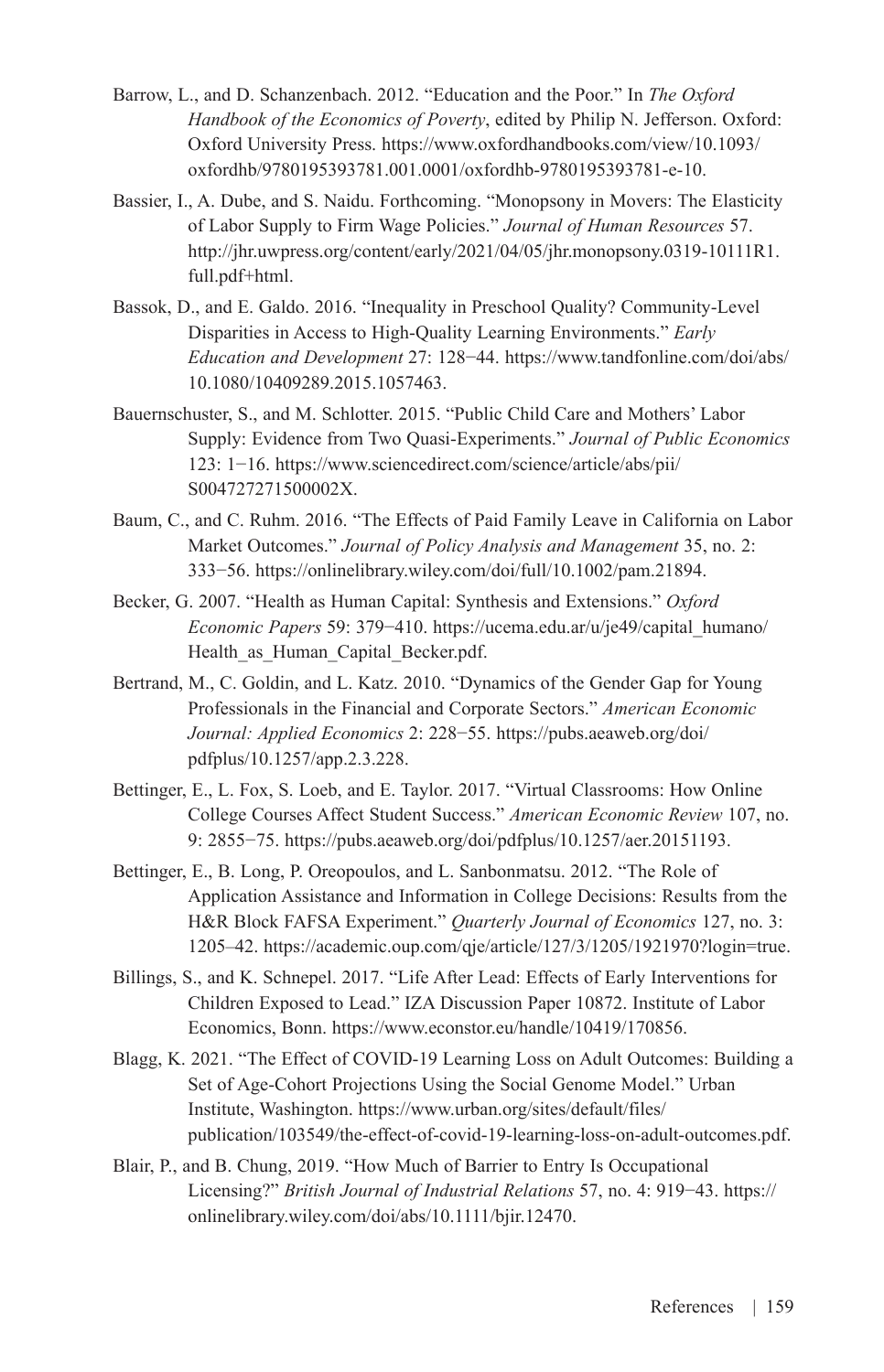- Blake, P., M. Piovesan, N. Montinari, F. Warneken, and F. Gino. 2014. "Prosocial Norms in the Classroom: The Role of Self-Regulation in Following Norms of Giving." *Journal of Economic Behavior and Organization* 115. [https://www.](https://www.sciencedirect.com/science/article/abs/pii/S0167268114002649) [sciencedirect.com/science/article/abs/pii/S0167268114002649](https://www.sciencedirect.com/science/article/abs/pii/S0167268114002649).
- Bleakley, H. 2007. "Disease and Development: Evidence from Hookworm Eradication in the American South." *Quarterly Journal of Economics* 122, no. 2007: 73–117. <https://academic.oup.com/qje/article/122/1/73/1924773?login=true>.
	- ———. 2010. "Malaria Eradication in the Americas: A Retrospective Analysis of Childhood Exposure. *American Economic Journal: Applied Economics* 2, no. 2: 1–45. [https://www.aeaweb.org/articles?id=10.1257/app.2.2.1.](https://www.aeaweb.org/articles?id=10.1257/app.2.2.1)
- Bloom, D., and D. Canning. 2003. "Health as Human Capital and its Impact on Economic Performance." *Geneva Papers on Risk and Insurance—Issues and Practice* 28: 304–15. [https://link.springer.com/content/pdf/10.1111%2F1468-0440.00225.](https://link.springer.com/content/pdf/10.1111%2F1468-0440.00225.pdf) [pdf.](https://link.springer.com/content/pdf/10.1111%2F1468-0440.00225.pdf)
- Bloom, N., J. Lian, J. Roberts, and Z. Ying. 2015. "Does Working from Home Work? Evidence from a Chinese Experiment." *Quarterly Journal of Economics* 130, no. 1: 165−218. [https://academic.oup.com/qje/article/130/1/165/2337855?login](https://academic.oup.com/qje/article/130/1/165/2337855?login=true) [=true](https://academic.oup.com/qje/article/130/1/165/2337855?login=true).
- Bohrnstedt, G., and B. Stecher, eds. 2002. *What We Have Learned About Class Size Reduction in California*. Sacramento: California Department of Education. [https://eric.ed.gov/?id=ED471331.](https://eric.ed.gov/?id=ED471331)
- Booher-Jennings, J. 2005. "Below the Bubble: 'Educational Triage' and the Texas Accountability System." *American Educational Research Journal* 42, no. 2. [https://journals.sagepub.com/doi/abs/10.3102/00028312042002231.](https://journals.sagepub.com/doi/abs/10.3102/00028312042002231)
- Brown, D., A. Kowalski, and I. Lurie. 2019. "Long-Term Impacts of Childhood Medicaid Expansions on Outcomes in Adulthood." *Review of Economic Studies* 87, no. 2: 792–821. <https://academic.oup.com/restud/article/87/2/792/5538992?login=true>.
- Buckles, K., A. Hagemann, O. Malamud, M. Morrill, and A. Wozniak. 2016. "The Effect of College on Health." *Journal of Health Economics* 50: 99–114. [https://www.](https://www.sciencedirect.com/science/article/abs/pii/S0167629616301382) [sciencedirect.com/science/article/abs/pii/S0167629616301382.](https://www.sciencedirect.com/science/article/abs/pii/S0167629616301382)
- Bulman, G., and R. Fairlie. 2016. "Technology and Education: Computers, Software, and the Internet." In *Handbook of the Economics of Education*, vol. 5, edited by E. Hanushek, S. Machin, and L. Woessmann. Amsterdam: Elsevier. [https://www.](https://www.sciencedirect.com/science/article/abs/pii/B9780444634597000051) [sciencedirect.com/science/article/abs/pii/B9780444634597000051](https://www.sciencedirect.com/science/article/abs/pii/B9780444634597000051).
- Byker, T. 2016. "Paid Parental Leave Laws in the United States: Does Short-Duration Leave Affect Women's Labor-Force Attachment?" *American Economic Review: Papers and Proceedings* 106, no. 5. [https://pubs.aeaweb.org/doi/](https://pubs.aeaweb.org/doi/pdfplus/10.1257/aer.p20161118) [pdfplus/10.1257/aer.p20161118.](https://pubs.aeaweb.org/doi/pdfplus/10.1257/aer.p20161118)
- Card, D. 1995. "Using Geographic Variation in College Proximity to Estimate the Return to Schooling." In *Aspects of Labor Market Behaviour: Essays in Honour of John Vanderkamp*, edited by L. Christofides, E. Grant, and R. Swidinsky. Toronto: University of Toronto Press.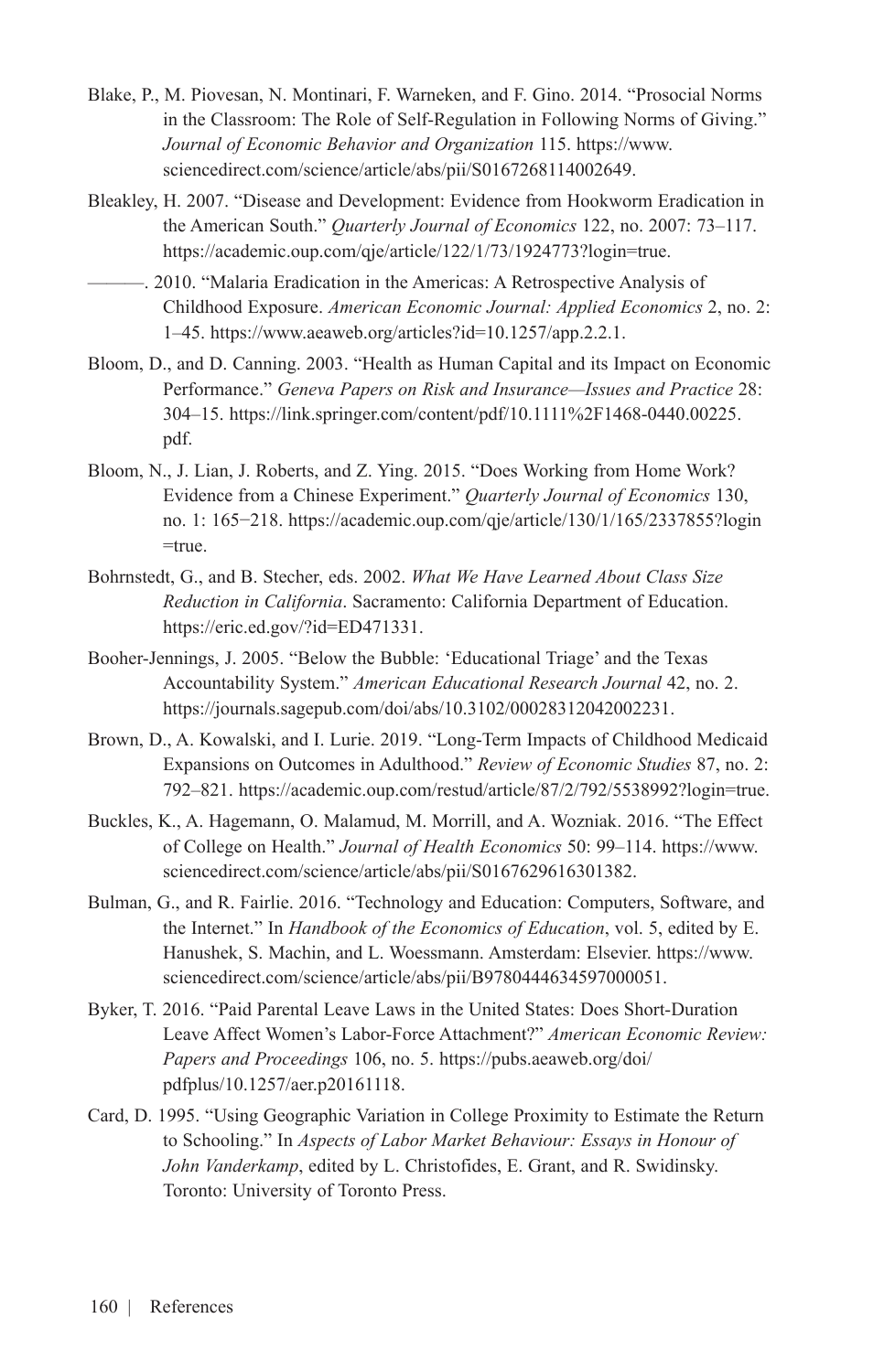———. 1999. "The Causal Effect of Education on Earnings." In *Handbook of Labor Economics*, vol. 3A, edited by O. Ashenfelter and D. Card. Amsterdam: Elsevier. [https://davidcard.berkeley.edu/papers/causal\\_educ\\_earnings.pdf.](https://davidcard.berkeley.edu/papers/causal_educ_earnings.pdf)

- Card, D., and A. Payne. 2002. "School Finance Reform, the Distribution of School Spending, and the Distribution of Student Test Scores." *Journal of Public Economics* 83, no. 1: 49−82. [https://www.sciencedirect.com/science/article/pii/](https://www.sciencedirect.com/science/article/pii/S0047272700001778) [S0047272700001778](https://www.sciencedirect.com/science/article/pii/S0047272700001778).
- Carminucci, J., S. Rickles, and M. Garet. 2021. "Student Attendance and Enrollment Loss in 2020–2021." American Institutes for Research, Washington. [https://www.air.](https://www.air.org/sites/default/files/2021-07/research-brief-covid-survey-student-attendance-june-2021_0.pdf) [org/sites/default/files/2021-07/research-brief-covid-survey-student-attendance](https://www.air.org/sites/default/files/2021-07/research-brief-covid-survey-student-attendance-june-2021_0.pdf)[june-2021\\_0.pdf.](https://www.air.org/sites/default/files/2021-07/research-brief-covid-survey-student-attendance-june-2021_0.pdf)
- Carneiro, P., C. Crawford, and A. Goodman. 2007. "The Impact of Early Cognitive and Non-Cognitive Skills on Later Outcomes." Centre for the Economics of Education, London. [http://eprints.lse.ac.uk/19375/1/The\\_Impact\\_of\\_Early\\_](http://eprints.lse.ac.uk/19375/1/The_Impact_of_Early_Cognitive_and_Non-Cognitive_Skills_on_Later_Outcomes.pdf) [Cognitive\\_and\\_Non-Cognitive\\_Skills\\_on\\_Later\\_Outcomes.pdf.](http://eprints.lse.ac.uk/19375/1/The_Impact_of_Early_Cognitive_and_Non-Cognitive_Skills_on_Later_Outcomes.pdf)
- Carruthers, C., and W. Fox. 2016. "Aid for All: College Coaching, Financial Aid, and Post-Secondary Persistence in Tennessee." *Economics of Education Review* 51: 97–112.<https://doi.org/10.1016/j.econedurev.2015.06.001>.
- Carson, A. 2020. "Prisoners in 2019." U.S. Department of Justice, Bureau of Justice Statistics. [https://bjs.ojp.gov/content/pub/pdf/p19.pdf.](https://bjs.ojp.gov/content/pub/pdf/p19.pdf)
- Cascio, E. 2009. "Maternal Labor Supply and the Introduction of Kindergartens into American Public Schools." *Journal of Human Resources* 44, no. 1, 140–70. [http://jhr.uwpress.org/content/44/1/140.short.](http://jhr.uwpress.org/content/44/1/140.short)
- ———. 2015. "The Promises and Pitfalls of Universal Early Education." *IZA World of Labor* 116. [https://wol.iza.org/uploads/articles/116/pdfs/promises-and-pitfalls](https://wol.iza.org/uploads/articles/116/pdfs/promises-and-pitfalls-of-universal-early-education.pdf?v=1)[of-universal-early-education.pdf?v=1.](https://wol.iza.org/uploads/articles/116/pdfs/promises-and-pitfalls-of-universal-early-education.pdf?v=1)
- ———. Forthcoming. "Does Universal Preschool Hit the Target? Program Access and Preschool Impacts." *Journal of Human Resources.* [http://jhr.uwpress.org/](http://jhr.uwpress.org/content/early/2021/01/04/jhr.58.3.0220-10728R1.abstract) [content/early/2021/01/04/jhr.58.3.0220-10728R1.abstract.](http://jhr.uwpress.org/content/early/2021/01/04/jhr.58.3.0220-10728R1.abstract)
- Cascio, E, and D. Schanzenbach. 2013. "The Impacts of Expanding Access to High-Quality Preschool Education." *Brookings Papers on Economic Activity* 47. no. 2: 127–92. [https://www.brookings.edu/wp-content/uploads/2016/07/2013b\\_](https://www.brookings.edu/wp-content/uploads/2016/07/2013b_cascio_preschool_education.pdf) [cascio\\_preschool\\_education.pdf.](https://www.brookings.edu/wp-content/uploads/2016/07/2013b_cascio_preschool_education.pdf)
- Case, A., A. Fertig, and C. Paxson. 2005. "The Lasting Impact of Childhood Health and Circumstance," *Journal of Health Economics* 24, no. 2: 365–89. [https://doi.](https://doi.org/10.1016/j.jhealeco.2004.09.008) [org/10.1016/j.jhealeco.2004.09.008](https://doi.org/10.1016/j.jhealeco.2004.09.008).
- CDC (Centers for Disease Control and Prevention). 2017. "Table 15. Life Expectancy at Birth, at Age 65, and at Age 75, by Sex, Race, and Hispanic Origin: United States, Selected Years 1900–2016." [https://www.cdc.gov/nchs/data/](https://www.cdc.gov/nchs/data/hus/2017/015.pdf) [hus/2017/015.pdf](https://www.cdc.gov/nchs/data/hus/2017/015.pdf).
- ———. 2021a. "Provisional COVID-19 Deaths by Sex and Age." [https://data.cdc.gov/](https://data.cdc.gov/NCHS/Provisional-COVID-19-Deaths-by-Sex-and-Age/9bhg-hcku) [NCHS/Provisional-COVID-19-Deaths-by-Sex-and-Age/9bhg-hcku](https://data.cdc.gov/NCHS/Provisional-COVID-19-Deaths-by-Sex-and-Age/9bhg-hcku).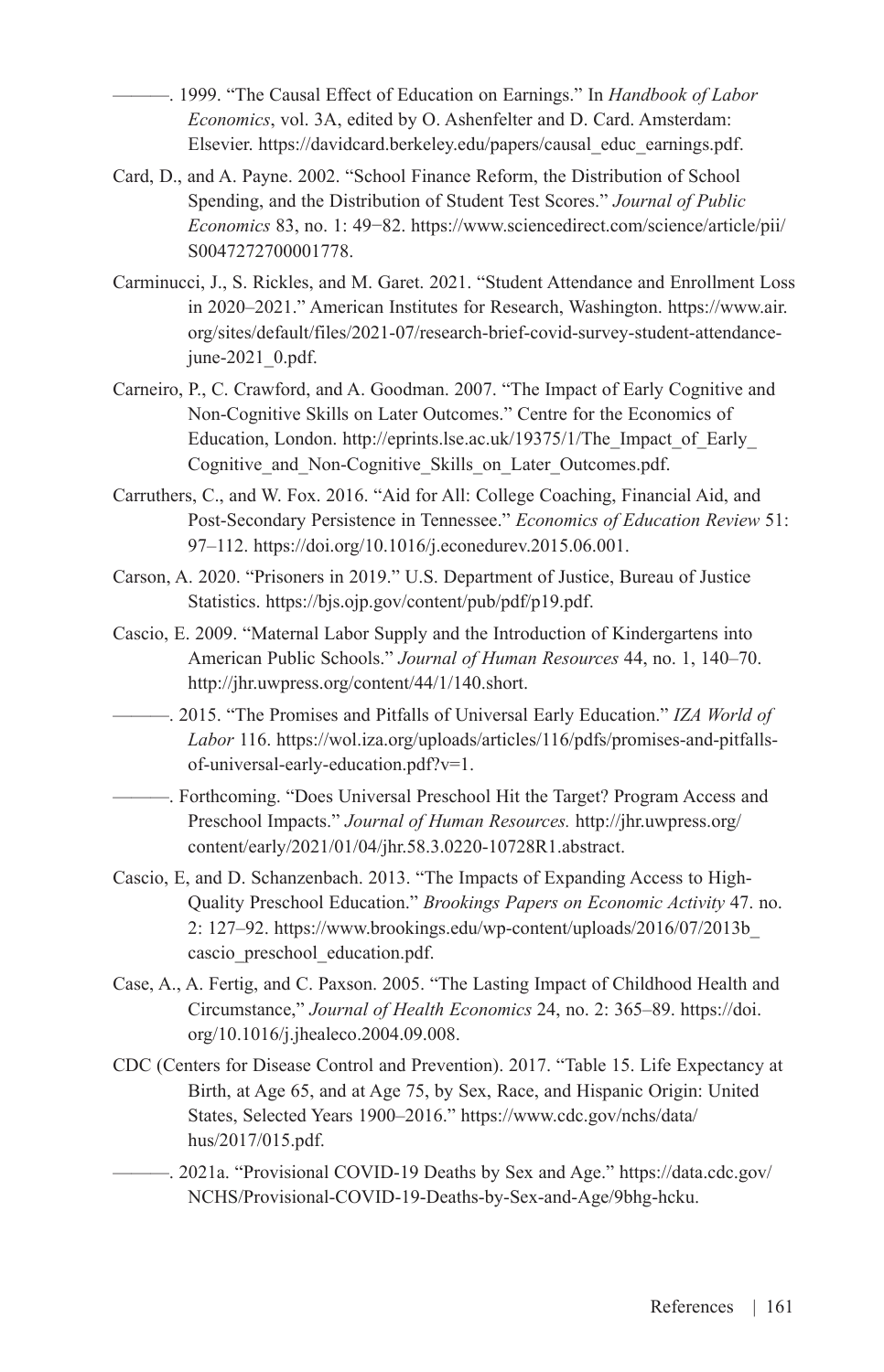- ———. 2021b. "Provisional Drug Overdose Death Counts." [https://www.cdc.gov/nchs/](https://www.cdc.gov/nchs/nvss/vsrr/drug-overdose-data.htm) [nvss/vsrr/drug-overdose-data.htm](https://www.cdc.gov/nchs/nvss/vsrr/drug-overdose-data.htm).
	- ———. 2021c. "Vaccination and Case Trends of COVID-19 in the United States." [https://www.cdc.gov/coronavirus/2019-ncov/community/health-equity/racial](https://www.cdc.gov/coronavirus/2019-ncov/community/health-equity/racial-ethnic-disparities/disparities-hospitalization.html)[ethnic-disparities/disparities-hospitalization.html](https://www.cdc.gov/coronavirus/2019-ncov/community/health-equity/racial-ethnic-disparities/disparities-hospitalization.html).
	- ———. 2022. "Trends in Number of COVID-19 Cases and Deaths in the U.S. Reported to CDC, by State/Territory." [https://covid.cdc.gov/](https://covid.cdc.gov/covid-data-tracker/%23trends_totaldeaths) [covid-data-tracker/#trends\\_totaldeaths](https://covid.cdc.gov/covid-data-tracker/%23trends_totaldeaths).
- ———. No date. "Childhood Lead Poisoning Prevention." [https://www.cdc.gov/nceh/](https://www.cdc.gov/nceh/lead/default.htm) [lead/default.htm.](https://www.cdc.gov/nceh/lead/default.htm)
- Census Bureau. 2021. "Week 39 Household Pulse Survey: September 29–October 11." [https://www.census.gov/data/tables/2021/demo/hhp/hhp39.html.](https://www.census.gov/data/tables/2021/demo/hhp/hhp39.html)
- Chambers, D., J. Scala, and D. English. 2020. "Promising Practices Brief: Improving Student Engagement and Attendance During COVID-19 School Closure." U.S. Department of Education. [https://insightpolicyresearch.com/wp-content/](https://insightpolicyresearch.com/wp-content/uploads/2020/08/NSAES_COVID19_Whitepaper_Final_508.pdf) [uploads/2020/08/NSAES\\_COVID19\\_Whitepaper\\_Final\\_508.pdf.](https://insightpolicyresearch.com/wp-content/uploads/2020/08/NSAES_COVID19_Whitepaper_Final_508.pdf)
- Chen, X., B. Elliott, S. Kinney, D. Cooney, J. Pretlow, M. Bryan, J. Wu, N. Ramirez, and T. Campbell. 2019. *Persistence, Retention, and Attainment of 2011–12 First-Time Beginning Postsecondary Students as of Spring 2017*. NCES 2019-401. Washington: U.S. Department of Education, National Center for Education Statistics.<https://nces.ed.gov/pubs2019/2019401.pdf>.
- Chetty, R., J. Friedman, and J. Rockoff. 2014. "Measuring the Impacts of Teachers I: Evaluating Bias in Teacher Value-Added Estimates." *American Economic Review* 104, no. 9: 2593−2632. [https://www.aeaweb.org/articles?id=10.1257/](https://www.aeaweb.org/articles?id=10.1257/aer.104.9.2593) [aer.104.9.2593](https://www.aeaweb.org/articles?id=10.1257/aer.104.9.2593).
- Chetty R., M. Stepner, S. Abraham, S. Lin, B. Scuderi, N. Turner, A. Bergeron, and D. Cutler. 2016. "The Association Between Income and Life Expectancy in the United States, 2001–2014." *JAMA* 315: 1750–66. [https://www.ncbi.nlm.nih.](https://www.ncbi.nlm.nih.gov/pmc/articles/PMC4866586/) [gov/pmc/articles/PMC4866586/](https://www.ncbi.nlm.nih.gov/pmc/articles/PMC4866586/).
- Choudhury, P., C. Foroughi, and B. Larson. 2021. "Work-from-Anywhere: The Productivity Effects of Geographic Flexibility." Harvard Business School, Technology & Operations Management Unit, Working Paper 19-054. [https://](https://onlinelibrary.wiley.com/doi/10.1002/smj.3251) [onlinelibrary.wiley.com/doi/10.1002/smj.3251.](https://onlinelibrary.wiley.com/doi/10.1002/smj.3251)
- CMS (Centers for Medicare and Medicaid Services). 2021. "CMS Data Shows Vulnerable Americans Forgoing Mental Health Care During COVID-19 Pandemic." CMS Newsroom. [https://www.cms.gov/newsroom/press-releases/](https://www.cms.gov/newsroom/press-releases/cms-data-shows-vulnerable-americans-forgoing-mental-health-care-during-covid-19-pandemic) [cms-data-shows-vulnerable-americans-forgoing-mental-health-care-during](https://www.cms.gov/newsroom/press-releases/cms-data-shows-vulnerable-americans-forgoing-mental-health-care-during-covid-19-pandemic)[covid-19-pandemic.](https://www.cms.gov/newsroom/press-releases/cms-data-shows-vulnerable-americans-forgoing-mental-health-care-during-covid-19-pandemic)
- Cortes. K. 2013. "Achieving the DREAM: The Effect of IRCA on Immigrant Youth Postsecondary Educational Access." *American Economic Review: Papers & Proceedings* 103, no. 3: 428–32. [https://www.aeaweb.org/articles?id=10.1257/](https://www.aeaweb.org/articles?id=10.1257/aer.103.3.428) [aer.103.3.428.](https://www.aeaweb.org/articles?id=10.1257/aer.103.3.428)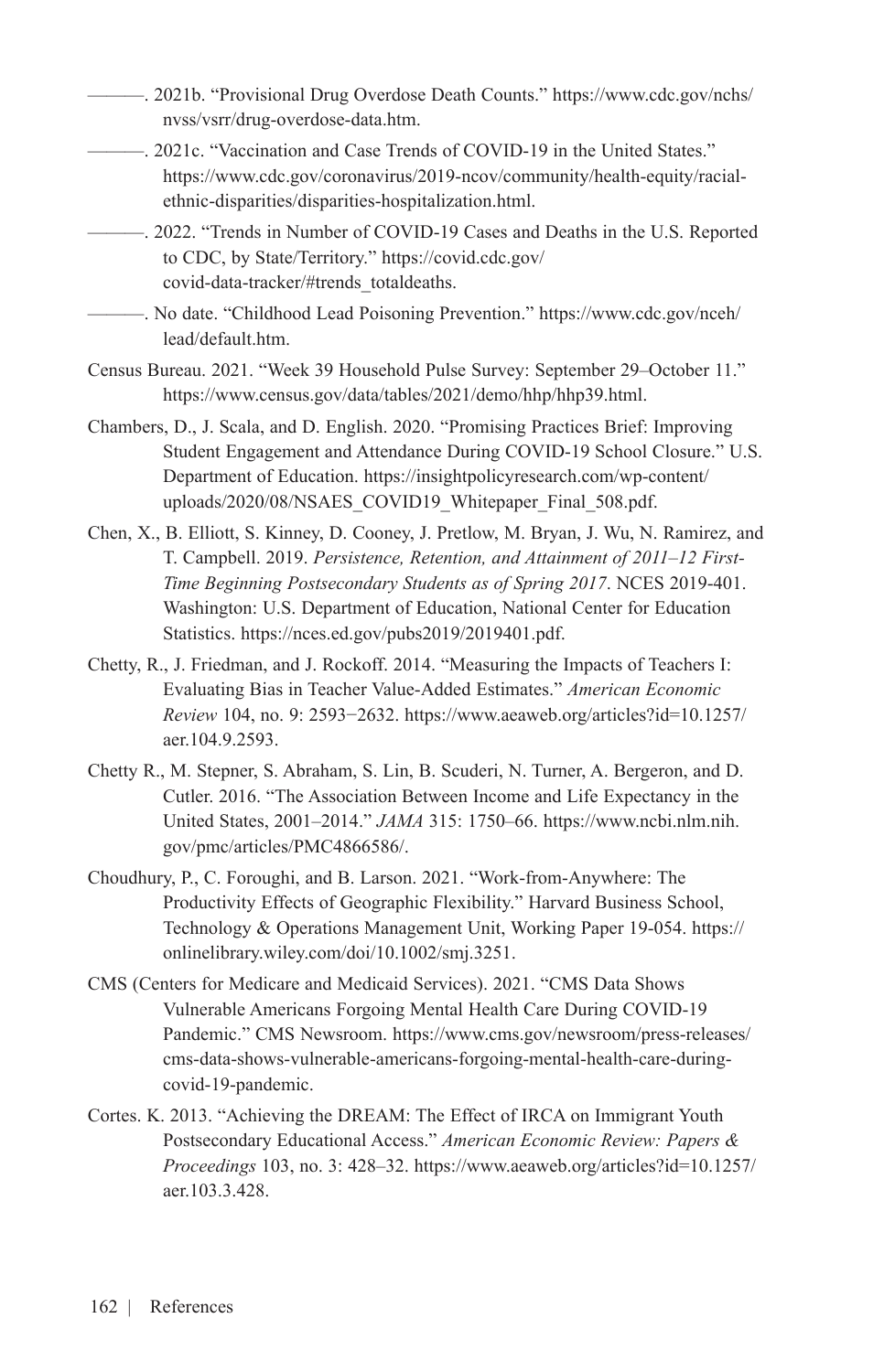- Congressional Research Service. 2022a. "Infrastructure Investment and Jobs Act (IIJA): Drinking Water and Wastewater Infrastructure." CRS Report R46892. [https://](https://crsreports.congress.gov/product/pdf/R/R46892) [crsreports.congress.gov/product/pdf/R/R46892.](https://crsreports.congress.gov/product/pdf/R/R46892)
- ———. 2022b. "The FAFSA Simplification Act." CRS Report R46909. [https://crsreports.](https://crsreports.congress.gov/product/pdf/R/R46909) [congress.gov/product/pdf/R/R46909](https://crsreports.congress.gov/product/pdf/R/R46909).
- Council of Economic Advisers, U.S. Department of Labor, and U.S. Department of the Treasury, Office of Economic Policy. 2015. "Occupational Licensing: A Framework for Policymakers." [https://obamawhitehouse.archives.gov/sites/](https://obamawhitehouse.archives.gov/sites/default/files/docs/licensing_report_final_nonembargo.pdf) [default/files/docs/licensing\\_report\\_final\\_nonembargo.pdf.](https://obamawhitehouse.archives.gov/sites/default/files/docs/licensing_report_final_nonembargo.pdf)
- Coviello, D., E. Deserranno, and N. Persico. 2021. "Minimum Wage and Individual Worker Productivity: Evidence from a Large U.S. Retailer." Northwestern Working Papers, Northwestern University, Evanston, IL. [https://wwws.law.](https://wwws.law.northwestern.edu/research-faculty/clbe/workforcescience/documents/coviello_minimum_wage.pdf) [northwestern.edu/research-faculty/clbe/workforcescience/documents/coviello\\_](https://wwws.law.northwestern.edu/research-faculty/clbe/workforcescience/documents/coviello_minimum_wage.pdf) [minimum\\_wage.pdf.](https://wwws.law.northwestern.edu/research-faculty/clbe/workforcescience/documents/coviello_minimum_wage.pdf)
- Crimmins, E., S. Preston, and B. Cohen, eds. 2011. *Explaining Divergent Levels of Longevity in High-Income Countries*. Washington: National Academies Press. [https://doi.org/10.17226/13089.](https://doi.org/10.17226/13089)
- Cronen, S., M. McQuiggan, and E. Isenberg. 2017. "Adult Training and Education: Results from the National Household Education Surveys Program of 2016 (NCES 2017-103rev)." U.S. Department of Education, National Center for Education Statistics, Institute of Education Sciences, Washington. [http://nces.](http://nces.ed.gov/pubsearch) [ed.gov/pubsearch](http://nces.ed.gov/pubsearch).
- Cunha, F., and J. Heckman. 2007. "The Technology of Skill Formation." *American Economic Review* 97, no. 2: 31–47. [https://www.aeaweb.org/](https://www.aeaweb.org/articles?id=10.1257/aer.97.2.31) [articles?id=10.1257/aer.97.2.31.](https://www.aeaweb.org/articles?id=10.1257/aer.97.2.31)
- Currie, J. 2008. *The Invisible Safety Net: Protecting the Nation's Poor Children and Families*. Princeton, NJ: Princeton University Press. https://press.princeton.edu/ books/paperback/9780691138527/the-invisible-safety-net.
- Currie, J., and E. Moretti. 2003. "Mother's Education and the Intergenerational Transmission of Human Capital: Evidence from College Openings and Longitudinal Data." *Quarterly Journal of Economics* 118: 1495–532. [https://](https://academic.oup.com/qje/article/118/4/1495/1925120?login=true) [academic.oup.com/qje/article/118/4/1495/1925120?login=true.](https://academic.oup.com/qje/article/118/4/1495/1925120?login=true)
- Currie, J., and M. Stabile. 2006. "Child Mental Health and Human Capital Accumulation: The Case of ADHD." *Journal of Health Economics* 25, no. 6: 1094−118. [https://www.sciencedirect.com/science/article/abs/pii/](https://www.sciencedirect.com/science/article/abs/pii/S0167629606000282?via%3Dihub) [S0167629606000282?via%3Dihub](https://www.sciencedirect.com/science/article/abs/pii/S0167629606000282?via%3Dihub).
- Czeisler, M., R. Lane, J. Wiley, C. Czeisler, M. Howard, and S. Rajaratnam. 2021. "Follow-Up Survey of U.S. Adult Reports of Mental Health, Substance Use, and Suicidal Ideation During the COVID-19 Pandemic, September 2020." *JAMA Network Open* 4, no. 2: e2037665. [https://jamanetwork.com/journals/](https://jamanetwork.com/journals/jamanetworkopen/fullarticle/2776559) [jamanetworkopen/fullarticle/2776559.](https://jamanetwork.com/journals/jamanetworkopen/fullarticle/2776559)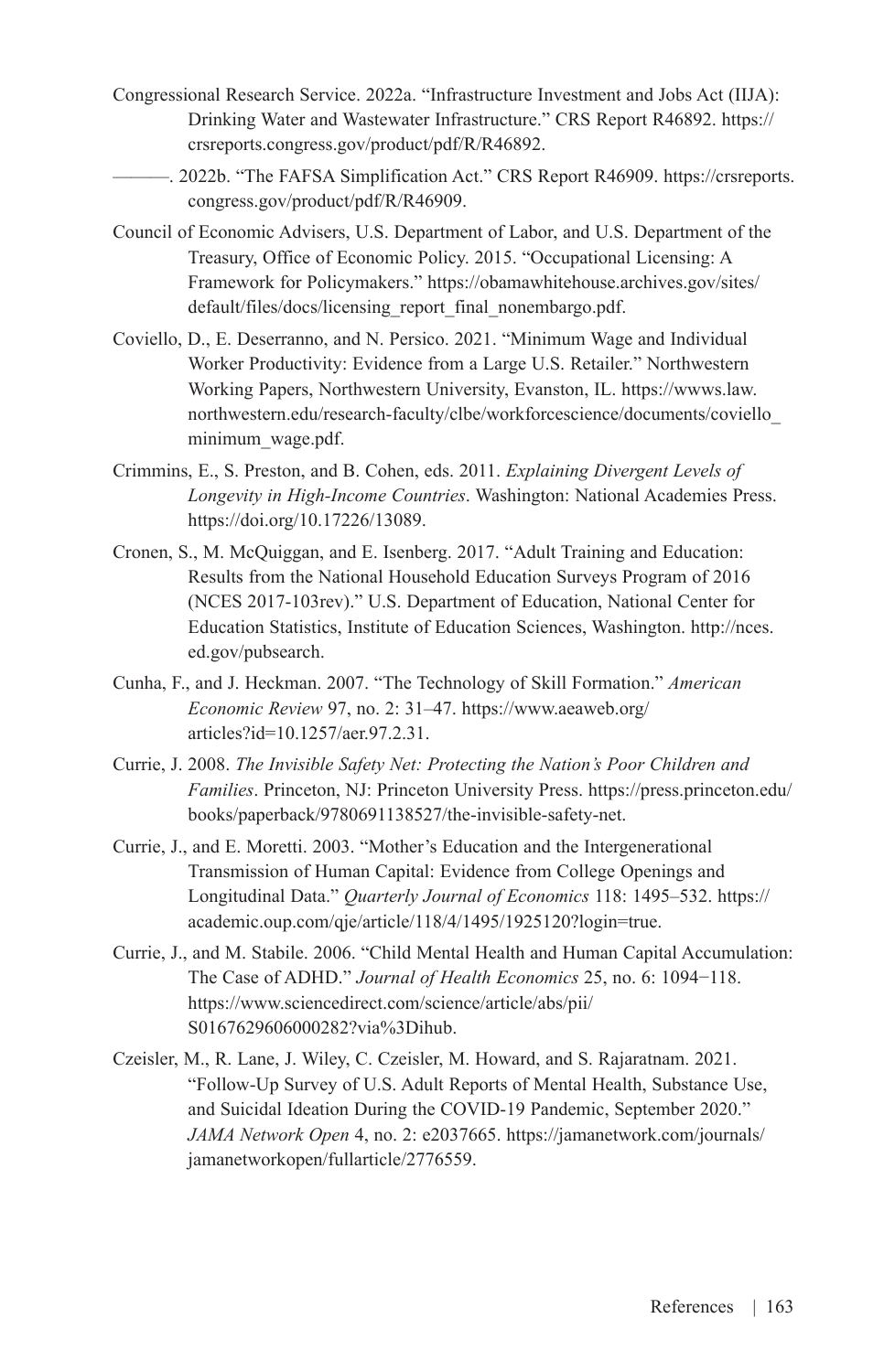- Czernich, N., O. Falck, T. Kretschmer, and L. Woessmann. 2011. "Broadband Infrastructure and Economic Growth." *Economic Journal* 121, no. 552: 505−32. <https://doi.org/10.1111/j.1468-0297.2011.02420.x>.
- de Brey, C., T. Snyder, A. Zhang, and S. Dillow. 2021. "Digest of Education Statistics 2019." National Center for Education Statistics, Institute of Education Sciences, U.S. Department of Education. [https://nces.ed.gov/pubsearch/pubsinfo.](https://nces.ed.gov/pubsearch/pubsinfo.asp?pubid=2021009) [asp?pubid=2021009](https://nces.ed.gov/pubsearch/pubsinfo.asp?pubid=2021009).
- Decker, S., H. Peele, M. Riser-Kositsky, H. Kim, and E. Harris. 2020. "The Coronavirus Spring: The Historic Closing of U.S. Schools (A Timeline)." *Education Week*, July 1. [https://www.edweek.org/leadership/](https://www.edweek.org/leadership/the-coronavirus-spring-the-historic-closing-of-u-s-schools-a-timeline/2020/07) [the-coronavirus-spring-the-historic-closing-of-u-s-schools-a-timeline/2020/07.](https://www.edweek.org/leadership/the-coronavirus-spring-the-historic-closing-of-u-s-schools-a-timeline/2020/07)
- Dee, T., E. Huffaker, C. Phillips, and E. Sagara. 2021. *The Coronavirus Spring: The Historic Closing of U.S. Schools (a Timeline).* NBER Working Paper 29156. Cambridge, MA: National Bureau of Economic Research. [https://www.nber.org/](https://www.nber.org/papers/w29156) [papers/w29156.](https://www.nber.org/papers/w29156)
- Dee, T., J. James, and J. Wycoff. 2021. "Is Effective Teacher Evaluation Sustainable? Evidence from District of Columbia Public Schools." *Education Finance and Policy* 16, 2: 313−46. [https://direct.mit.edu/edfp/article](https://direct.mit.edu/edfp/article-abstract/16/2/313/97155/Is-Effective-Teacher-Evaluation-Sustainable)[abstract/16/2/313/97155/Is-Effective-Teacher-Evaluation-Sustainable.](https://direct.mit.edu/edfp/article-abstract/16/2/313/97155/Is-Effective-Teacher-Evaluation-Sustainable)
- Deming, D. 2009. "Early Childhood Intervention and Life-Cycle Skill Development: Evidence from Head Start." *American Economic Journal: Applied Economics* 1 no. 3: 111−34. [https://www.aeaweb.org/articles?id=10.1257/app.1.3.111.](https://www.aeaweb.org/articles?id=10.1257/app.1.3.111)
	- ———. 2017. "The Growing Importance of Social Skills in the Labor Market." *Quarterly Journal of Economics* 132, no. 4: 1593−1640. [https://academic.oup.](https://academic.oup.com/qje/article/132/4/1593/3861633?login=true) [com/qje/article/132/4/1593/3861633?login=true](https://academic.oup.com/qje/article/132/4/1593/3861633?login=true).
- DeRigne L., P. Stoddard-Dare, and L. Quinn. 2016. "Workers Without Paid Sick Leave Less Likely to Take Time Off for Illness or Injury Compared to Those with Paid Sick Leave." *Health Affairs* 35: 520−27. [https://www.healthaffairs.org/doi/](https://www.healthaffairs.org/doi/full/10.1377/hlthaff.2015.0965) [full/10.1377/hlthaff.2015.0965](https://www.healthaffairs.org/doi/full/10.1377/hlthaff.2015.0965).
- Dewa, C., A. Lesage, P. Goering, and M. Caveen. 2004. "Nature and Prevalence of Mental Illness in the Workplace." *Healthcare Papers* 5, no. 2: 12−26. [https://](https://pubmed.ncbi.nlm.nih.gov/15829761/) [pubmed.ncbi.nlm.nih.gov/15829761/](https://pubmed.ncbi.nlm.nih.gov/15829761/).
- Dorn, E., B. Hancock, J. Sarakatsannis, and E. Viruleg. 2021. "COVID-19 and Education: The Lingering Effects of Unfinished Learning." McKinsey & Company, New York. [https://www.mckinsey.com/industries/education/our-insights/](https://www.mckinsey.com/industries/education/our-insights/covid-19-and-education-the-lingering-effects-of-unfinished-learning) [covid-19-and-education-the-lingering-effects-of-unfinished-learning](https://www.mckinsey.com/industries/education/our-insights/covid-19-and-education-the-lingering-effects-of-unfinished-learning).
- Dube, A., T. Lester, and M. Reich. 2016. "Minimum Wage Shocks, Employment Flows, and Labor Market Frictions." *Journal of Labor Economics* 34, no. 3: 663−704. <https://www.journals.uchicago.edu/doi/full/10.1086/685449>.
- Duncan, G., and K. Magnuson. 2011. "The Nature and Impact of Early Achievement Skills, Attention Skills, and Behavior Problems." In *Whither Opportunity*, edited by G. Duncan and R. Murnane. New York: Russell Sage Foundation. <https://www.russellsage.org/publications/whither-opportunity>.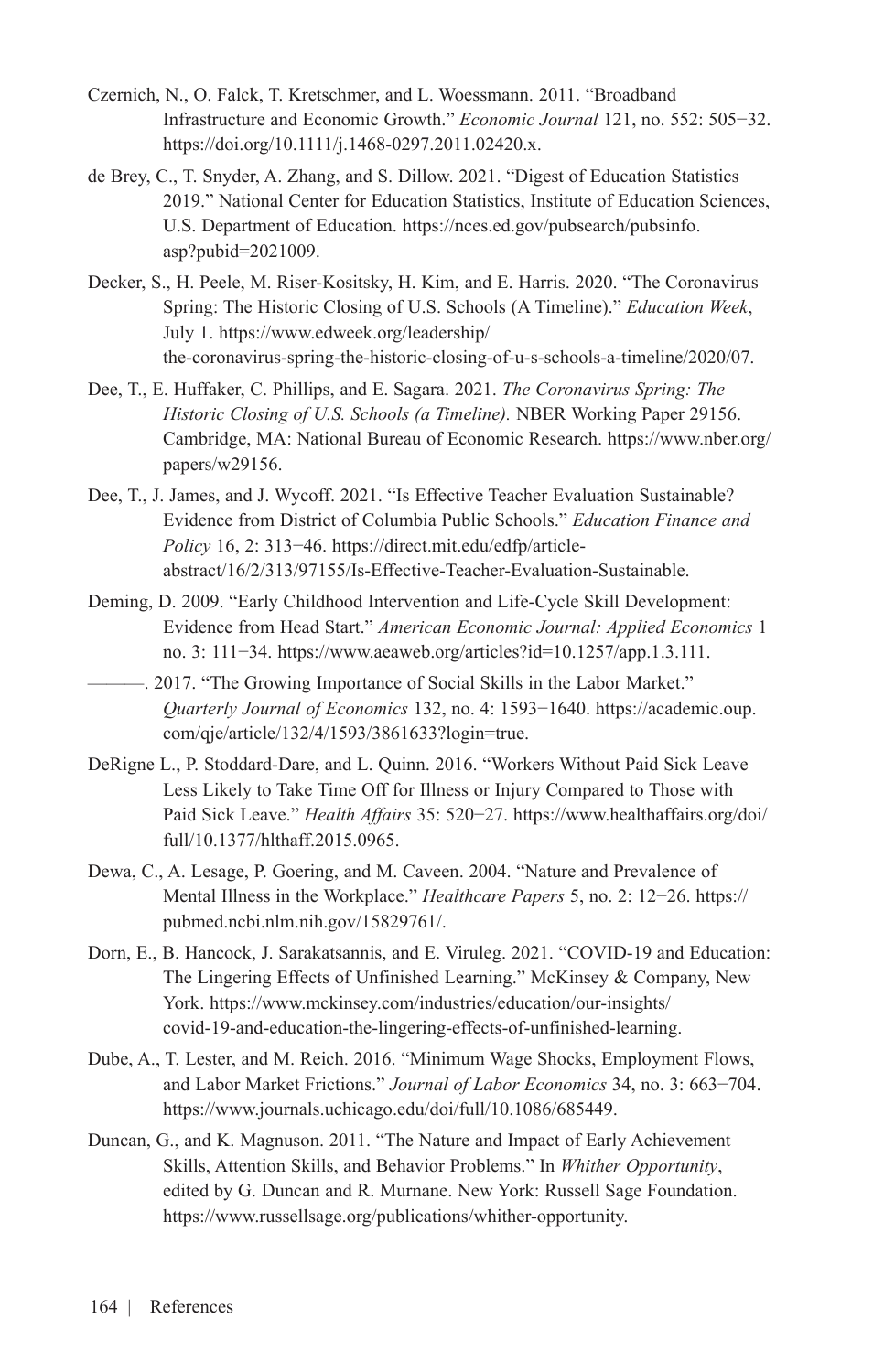- Durkin, K., M. Lipsey, D. Farran, and S. Wiesen. 2022. "Effects of a Statewide Pre-Kindergarten Program on Children's Achievement and Behavior Through Sixth Grade." *Developmental Psychology*. [https://doi.apa.org/doi/10.1037/](https://doi.apa.org/doi/10.1037/dev0001301) [dev0001301](https://doi.apa.org/doi/10.1037/dev0001301).
- Dynarski, S., C. Libassi, K. Michelmore, and S. Owen. 2018. *Closing the Gap: The Effect of a Targeted, Tuition-Free Promise on College Choices of High-Achieving, Low-Income Students.* NBER Working Paper 25349. Cambridge, MA: National Bureau of Economic Research. [https://www.nber.org/system/files/working\\_](https://www.nber.org/system/files/working_papers/w25349/w25349.pdf) [papers/w25349/w25349.pdf.](https://www.nber.org/system/files/working_papers/w25349/w25349.pdf)
- Ely, D., and A. Driscoll. 2021. "Infant Mortality in the United States, 2019: Data from the Period Linked Birth / Infant Death File," *National Vital Statistics Reports* 70, no. 14. [https://www.cdc.gov/nchs/data/nvsr/nvsr70/nvsr70-14.pdf.](https://www.cdc.gov/nchs/data/nvsr/nvsr70/nvsr70-14.pdf)
- Emanuel, N., and E. Harrington. 2020. "The Payoffs of Higher Pay: Elasticities of Productivity and Labor Supply with Respect to Wages." Harvard Working Papers, Harvard University, Cambridge, MA. [https://scholar.harvard.edu/files/](https://scholar.harvard.edu/files/emanuel_jmp.pdf) emanuel imp.pdf.
- Engbom, N. 2022. *Labor Market Fluidity and Human Capital Accumulation*. NBER Working Paper 29698. Cambridge, MA: National Bureau of Economic Research. [https://www.nber.org/system/files/working\\_papers/w29698/w29698.](https://www.nber.org/system/files/working_papers/w29698/w29698.pdf) [pdf.](https://www.nber.org/system/files/working_papers/w29698/w29698.pdf)
- Fairlie, R., and M. Lofstrom. 2015. "Immigration and Entrepreneurship." In *Handbook of the Economics of International Migration*, vol. 1, edited by B. Chiswick and P. Miller. Amsterdam: North Holland. [https://doi.org/10.1016/](https://doi.org/10.1016/B978-0-444-53768-3.00017-5) [B978-0-444-53768-3.00017-5.](https://doi.org/10.1016/B978-0-444-53768-3.00017-5)
- Fallick, B., J. Haltiwanger, E. McEntarfer, M. Staiger. 2021. *Job Displacement and Job Mobility: The Role of Joblessness*. Working Paper 19-27R. Cleveland: Federal Reserve Bank of Cleveland. [https://www.nber.org/system/files/working\\_papers/](https://www.nber.org/system/files/working_papers/w29187/w29187.pdf) [w29187/w29187.pdf.](https://www.nber.org/system/files/working_papers/w29187/w29187.pdf)
- FCC (Federal Communications Commission). 2017. "Improving the Nation's Digital Infrastructure." [https://www.fcc.gov/document/](https://www.fcc.gov/document/improving-nations-digital-infrastructure) [improving-nations-digital-infrastructure.](https://www.fcc.gov/document/improving-nations-digital-infrastructure)
- Federation of State Medical Boards. 2022. "U.S. States and Territories Modifying Requirements for Telehealth in Response to COVID-19." [https://www.fsmb.org/](https://www.fsmb.org/siteassets/advocacy/pdf/states-waiving-licensure-requirements-for-telehealth-in-response-to-covid-19.pdf) [siteassets/advocacy/pdf/states-waiving-licensure-requirements-for-telehealth-in](https://www.fsmb.org/siteassets/advocacy/pdf/states-waiving-licensure-requirements-for-telehealth-in-response-to-covid-19.pdf)[response-to-covid-19.pdf.](https://www.fsmb.org/siteassets/advocacy/pdf/states-waiving-licensure-requirements-for-telehealth-in-response-to-covid-19.pdf)
- Feng, Z. Y. Lee, S. Kuo, O. Intrator, A. Foster, and V. Mor. 2010. "Do Medicaid Wage Pass Through Payments Increase Nursing Home Staffing?" *Health Services Research* 45: 728−47. https://www.ncbi.nlm.nih.gov/pmc/articles/PMC2875757  $\#$ : $\sim$ :text=Conclusions,least%20in%20the%20short%20term.
- Fernald, J. 2016. *Reassessing Longer-Run U.S. Growth: How Low?* Working Paper 2016- 18. San Francisco: Federal Reserve Bank of San Francisco. [https://doi.](https://doi.org/10.24148/wp2016-18) [org/10.24148/wp2016-18.](https://doi.org/10.24148/wp2016-18)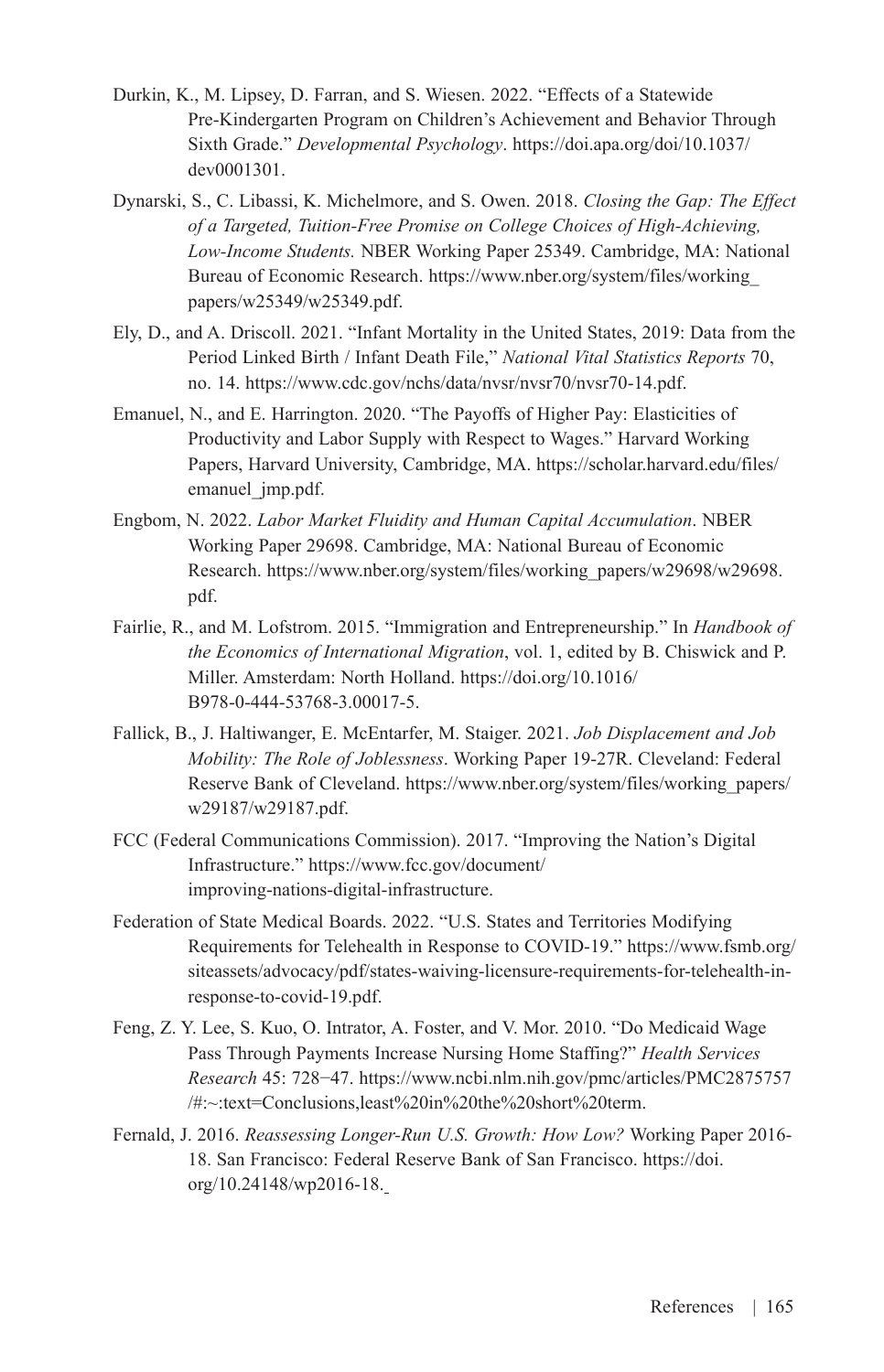- Fernald, J., and C. Jones. 2014. "The Future of U.S. Economic Growth." *American Economic Review* 104, no. 5: 44−49. [https://pubs.aeaweb.org/doi/](https://pubs.aeaweb.org/doi/pdfplus/10.1257/aer.104.5.44) [pdfplus/10.1257/aer.104.5.44](https://pubs.aeaweb.org/doi/pdfplus/10.1257/aer.104.5.44).
- Fernald, J., and H. Li. 2019. "Is Slow Still the New Normal for GDP Growth?" *Federal Reserve Bank of San Francisco Economic Letter*, no. 17. [https://www.frbsf.org/](https://www.frbsf.org/economic-research/publications/economic-letter/2019/june/is-slow-still-new-normal-for-gdp-growth/) [economic-research/publications/economic-letter/2019/june/](https://www.frbsf.org/economic-research/publications/economic-letter/2019/june/is-slow-still-new-normal-for-gdp-growth/) [is-slow-still-new-normal-for-gdp-growth/.](https://www.frbsf.org/economic-research/publications/economic-letter/2019/june/is-slow-still-new-normal-for-gdp-growth/)
- Fernald, J., H. Li, and M. Ochse. 2021. "Future Output Loss from COVID-Induced School Closures." *Federal Reserve Bank of San Francisco Economic Letter*, no. 4. [https://www.frbsf.org/economic-research/publications/economic-letter/2021/](https://www.frbsf.org/economic-research/publications/economic-letter/2021/february/future-output-loss-from-covid-induced-school-closures/) [february/future-output-loss-from-covid-induced-school-closures/.](https://www.frbsf.org/economic-research/publications/economic-letter/2021/february/future-output-loss-from-covid-induced-school-closures/)
- Figlio, D., K. Holden, and U. Ozek. 2018. "Do Students Benefit from Longer School Days? Regression Discontinuity Evidence from Florida's Additional Hour of Literacy Instruction." *Economics of Education Review* 67: 171−83. [https://](https://eric.ed.gov/?id=ED591819) [eric.ed.gov/?id=ed591819](https://eric.ed.gov/?id=ED591819).
- Finseraas, H., I. Hardoy, and P. Schøne. 2017. "School Enrollment and Mothers' Labor Supply: Evidence from a Regression Discontinuity Approach." *Review of Economics of the Household* 15: 621–38. [https://link.springer.com/](https://link.springer.com/article/10.1007/s11150-016-9350-0) [article/10.1007/s11150-016-9350-0](https://link.springer.com/article/10.1007/s11150-016-9350-0).
- Fletcher, J., and B. Wolfe. 2016. "The Importance of Family Income in the Formation and Evolution of Non-Cognitive Skills in Childhood." *Economics of Education Review* 54: 143–54. [https://www.sciencedirect.com/science/article/abs/pii/](https://www.sciencedirect.com/science/article/abs/pii/S0272775716303831) [S0272775716303831](https://www.sciencedirect.com/science/article/abs/pii/S0272775716303831).
- Frederiksen, B., U. Ranji, A. Salganicoff, and M. Long. 2021. "Women's Experiences with Health Care during the COVID-19 Pandemic: Findings from the KFF Women's Health Survey." Kaiser Family Foundation. [https://www.kff.org/](https://www.kff.org/womens-health-policy/issue-brief/womens-experiences-with-health-care-during-the-covid-19-pandemic-findings-from-the-kff-womens-health-survey/) [womens-health-policy/issue-brief/](https://www.kff.org/womens-health-policy/issue-brief/womens-experiences-with-health-care-during-the-covid-19-pandemic-findings-from-the-kff-womens-health-survey/) [womens-experiences-with-health-care-during-the-covid-19-pandemic-findings](https://www.kff.org/womens-health-policy/issue-brief/womens-experiences-with-health-care-during-the-covid-19-pandemic-findings-from-the-kff-womens-health-survey/)[from-the-kff-womens-health-survey/](https://www.kff.org/womens-health-policy/issue-brief/womens-experiences-with-health-care-during-the-covid-19-pandemic-findings-from-the-kff-womens-health-survey/).
- Fuchs-Schündeln, N., D. Krueger, A. Ludwig, and I. Popova. 2020. *The Long-Term Distributional and Welfare Effects of COVID-19 School Closures*. NBER Working Paper 27773. Cambridge, MA: National Bureau of Economic Research. [https://www.nber.org/system/files/working\\_papers/w27773/w27773.](https://www.nber.org/system/files/working_papers/w27773/w27773.pdf) [pdf.](https://www.nber.org/system/files/working_papers/w27773/w27773.pdf)
- Gallagher, K., J. Gerhart, K. Amin, M. Rae, and C. Cox. 2021. "Early 2021 Data Show No Rebound in Health Care Utilization." Peterson Center on Health Care and Kaiser Family Foundation. [https://www.healthsystemtracker.org/brief/](https://www.healthsystemtracker.org/brief/early-2021-data-show-no-rebound-in-health-care-utilization/) [early-2021-data-show-no-rebound-in-health-care-utilization/](https://www.healthsystemtracker.org/brief/early-2021-data-show-no-rebound-in-health-care-utilization/).
- Gathmann, C., and N. Keller. 2018. "Access to Citizenship and the Economic Assimilation of Immigrants." *Economic Journal* 128: 3141−81. [https://](https://onlinelibrary.wiley.com/doi/full/10.1111/ecoj.12546) [onlinelibrary.wiley.com/doi/full/10.1111/ecoj.12546](https://onlinelibrary.wiley.com/doi/full/10.1111/ecoj.12546).
- Garcia, E., and E. Weiss. 2020. "COVID-19 and Student Performance, Equity, and U.S. Education Policy: Lessons from Pre-Pandemic Research to Inform Relief,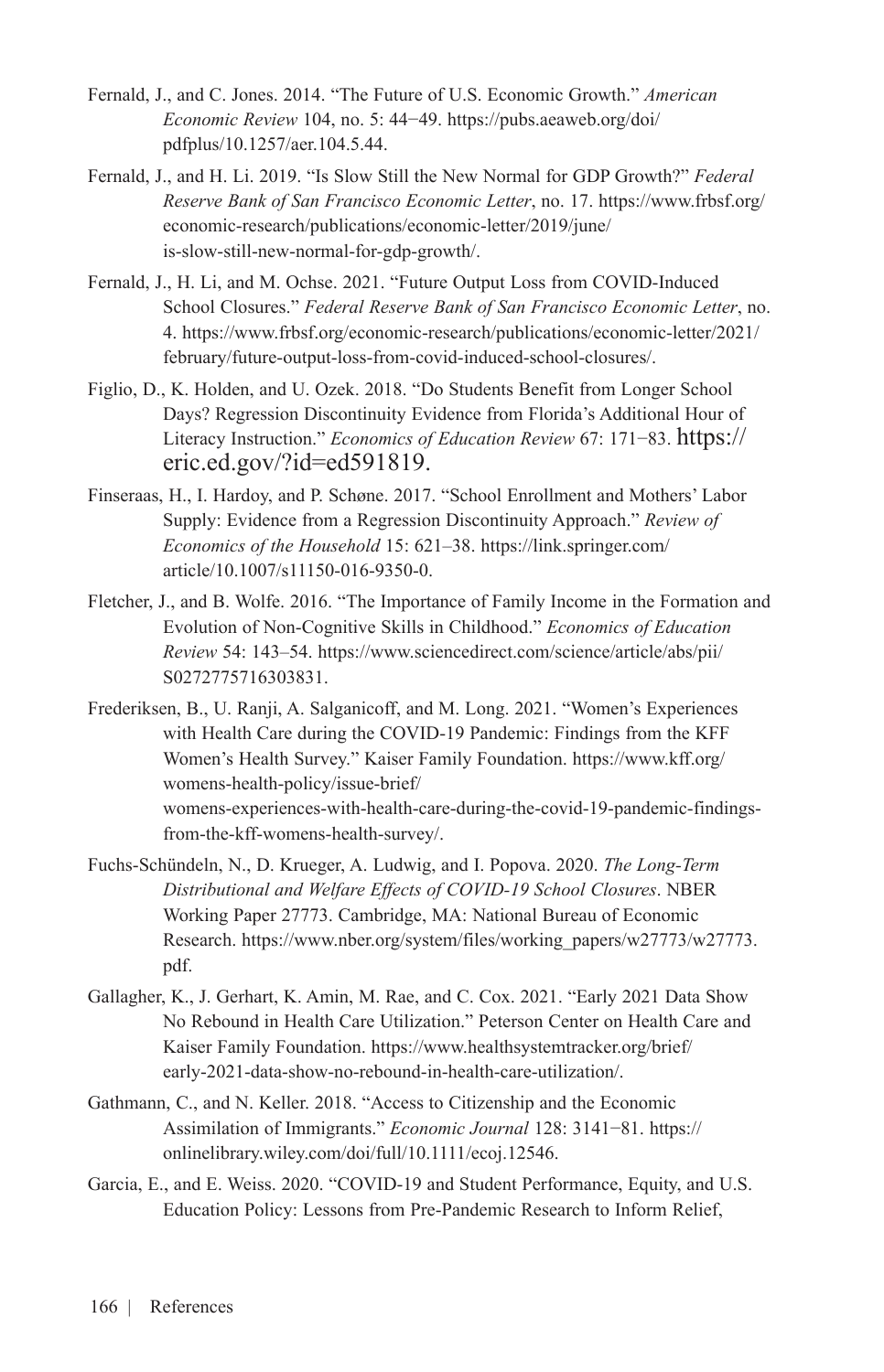Recovery, and Rebuilding." Economic Policy Institute, Washington. [https://](https://files.epi.org/pdf/205622.pdf) [files.epi.org/pdf/205622.pdf](https://files.epi.org/pdf/205622.pdf).

- Garg, S., L. Kim, M. Whitaker, A. O'Halloran, C. Cummings, and R. Holstein. 2020. "Hospitalization Rates and Characteristics of Patients Hospitalized with Laboratory-Confirmed Coronavirus Disease." *Morbidity and Mortality Weekly Report* 69: 458−64. [https://www.ncbi.nlm.nih.gov/pmc/articles/PMC7755063/.](https://www.ncbi.nlm.nih.gov/pmc/articles/PMC7755063/)
- Gelbach, J. 2002. "Public Schooling for Young Children and Maternal Labor Supply." *American Economic Review* 92, no. 1: 307–32. [https://pubs.aeaweb.org/doi/pdf/](https://pubs.aeaweb.org/doi/pdf/10.1257/000282802760015748) [10.1257/000282802760015748.](https://pubs.aeaweb.org/doi/pdf/10.1257/000282802760015748)
- Giattino, C., H. Ritchie, M. Roser, E. Ortiz-Ospina, and J. Hasell. 2020. "Excess Mortality During the Coronavirus Pandemic (COVID-19)." Our World in Data. <https://ourworldindata.org/excess-mortality-covid>.
- Gittleman, M., M. Klee, and M. Kleiner. 2017. "Analyzing the Labor Market Outcomes of Occupational Licensing." *Industrial Relations* 57: 57–100. [https://](https://onlinelibrary.wiley.com/doi/abs/10.1111/irel.12200) [onlinelibrary.wiley.com/doi/abs/10.1111/irel.12200.](https://onlinelibrary.wiley.com/doi/abs/10.1111/irel.12200)
- Giuntella, O., K. Hyde, S. Saccardo, and S. Sadoff. 2021. "Lifestyle and Mental Health Disruptions During COVID-19." *Proceedings of the National Academy of Sciences* 118, no. 9. [https://www.pnas.org/doi/10.1073/pnas.2016632118.](https://www.pnas.org/doi/10.1073/pnas.2016632118)
- Goldhaber, D., T. Kane, and A. McEachin. 2021. "Analysis: Pandemic Learning Loss Could Cost U.S. Students \$2 Trillion in Lifetime Earnings; What States & Schools Can Do to Avert This Crisis." [https://www.the74million.org/article/](https://www.the74million.org/article/analysis-pandemic-learning-loss-could-cost-u-s-students-2-trillion-in-lifetime-earnings-what-states-schools-can-do-to-avert-this-crisis/) [analysis-pandemic-learning-loss-could-cost-u-s-students-2-trillion-in-lifetime](https://www.the74million.org/article/analysis-pandemic-learning-loss-could-cost-u-s-students-2-trillion-in-lifetime-earnings-what-states-schools-can-do-to-avert-this-crisis/)[earnings-what-states-schools-can-do-to-avert-this-crisis/.](https://www.the74million.org/article/analysis-pandemic-learning-loss-could-cost-u-s-students-2-trillion-in-lifetime-earnings-what-states-schools-can-do-to-avert-this-crisis/)
- Goldin, C. 2016. "Human Capital." In *Handbook of Cliometrics*, edited by Claude Diebolt and Michael Haupert. Heidelberg: Springer-Verlag. [https://scholar.](https://scholar.harvard.edu/files/goldin/files/goldin_human_capital.pdf) [harvard.edu/files/goldin/files/goldin\\_human\\_capital.pdf](https://scholar.harvard.edu/files/goldin/files/goldin_human_capital.pdf).
- Goldin, C., and L. Katz. 2008. *The Race Between Education and Technology*. Cambridge, MA: Harvard University Press. [https://www.hup.harvard.edu/catalog.](https://www.hup.harvard.edu/catalog.php?isbn=9780674035300) [php?isbn=9780674035300](https://www.hup.harvard.edu/catalog.php?isbn=9780674035300).
- Goldin, C., and J. Mitchell. 2017. "The New Life Cycle of Women's Unemployment: Disappearing Humps, Sagging Middles, Expanding Tops." *Journal of Economic Perspectives* 31, no. 1. [https://dash.harvard.edu/bitstream/handle/1/34309590/](https://dash.harvard.edu/bitstream/handle/1/34309590/human_capital_handbook_of_cliometrics_0.pdf?sequence=1&isAllowed=y) human capital handbook of cliometrics 0.pdf?sequence=1&isAllowed=y.
- Gonzalez, D., M. Karpman, and J. Haley. 2021. "Coronavirus Concerns Led More Than 1 in 10 Nonelderly Adults to Delay or Forgo Health Care in Spring 2021." Urban Institute, Washington. [https://www.rwjf.org/en/library/research/2021/08/](https://www.rwjf.org/en/library/research/2021/08/coronavirus-concerns-led-more-than-1-in-10-nonelderly-adults-to-delay-or-forgo-health-care-in-spring-2021.html) [coronavirus-concerns-led-more-than-1-in-10-nonelderly-adults-to-delay-or](https://www.rwjf.org/en/library/research/2021/08/coronavirus-concerns-led-more-than-1-in-10-nonelderly-adults-to-delay-or-forgo-health-care-in-spring-2021.html)[forgo-health-care-in-spring-2021.html.](https://www.rwjf.org/en/library/research/2021/08/coronavirus-concerns-led-more-than-1-in-10-nonelderly-adults-to-delay-or-forgo-health-care-in-spring-2021.html)
- Gonzalez, D., M. Karpman, G. Kenney, and S. Zuckerman. 2021. "Delayed and Forgone Health Care for Nonelderly Adults during the COVID-19 Pandemic Findings from the September 11–28 Coronavirus Tracking Survey." Urban Institute, Washington. [https://www.urban.org/sites/default/files/publication/103651/](https://www.urban.org/sites/default/files/publication/103651/delayed-and-forgone-health-care-for-nonelderly-adults-during-the-covid-19-pandemic_1.pdf)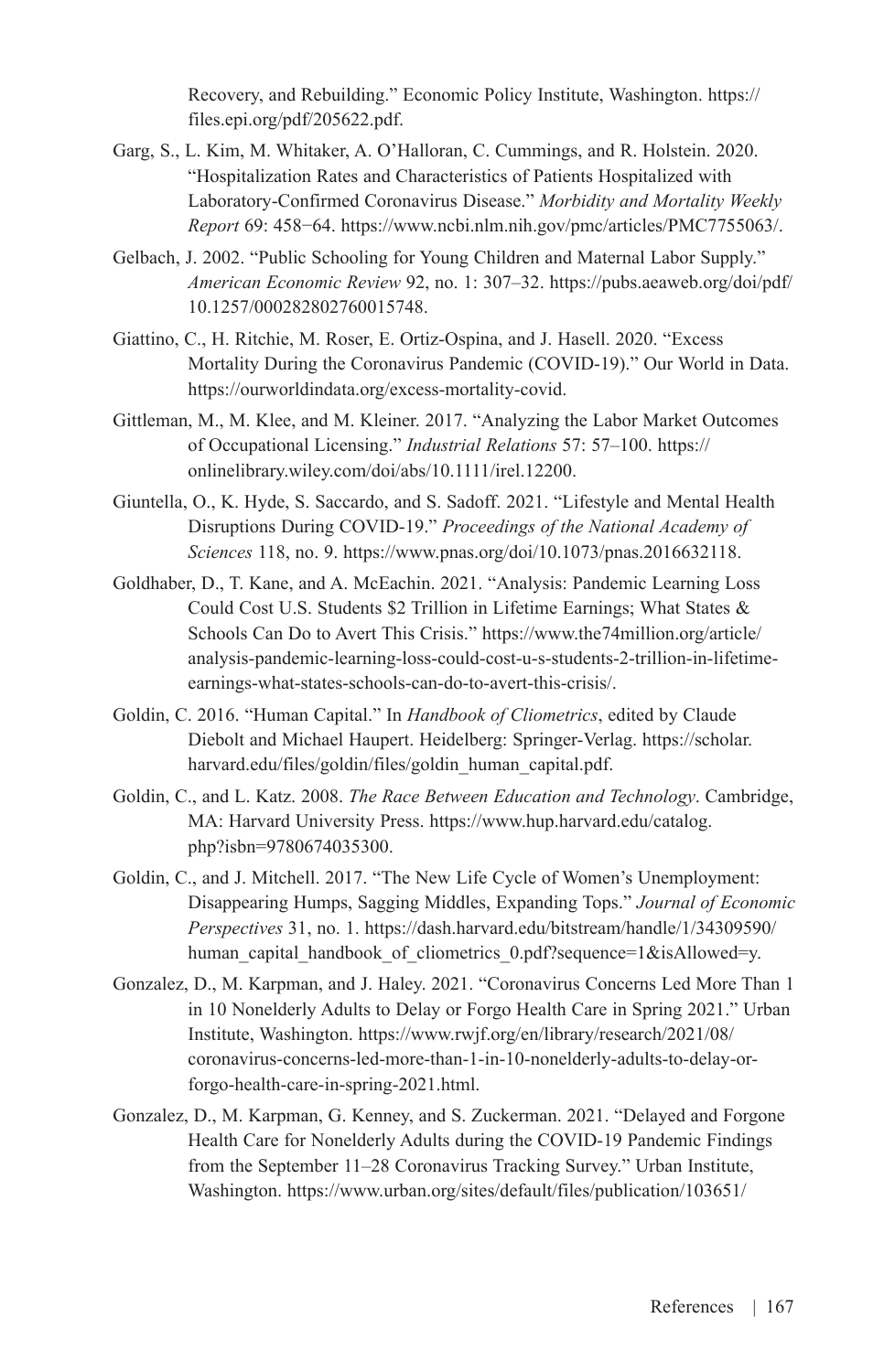[delayed-and-forgone-health-care-for-nonelderly-adults-during-the-covid-19](https://www.urban.org/sites/default/files/publication/103651/delayed-and-forgone-health-care-for-nonelderly-adults-during-the-covid-19-pandemic_1.pdf) [pandemic\\_1.pdf](https://www.urban.org/sites/default/files/publication/103651/delayed-and-forgone-health-care-for-nonelderly-adults-during-the-covid-19-pandemic_1.pdf).

- Gordon, S., B. Sommers, I. Wilson, and A. Trivedi. 2020. "Effects of Medicaid Expansion on Postpartum Coverage and Outpatient Utilization." *Health Affairs* 39, no. 1: 77−84. [https://www.healthaffairs.org/doi/full/10.1377/](https://www.healthaffairs.org/doi/full/10.1377/hlthaff.2019.00547) [hlthaff.2019.00547.](https://www.healthaffairs.org/doi/full/10.1377/hlthaff.2019.00547)
- Gottlieb, J., M. Polyakova, K. Rinz, H. Shiplett, and V. Udalova. 2020. "Who Values Human Capitalists' Human Capital? Healthcare Spending and Physician Earnings." [https://www.census.gov/library/working-papers/2020/adrm/](https://www.census.gov/library/working-papers/2020/adrm/CES-WP-20-23.html) [CES-WP-20-23.html.](https://www.census.gov/library/working-papers/2020/adrm/CES-WP-20-23.html)
- Gray-Lobe, G., P. Pathak, and C. Walters. 2021. *The Long-Term Effects of Universal Preschool in Boston*. NBER Working Paper 28756. Cambridge, MA: National Bureau of Economic Research. <https://www.nber.org/papers/w28756>.
- Grossman, M. 1972. "On the Concept of Health Capital and the Demand for Health." *Journal of Political Economy* 80, no. 2: 223−55. [https://doi.](https://doi.org/10.1086/259880) [org/10.1086/259880](https://doi.org/10.1086/259880).
- Haas, S., M. Glymour, and L. Berkman. 2011. "Childhood Health and Labor Market Inequality over the Life Course." *Journal of Health and Social Behavior* 52, no. 3: 298−313. [https://journals.sagepub.com/doi/abs/10.1177/0022146511410431.](https://journals.sagepub.com/doi/abs/10.1177/0022146511410431)
- Hamory, J., E. Miguel, M. Walker, M. Kremer, and S. Baird. 202). "Twenty-Year Economic Impacts of Deworming." *Proceedings of the National Academy of Sciences* 118, no. 14. <https://www.pnas.org/doi/10.1073/pnas.2023185118>.
- Hampton, K., L. Fernandez, C. Robertson, and J. Bauer. 2020. "Broadband and Student Performance Gaps." Quello Center, Michigan State University, East Lansing. [https://quello.msu.edu/wp-content/uploads/2020/03/Broadband\\_Gap\\_Quello\\_](https://quello.msu.edu/wp-content/uploads/2020/03/Broadband_Gap_Quello_Report_MSU.pdf) [Report\\_MSU.pdf.](https://quello.msu.edu/wp-content/uploads/2020/03/Broadband_Gap_Quello_Report_MSU.pdf)
- Harknett K., D. Schnieder, and V. Irwin. 2021. "Improving Health and Economic Security by Reducing Work Schedule Uncertainty." *Proceedings of the National Academy of Science* 118, no. 42. [https://www.pnas.org/doi/pdf/10.1073/](https://www.pnas.org/doi/pdf/10.1073/pnas.2107828118) [pnas.2107828118](https://www.pnas.org/doi/pdf/10.1073/pnas.2107828118).
- Havnes, T., and M. Mogstad. 2011. "No Child Left Behind: Subsidized Child Care and Children's Long-Run Outcomes." *American Economic Journal: Economic Policy* 3, no. 2: 97–129. [https://www.aeaweb.org/articles?id=10.1257/](https://www.aeaweb.org/articles?id=10.1257/pol.3.2.97) [pol.3.2.97](https://www.aeaweb.org/articles?id=10.1257/pol.3.2.97).
- Helper, S. 2009. "The High Road for U.S. Manufacturing." *Issues in Science and Technology* 25, no. 2.<https://www.jstor.org/stable/43314824>.
- Herbst, C. 2017. "Universal Child Care, Maternal Employment, and Children's Long-Run Outcomes: Evidence from the U.S. Lanham Act of 1940." *Journal of Labor Economics* 35, no. 2: 519−64. [https://www.journals.uchicago.edu/doi/](https://www.journals.uchicago.edu/doi/full/10.1086/689478) [full/10.1086/689478.](https://www.journals.uchicago.edu/doi/full/10.1086/689478)
- Holzer, H. 2021. "After COVID-19: Building a More Coherent and Effective Workforce Development System in the United States." Policy Proposal 2021-01, Hamilton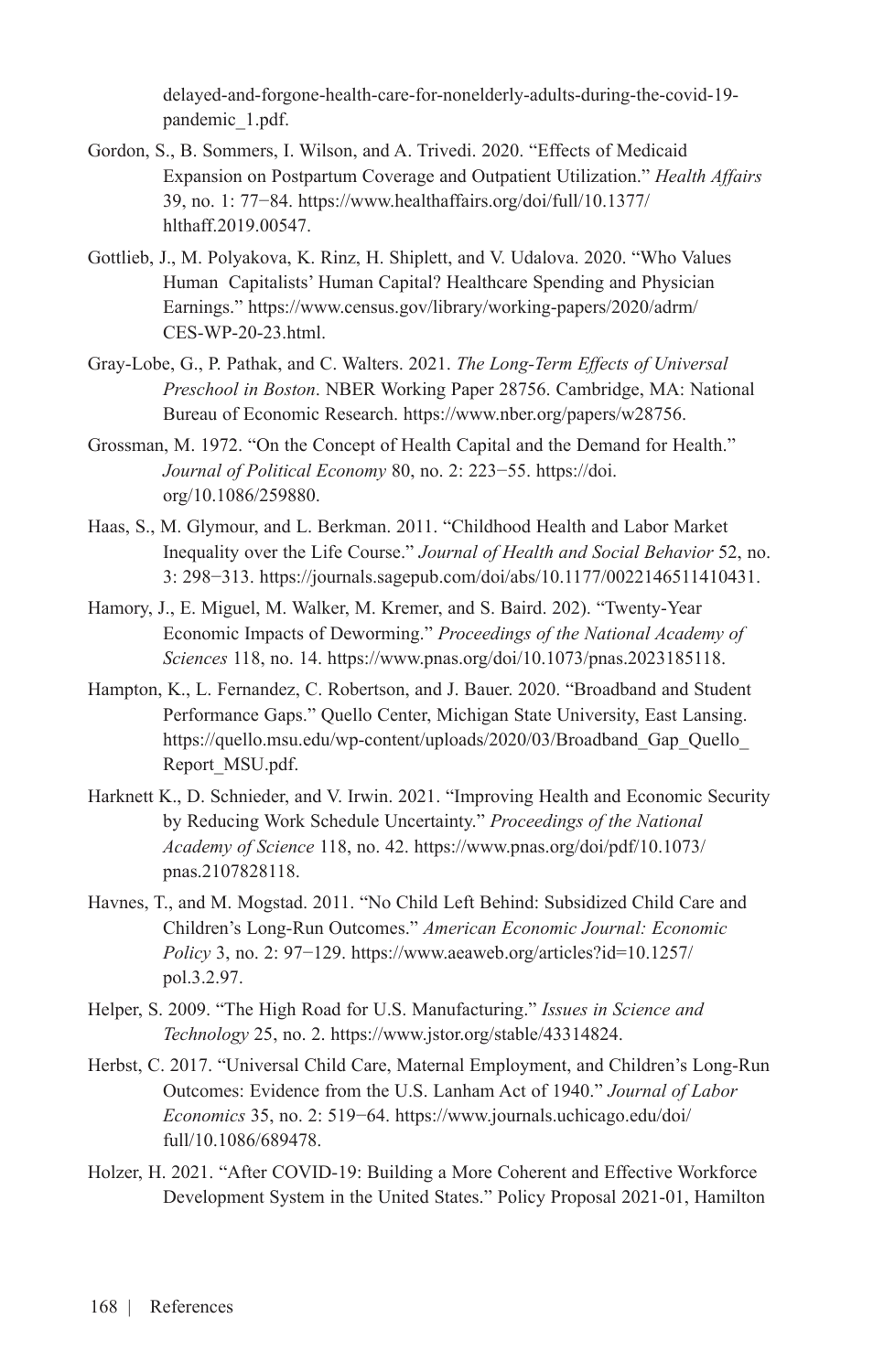Project. [https://www.brookings.edu/wp-content/uploads/2021/02/Holzer\\_LO\\_](https://www.brookings.edu/wp-content/uploads/2021/02/Holzer_LO_v5-1.pdf) [v5-1.pdf.](https://www.brookings.edu/wp-content/uploads/2021/02/Holzer_LO_v5-1.pdf)

- Hout, M., and S. Elliott, eds. 2011*. Incentives and Test-Based Accountability in Education*. Washington: National Academies Press. [https://doi.](https://doi.org/10.17226/12521) [org/10.17226/12521](https://doi.org/10.17226/12521).
- Hoxby, C., and S. Turner. 2015. 'What High-Achieving Low-Income Students Know about College." *American Economic Review* 105, no. 5: 514−17. [https://www.](https://www.aeaweb.org/articles?id=10.1257/aer.p20151027) [aeaweb.org/articles?id=10.1257/aer.p20151027.](https://www.aeaweb.org/articles?id=10.1257/aer.p20151027)
- Hunt, J., and M. Gauthier-Loiselle. 2010. "How Much Does Immigration Boost Innovation?" *American Economic Journal: Macroeconomics* 2, no. 2: 31−56. [https://pubs.aeaweb.org/doi/pdf/10.1257/mac.2.2.31.](https://pubs.aeaweb.org/doi/pdf/10.1257/mac.2.2.31)
- Hyman, J. 2017. "Does Money Matter in the Long Run? Effects of School Spending on Educational Attainment." *American Economic Journal: Economic Policy* 9, no. 4: 256–80. <https://www.aeaweb.org/articles?id=10.1257/pol.20150249>.
- Irwin, V. 2021. "Students' Internet Access Before and During the Coronavirus Pandemic by Household Socioeconomic Status." National Center for Education Statistics. [https://nces.ed.gov/blogs/nces/post/](https://nces.ed.gov/blogs/nces/post/students-internet-access-before-and-during-the-coronavirus-pandemic-by-household-socioeconomic-status) [students-internet-access-before-and-during-the-coronavirus-pandemic-by](https://nces.ed.gov/blogs/nces/post/students-internet-access-before-and-during-the-coronavirus-pandemic-by-household-socioeconomic-status)[household-socioeconomic-status](https://nces.ed.gov/blogs/nces/post/students-internet-access-before-and-during-the-coronavirus-pandemic-by-household-socioeconomic-status).
- Jackson, C., R. Johnson, and C. Persico. 2016. "The Effects of School Spending on Educational and Economic Outcomes: Evidence from School Finance Reforms." *Quarterly Journal of Economics* 131, no. 1: 157−218. [https://www.](https://www.jstor.org/stable/2117574?seq=1) [jstor.org/stable/2117574?seq=1](https://www.jstor.org/stable/2117574?seq=1).
- Jacobs, E., and L. Hipple. 2018. "Are Today's Inequalities Limiting Tomorrow's Opportunities?" Washington Center for Equitable Growth, Washington. [https://](https://equitablegrowth.org/research-paper/are-todays-inequalities-limiting-tomorrows-opportunities/?longform=true) [equitablegrowth.org/research-paper/](https://equitablegrowth.org/research-paper/are-todays-inequalities-limiting-tomorrows-opportunities/?longform=true) [are-todays-inequalities-limiting-tomorrows-opportunities/?longform=true](https://equitablegrowth.org/research-paper/are-todays-inequalities-limiting-tomorrows-opportunities/?longform=true).
- Jacobson, L., R. LaLonde, and D. Sullivan. 1993. "Earnings Losses of Displaced Workers." *American Economic Review* 83, no. 4: 685−709.
- Jepsen, C., K. Troske, and P. Coomes. 2014. "The Labor-Market Returns to Community College Degrees, Diplomas, and Certificates." *Journal of Labor Economics* 32, no. 1: 95−121. [https://www.jstor.org/stable/10.1086/671809?seq=1.](https://www.jstor.org/stable/10.1086/671809?seq=1)
- Johns Hopkins University. 2022. "Daily COVID-19 Hospitalizations." Coronavirus Resource Center, Baltimore. [https://coronavirus.jhu.edu/region/united-states.](https://coronavirus.jhu.edu/region/united-states)
- Johnson, J., and M. Kleiner. 2020. "Is Occupational Licensing a Barrier to Interstate Migration?" *American Economic Journal: Economic Policy* 12, no. 3: 347−73. [https://pubs.aeaweb.org/doi/pdfplus/10.1257/pol.20170704.](https://pubs.aeaweb.org/doi/pdfplus/10.1257/pol.20170704)
- Jones, K., and B. Wilcher. 2019. "Reducing Maternal Labor Market Detachment: A Role for Paid Family Leave." American University Working Paper 2019-07. [https://](https://www.equitablegrowth.org/wp-content/uploads/2020/03/031220-WP-Reducing-maternal-labor-market-detachment-Jones-and-Wilcher.pdf) [www.equitablegrowth.org/wp-content/uploads/2020/03/031220-WP-Reducing](https://www.equitablegrowth.org/wp-content/uploads/2020/03/031220-WP-Reducing-maternal-labor-market-detachment-Jones-and-Wilcher.pdf)[maternal-labor-market-detachment-Jones-and-Wilcher.pdf.](https://www.equitablegrowth.org/wp-content/uploads/2020/03/031220-WP-Reducing-maternal-labor-market-detachment-Jones-and-Wilcher.pdf)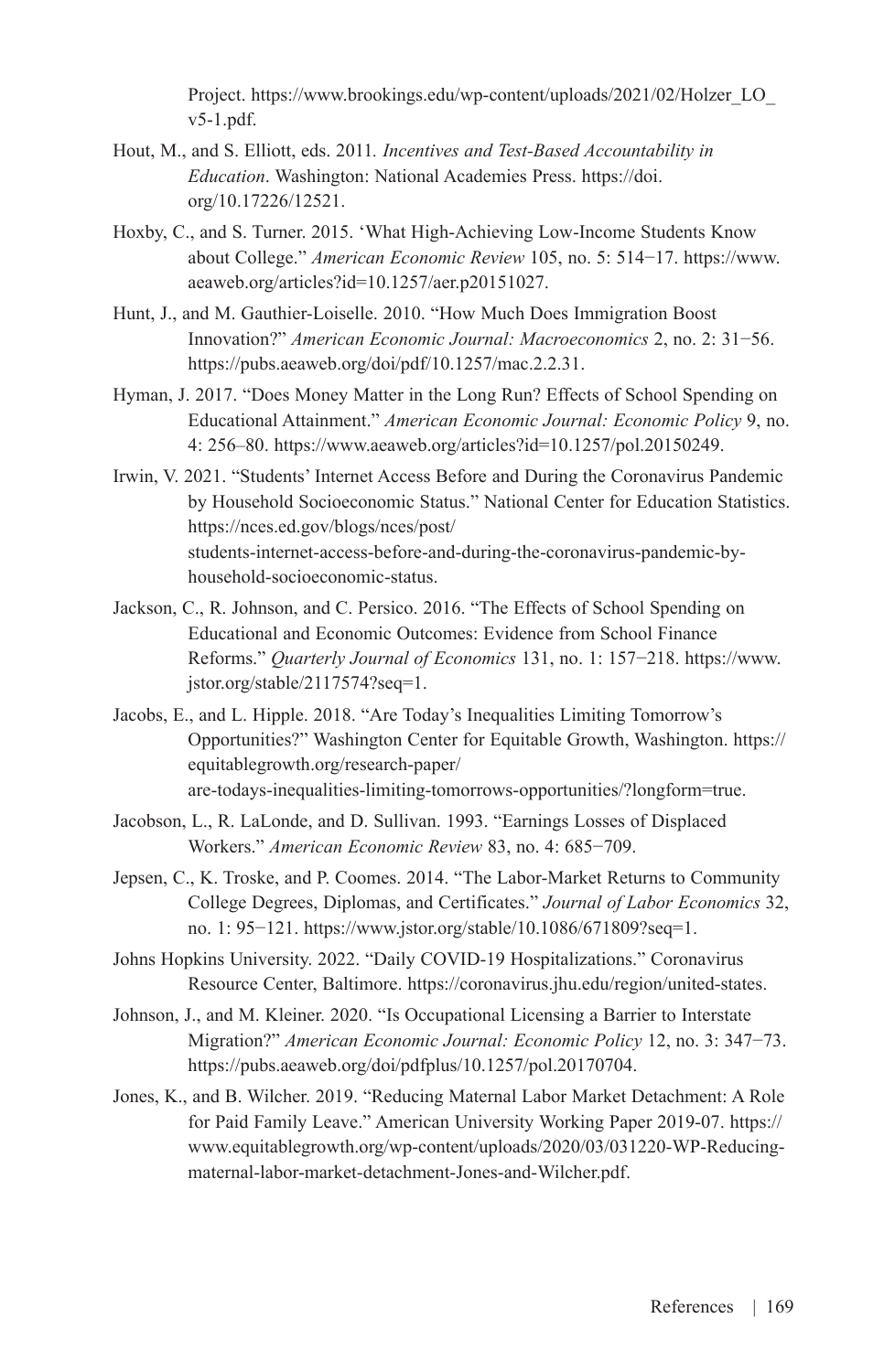- Kane, T., and C. Rouse. 1995. "Labor-Market Returns to Two- and Four-Year College." *American Economic Review* 85, no. 3: 600–614. [http://www.jstor.org/](http://www.jstor.org/stable/2118190) [stable/2118190.](http://www.jstor.org/stable/2118190)
- Katz, L., J. Roth, R. Hendra, and K. Schaberg. 2020. *Why Do Sectoral Employment Programs Work? Lessons from WorkAdvance*. NBER Working Paper 28248. Cambridge, MA: National Bureau of Economic Research. [https://www.nber.org/](https://www.nber.org/papers/w28248) [papers/w28248.](https://www.nber.org/papers/w28248)
- Kesavan, S., S. Lambert, J. Williams, and P. Pendem. 2021. "Doing Well by Doing Good: Improving Store Performance with Responsible Scheduling Practices at the Gap, Inc." *Management Science*, forthcoming. [https://papers.ssrn.com/sol3/](https://papers.ssrn.com/sol3/papers.cfm?abstract_id=3731670) [papers.cfm?abstract\\_id=3731670.](https://papers.ssrn.com/sol3/papers.cfm?abstract_id=3731670)
- KewalRamani, A., J. Zhang, J. Wang, X. Rathbun, A. Corcoran, M. Diliberti, and J. Zhang. 2018. "Student Access to Digital Learning Resources Outside of the Classroom." U.S. Department of Education, National Center for Education Statistics, Institute of Education Sciences, Washington. [https://files.eric.ed.gov/](https://files.eric.ed.gov/fulltext/ED581891.pdf) [fulltext/ED581891.pdf.](https://files.eric.ed.gov/fulltext/ED581891.pdf)
- Kleiner, M., and A. Krueger. 2010. "The Prevalence and Effects of Occupational Licensing." *British Journal of Industrial Relations* 48, no. 4: 676−87. [https://](https://onlinelibrary.wiley.com/doi/abs/10.1111/j.1467-8543.2010.00807.x) [onlinelibrary.wiley.com/doi/abs/10.1111/j.1467-8543.2010.00807.x.](https://onlinelibrary.wiley.com/doi/abs/10.1111/j.1467-8543.2010.00807.x)
- ———. 2013. "Analyzing the Extent and Influence of Occupational Licensing on the Labor Market." *Journal of Labor Economics* 31: 173−202. [https://www.](https://www.journals.uchicago.edu/doi/full/10.1086/669060) [journals.uchicago.edu/doi/full/10.1086/669060](https://www.journals.uchicago.edu/doi/full/10.1086/669060).
- Kleiner, M., and E. Soltas. 2019. "A Welfare Analysis of Occupational Licensing in U.S. States." [https://www.oecd.org/economy/reform/welfare-effect-of-occup](https://www.oecd.org/economy/reform/welfare-effect-of-occup-licensing_Morris-Kleiner.pdf)[licensing\\_Morris-Kleiner.pdf](https://www.oecd.org/economy/reform/welfare-effect-of-occup-licensing_Morris-Kleiner.pdf).
- Kleiner, M., and M. Xu. 2020. *Occupational Licensing and Labor Market Fluidity*. NBER Working Paper 27568. Cambridge, MA: National Bureau of Economic Research. [https://www.nber.org/system/files/working\\_papers/w27568/w27568.](https://www.nber.org/system/files/working_papers/w27568/w27568.pdf) [pdf.](https://www.nber.org/system/files/working_papers/w27568/w27568.pdf)
- Kleven, H., C. Landais, and J. Søgaard. 2019. "Children and Gender Inequality: Evidence from Denmark." *American Economic Journal: Applied Economics* 11, no. 4: 181−209. <https://pubs.aeaweb.org/doi/pdfplus/10.1257/app.20180010>.
- Kleven, H., C. Posch, J. Steinhauer, and A. Zweimüller. 2019. "Child Penalties across Countries: Evidence and Explanations." *AEA Papers and Proceedings* 109: 122−26. [https://pubs.aeaweb.org/doi/pdfplus/10.1257/pandp.20191078.](https://pubs.aeaweb.org/doi/pdfplus/10.1257/pandp.20191078)
- Kofoed, M., L. Gebhart, D. Gilmore, and R. Moschitto. 2021. "Zooming to Class? Experimental Evidence on College Students' Online Learning During COVID-19." IZA Discussion Paper 14356. Institute of Labor Economics, Bonn. [https://](https://papers.ssrn.com/sol3/papers.cfm?abstract_id=3846700) [papers.ssrn.com/sol3/papers.cfm?abstract\\_id=3846700.](https://papers.ssrn.com/sol3/papers.cfm?abstract_id=3846700)
- Kraay, A. 2018. "Methodology for a World Bank Human Capital Index." World Bank Policy Research Working Paper 8593. World Bank, Washington. [https://papers.](https://papers.ssrn.com/sol3/papers.cfm?abstract_id=3255311) [ssrn.com/sol3/papers.cfm?abstract\\_id=3255311](https://papers.ssrn.com/sol3/papers.cfm?abstract_id=3255311)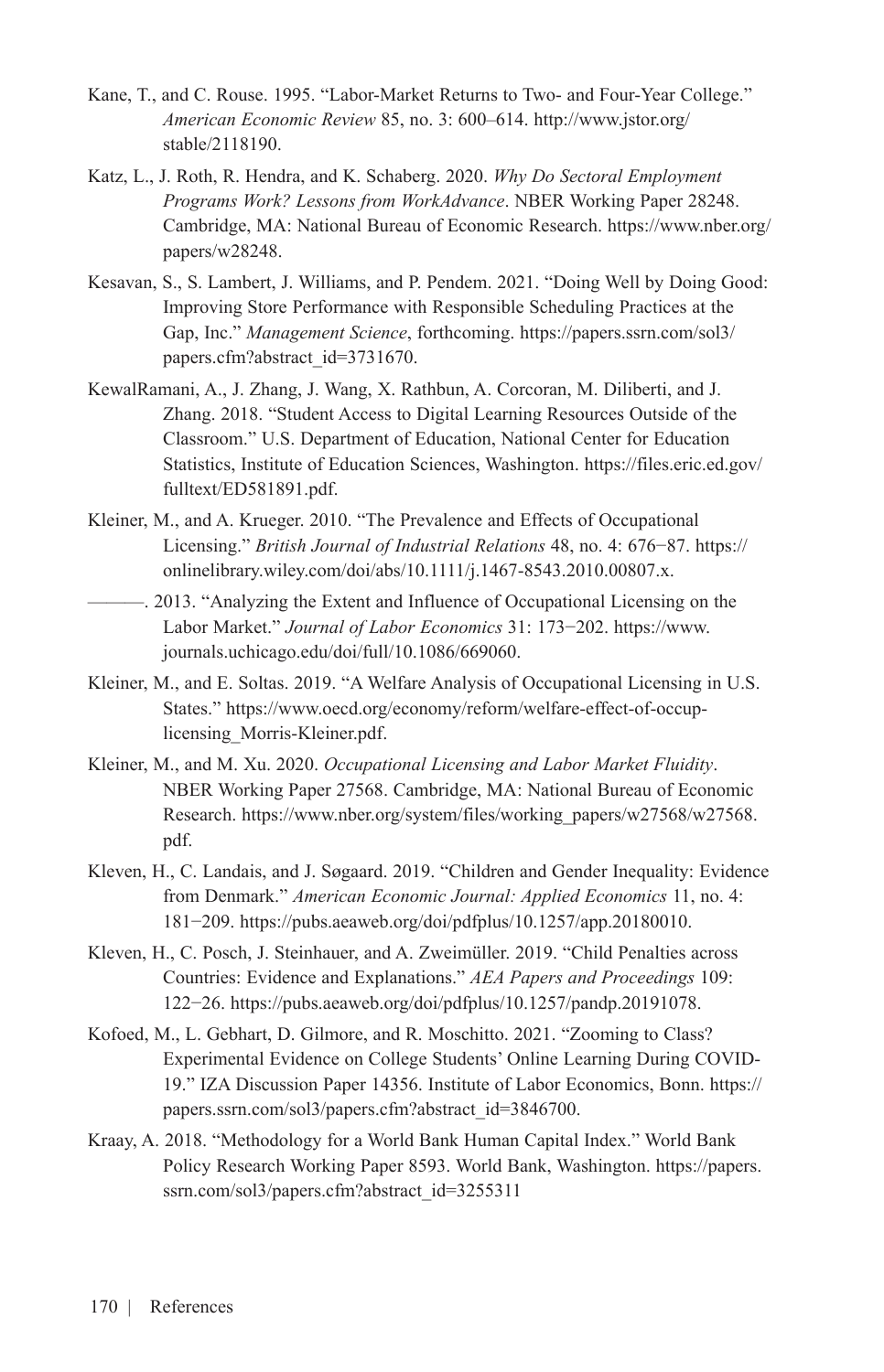- Krueger, A. 1999. "Experimental Estimates of Education Production Functions." *Quarterly Journal of Economics* 115, no. 2: 497–532. [https://academic.oup.](https://academic.oup.com/qje/article/114/2/497/1844226?login=true) [com/qje/article/114/2/497/1844226?login=true](https://academic.oup.com/qje/article/114/2/497/1844226?login=true).
	- ———. 2017. "Where Have All the Workers Gone? An Inquiry into the Decline of the U.S. Labor Force Participation Rate." *Brookings Papers on Economic Activit*y 2: 1−87. [https://www.brookings.edu/wp-content/uploads/2018/02/](https://www.brookings.edu/wp-content/uploads/2018/02/kruegertextfa17bpea.pdf) [kruegertextfa17bpea.pdf](https://www.brookings.edu/wp-content/uploads/2018/02/kruegertextfa17bpea.pdf).
- Krueger, A., and D. Whitmore. 2001. "The Effect of Attending a Small Class in the Early Grades on College-Test Taking and Middle School Test Results: Evidence from Project STAR." *Economic Journal* 111: 1−28. [https://www.jstor.org/](https://www.jstor.org/stable/2667840?seq=1) [stable/2667840?seq=1.](https://www.jstor.org/stable/2667840?seq=1)
- Lafortune, J., J. Rothstein, and D. Schanzenbach. 2018. "School Finance Reform and the Distribution of Student Achievement." *American Economic Journal: Applied Economics* 10, no. 2: 1−26. [https://www.aeaweb.org/articles?id=10.1257/](https://www.aeaweb.org/articles?id=10.1257/app.20160567) [app.20160567](https://www.aeaweb.org/articles?id=10.1257/app.20160567).
- Levine, D., M. Toffel, and M. Johnson. 2012. "Randomized Government Safety Inspections Reduce Worker Injuries with No Detectable Job Loss." *Science* 336: 907–11. <https://www.science.org/doi/pdf/10.1126/science.1215191>.
- Lewis, K., M. Kuhfeld, E. Ruzek, and A. McEachin. 2021. "Learning During COVID-19: An Update on Student Achievement and Growth at the Start of the 2021–22 School Year." [https://www.nwea.org/content/uploads/2021/07/Learning-during-](https://www.nwea.org/content/uploads/2021/07/Learning-during-COVID-19-Reading-and-math-achievement-in-the-2020-2021-school-year.research-brief.pdf)[COVID-19-Reading-and-math-achievement-in-the-2020-2021-school-year.](https://www.nwea.org/content/uploads/2021/07/Learning-during-COVID-19-Reading-and-math-achievement-in-the-2020-2021-school-year.research-brief.pdf) [research-brief.pdf](https://www.nwea.org/content/uploads/2021/07/Learning-during-COVID-19-Reading-and-math-achievement-in-the-2020-2021-school-year.research-brief.pdf).
- Lin, C., A. Dievler, C. Robbins, Al. Sripipatana, M. Quinn, and S. Nair. 2018. "Telehealth In Health Centers: Key Adoption Factors, Barriers, And Opportunities." *Health Affairs* 37, no. 12: 1967–1974. [https://www.healthaffairs.org/doi/pdf/10.1377/](https://www.healthaffairs.org/doi/pdf/10.1377/hlthaff.2018.05125) [hlthaff.2018.05125.](https://www.healthaffairs.org/doi/pdf/10.1377/hlthaff.2018.05125)
- Liscow, Z., and W. Woolston. 2017. "Does Legal Status Affect Educational Attainment in Immigrant Families." National Tax Association, Washington. [https://www.jstor.](https://www.jstor.org/stable/26794421) [org/stable/26794421.](https://www.jstor.org/stable/26794421)
- Lochner, L., and E. Moretti. 2004. "The Effect of Education on Crime: Evidence from Prison Inmates, Arrests, and Self-Reports." *American Economic Review* 94, no. 1: 155−89. [doi:10.1257/000282804322970751.](doi:10.1257/000282804322970751)
- Loichinger, E., and D. Weber. 2016. "Trends in Working Life Expectancy in Europe." *Journal of Aging and Health* 28: 1194−1213. [https://journals.sagepub.com/doi/](https://journals.sagepub.com/doi/abs/10.1177/0898264316656509) [abs/10.1177/0898264316656509.](https://journals.sagepub.com/doi/abs/10.1177/0898264316656509)
- Luciano, A., and E. Meara. 2014. "Employment Status of People with Mental Illness: National Survey Data From 2009 and 2010." *Psychiatry Services* 65, no. 10: 1201−9. [https://www.ncbi.nlm.nih.gov/pmc/articles/PMC4182106/.](https://www.ncbi.nlm.nih.gov/pmc/articles/PMC4182106/)
- Ludwig, J., and D. Miller. 2007. "Does Head Start Improve Children's Life Chances? Evidence from a Regression Discontinuity Design." *Quarterly Journal of Economics* 122, no. 1: 159−208. [https://academic.oup.com/qje/article/122/1/159](https://academic.oup.com/qje/article/122/1/159/1924719?login=true) [/1924719?login=true.](https://academic.oup.com/qje/article/122/1/159/1924719?login=true)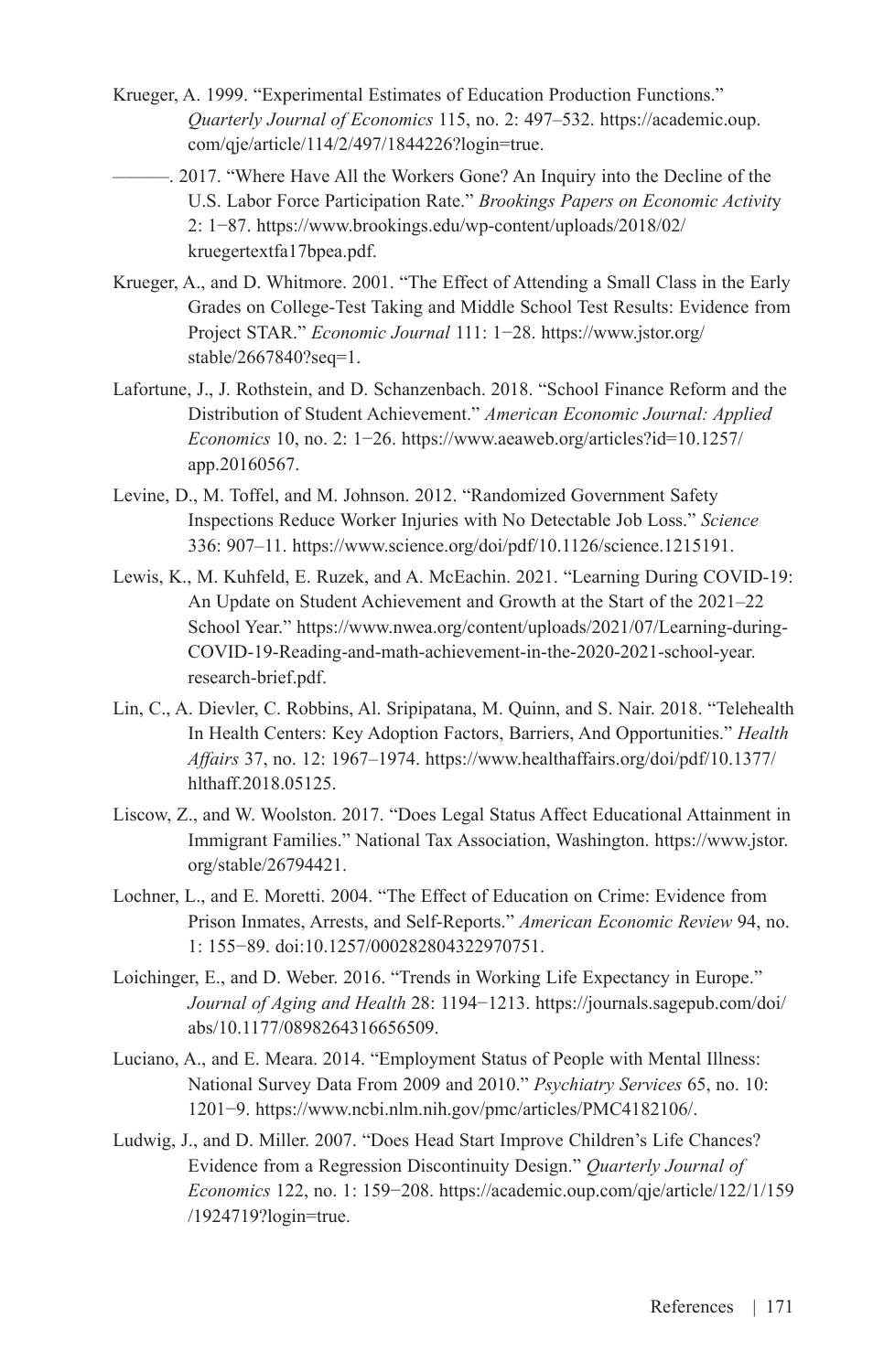- Luik, M. 2016. "Child Health, Human Capital and Adult Financial Behavior." Discussion Paper 174, Helmut-Schmidt-Universität–Universität der Bundeswehr Hamburg, Fächergruppe Volkswirtschaftslehre, Hamburg. [http://hdl.handle.](http://hdl.handle.net/10419/155629) [net/10419/155629](http://hdl.handle.net/10419/155629).
- Ma, J., and M. Pender. 2021. *Trends in College Pricing and Student Aid 2021*. New York: College Board. [https://research.collegeboard.org/media/pdf/trends-college](https://research.collegeboard.org/media/pdf/trends-college-pricing-student-aid-2021.pdf)[pricing-student-aid-2021.pdf.](https://research.collegeboard.org/media/pdf/trends-college-pricing-student-aid-2021.pdf)
- MACPAC (Medicaid and CHIP Payment and Access Commission). 2021. "MACStats: Medicaid and CHIP Data Book." [https://www.macpac.gov/wp-content/](https://www.macpac.gov/wp-content/uploads/2020/12/EXHIBIT-3.-National-Health-Expenditures-by-Type-and-Payer-2019.pdf) [uploads/2020/12/EXHIBIT-3.-National-Health-Expenditures-by-Type-and-](https://www.macpac.gov/wp-content/uploads/2020/12/EXHIBIT-3.-National-Health-Expenditures-by-Type-and-Payer-2019.pdf)[Payer-2019.pdf.](https://www.macpac.gov/wp-content/uploads/2020/12/EXHIBIT-3.-National-Health-Expenditures-by-Type-and-Payer-2019.pdf)
- Maguire, S., J. Freely, C. Clymer, M. Conway, and D. Schwartz. 2010. *Tuning In to Local Labor Markets: Findings from the Sectoral Employment Impact Study*. Philadelphia: Public/Private Ventures. [https://ppv.issuelab.org/](https://ppv.issuelab.org/resources/5101/5101.pdf) [resources/5101/5101.pdf](https://ppv.issuelab.org/resources/5101/5101.pdf).
- Malik, R., L. Hamm, C. Schochet, S. Novoa, S. Workman, and S. Jessen-Howard. 2018. "America's Child Care Deserts in 2018." American Progress, Washington. [https://www.americanprogress.org/article/americas-child-care-deserts-2018/.](https://www.americanprogress.org/article/americas-child-care-deserts-2018/)
- Marcotte, D. 2010. "The Earnings Effect of Education at Community Colleges." *Contemporary Economic Policy* 28, no. 1: 36−51. [https://onlinelibrary.wiley.](https://onlinelibrary.wiley.com/doi/10.1111/j.1465-7287.2009.00173.x) [com/doi/10.1111/j.1465-7287.2009.00173.x](https://onlinelibrary.wiley.com/doi/10.1111/j.1465-7287.2009.00173.x).
- Mas, A., and A. Pallais. 2017. "Valuing Alternative Work Arrangements." *American Economic Review* 107, no. 12: 3722−59. [https://pubs.aeaweb.org/doi/](https://pubs.aeaweb.org/doi/pdfplus/10.1257/aer.20161500) [pdfplus/10.1257/aer.20161500.](https://pubs.aeaweb.org/doi/pdfplus/10.1257/aer.20161500)
- McGee, D., Y. Liao, G. Cao, and R. Cooper. 1999. "Self-Reported Health Status and Mortality in a Multiethnic U.S. Cohort." *American Journal of Epidemiology* 49, no. 1: 41–46.<https://doi.org/10.1093/oxfordjournals.aje.a009725>.
- Milligan, K., E. Moretti, and P. Oreopoulos. 2004. "Does Education Improve Citizenship? Evidence from the United States and the United Kingdom." *Journal of Public Economics* 88: 1667−95. [https://www.sciencedirect.com/science/article/abs/pii/](https://www.sciencedirect.com/science/article/abs/pii/S0047272703002056) [S0047272703002056](https://www.sciencedirect.com/science/article/abs/pii/S0047272703002056).
- Minaya, V., and J. Scott-Clayton. 2022. "Labor Market Trajectories for Community College Graduates: How Returns to Certificates and Associate Degrees Evolve Over Time." *Education Finance and Policy* 17, no. 1: 53−80. [https://doi.](https://doi.org/10.1162/edfp_a_00325) [org/10.1162/edfp\\_a\\_00325](https://doi.org/10.1162/edfp_a_00325).
- Mountjoy, J. 2019. *Community Colleges and Upward Mobility*. NBER Working Paper 29254. Cambridge, MA: National Bureau of Economic Research. [https://www.](https://www.nber.org/papers/w29254) [nber.org/papers/w29254](https://www.nber.org/papers/w29254).
- Mushkin, S. 1962. "Heath as an Investment." *Journal of Political Economy* 70, no. 5: 129−57. <https://www.journals.uchicago.edu/doi/abs/10.1086/258730>.
- National Conference of State Legislatures. 2020. "Occupational Licensing: Assessing State Policies and Practices Final Report." [https://licensing.csg.org/wp-content/](https://licensing.csg.org/wp-content/uploads/2020/12/Occupational_Licensing_Final_Project_Report.pdf) [uploads/2020/12/Occupational\\_Licensing\\_Final\\_Project\\_Report.pdf.](https://licensing.csg.org/wp-content/uploads/2020/12/Occupational_Licensing_Final_Project_Report.pdf)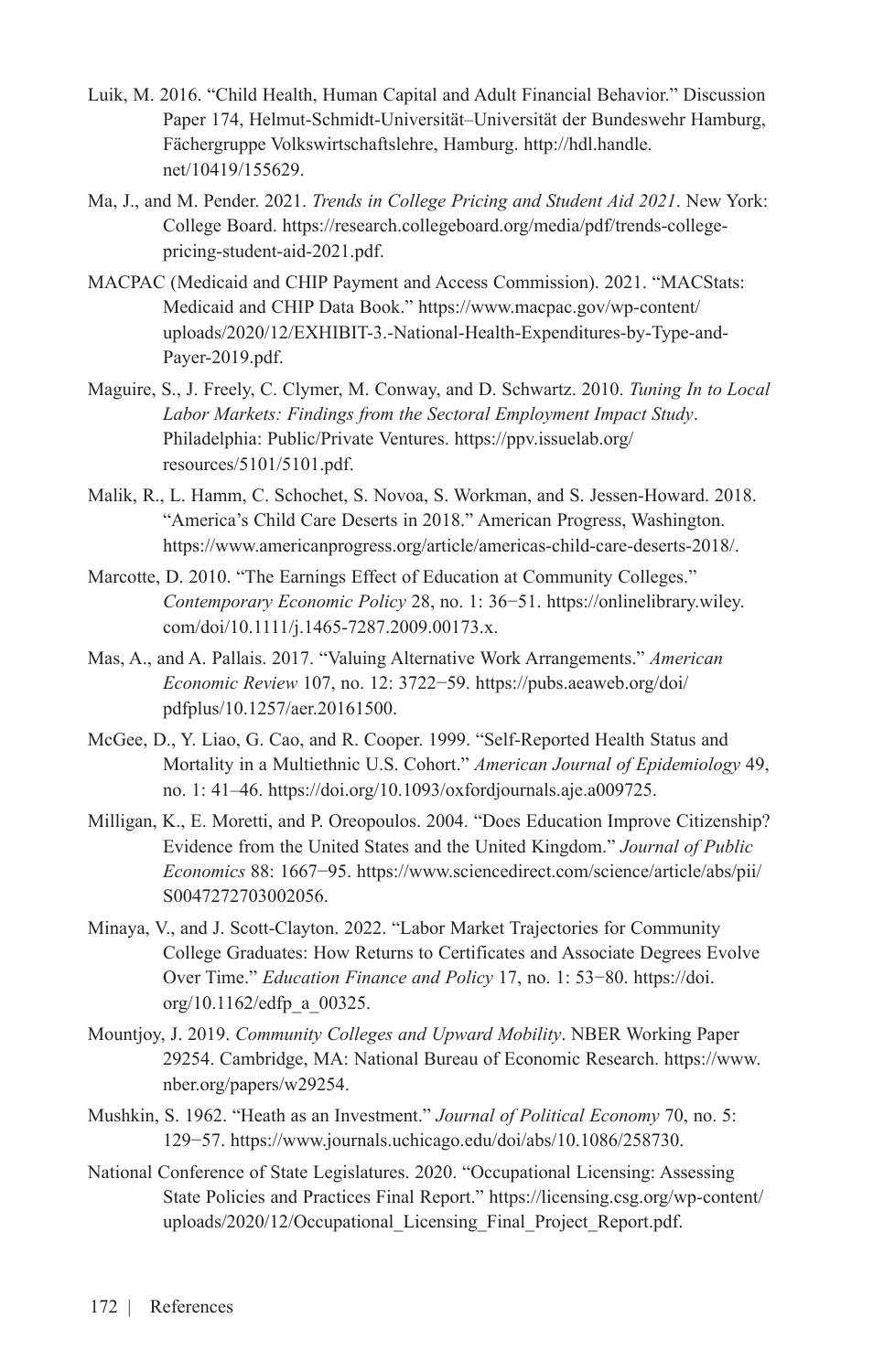- National Council on Teacher Quality. 2017. "Teacher & Principal Policy Evaluation." State Teacher Policy Database. [https://www.nctq.org/policy-area/Evaluation.](https://www.nctq.org/policy-area/Evaluation)
- National Research Council. 1993. *Measuring Lead Exposure in Infants, Children, and Other Sensitive Populations.* Washington: National Academies Press. [https://](https://www.ncbi.nlm.nih.gov/books/NBK236458/) [www.ncbi.nlm.nih.gov/books/NBK236458/](https://www.ncbi.nlm.nih.gov/books/NBK236458/).
- National Student Clearinghouse. 2021. "Stay Informed with the Latest Enrollment Information." [https://nscresearchcenter.org/stay-informed/.](https://nscresearchcenter.org/stay-informed/)
- Neal, D., and D. Schanzenbach. 2010. "Left Behind by Design: Proficiency Counts and Test-Based Accountability," *Review of Economics and Statistics* 92, no. 2: 263−83. [https://direct.mit.edu/rest/article/92/2/263/58591/](https://direct.mit.edu/rest/article/92/2/263/58591/Left-Behind-by-Design-Proficiency-Counts-and-Test) [Left-Behind-by-Design-Proficiency-Counts-and-Test](https://direct.mit.edu/rest/article/92/2/263/58591/Left-Behind-by-Design-Proficiency-Counts-and-Test).
- Newman, C. 2021. "The Pandemic Is Increasing Intimate Partner Violence. Here Is How Health Care Providers Can Help." University of Alabama at Birmingham News. [https://www.uab.edu/news/health/](https://www.uab.edu/news/health/item/12390-the-pandemic-is-increasing-intimate-partner-violence-here-is-how-health-care-providers-can-help) [item/12390-the-pandemic-is-increasing-intimate-partner-violence-here-is-how](https://www.uab.edu/news/health/item/12390-the-pandemic-is-increasing-intimate-partner-violence-here-is-how-health-care-providers-can-help)[health-care-providers-can-help.](https://www.uab.edu/news/health/item/12390-the-pandemic-is-increasing-intimate-partner-violence-here-is-how-health-care-providers-can-help)
- Nguyen, H. 2020. "Free College? Assessing Enrollment Responses to the Tennessee Promise Program." *Labour Economics* 66: 101882. [https://www.sciencedirect.](https://www.sciencedirect.com/science/article/abs/pii/S0927537120300865) [com/science/article/abs/pii/S0927537120300865](https://www.sciencedirect.com/science/article/abs/pii/S0927537120300865).
- OECD (Organization for Economic Cooperation and Development). 2022a. "Population with Tertiary Education (Indicator)." [https://www.oecd-ilibrary.org/education/](https://www.oecd-ilibrary.org/education/population-with-tertiary-education/indicator/english_0b8f90e9-en) [population-with-tertiary-education/indicator/english\\_0b8f90e9-en](https://www.oecd-ilibrary.org/education/population-with-tertiary-education/indicator/english_0b8f90e9-en).
- ———. 2022b. "Life Expectancy at Birth (Indicator)." [https://www.oecd-ilibrary.org/](https://www.oecd-ilibrary.org/social-issues-migration-health/life-expectancy-at-birth/indicator/english_27e0fc9d-en) [social-issues-migration-health/life-expectancy-at-birth/indicator/](https://www.oecd-ilibrary.org/social-issues-migration-health/life-expectancy-at-birth/indicator/english_27e0fc9d-en) [english\\_27e0fc9d-en](https://www.oecd-ilibrary.org/social-issues-migration-health/life-expectancy-at-birth/indicator/english_27e0fc9d-en).
- Oreopoulos, P., T. Wachter, and A. Heisz. 2012. "The Short- and Long-Term Career Effects of Graduating in a Recession." *American Economic Journal: Applied Economics* 4, no. 1: 1–29. [https://pubs.aeaweb.org/doi/pdfplus/10.1257/](https://pubs.aeaweb.org/doi/pdfplus/10.1257/app.4.1.1) [app.4.1.1](https://pubs.aeaweb.org/doi/pdfplus/10.1257/app.4.1.1).
- Panchal, N., R. Kamal, C. Cox, and R. Garfield. 2021. "The Implications of COVID-19 for Mental Health and Substance Use." Kaiser Family Foundation. [https://www.](https://www.kff.org/coronavirus-covid-19/issue-brief/the-implications-of-covid-19-for-mental-health-and-substance-use/) [kff.org/coronavirus-covid-19/issue-brief/](https://www.kff.org/coronavirus-covid-19/issue-brief/the-implications-of-covid-19-for-mental-health-and-substance-use/) [the-implications-of-covid-19-for-mental-health-and-substance-use/](https://www.kff.org/coronavirus-covid-19/issue-brief/the-implications-of-covid-19-for-mental-health-and-substance-use/).
- Physicians Foundation. 2021. "America's Physicians: COVID-19 Impact Edition—A Year Later." [https://physiciansfoundation.org/wp-content/uploads/2021/08/2021-](https://physiciansfoundation.org/wp-content/uploads/2021/08/2021-Survey-Of-Americas-Physicians-Covid-19-Impact-Edition-A-Year-Later.pdf) [Survey-Of-Americas-Physicians-Covid-19-Impact-Edition-A-Year-Later.pdf](https://physiciansfoundation.org/wp-content/uploads/2021/08/2021-Survey-Of-Americas-Physicians-Covid-19-Impact-Edition-A-Year-Later.pdf).
- Pichler, S., and N. Ziebarth. 2017. "The Pros and Cons of Sick Pay Schemes: Testing for Contagious Presenteeism and Noncontagious Absenteeism Behavior." *Journal of Public Economics* 156: 14−33. [https://www.sciencedirect.com/science/article/](https://www.sciencedirect.com/science/article/abs/pii/S0047272717301056) [abs/pii/S0047272717301056.](https://www.sciencedirect.com/science/article/abs/pii/S0047272717301056)
- Pischke, J. 2007. "The Impact of Length of the School Year on Student Performance and Earnings: Evidence from the German Short School Years." *Economic Journal*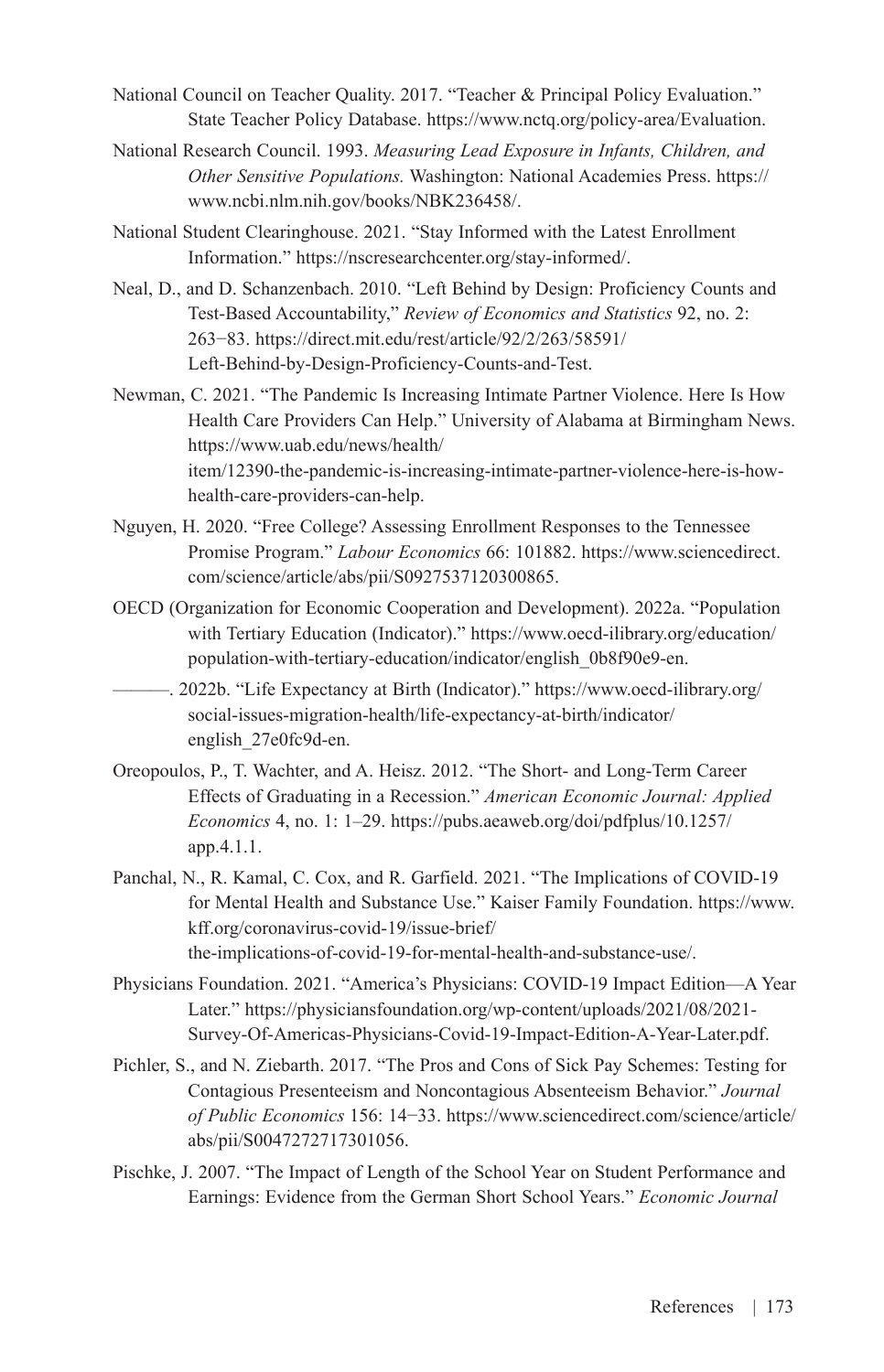117, no. 523: 1216−42. [https://academic.oup.com/ej/](https://academic.oup.com/ej/article-abstract/117/523/1216/5086553) [article-abstract/117/523/1216/5086553.](https://academic.oup.com/ej/article-abstract/117/523/1216/5086553)

- Puma, M., S. Bell, R. Cook, C. Heid, P. Broene, F. Jenkins, A. Mashburn, and J. Downer. 2012. *Third Grade Follow-Up to the Head Start Impact Study Final Report*. OPRE Report 2012-45. Washington: Office of Planning, Research, and Evaluation, Administration for Children and Families, U.S. Department of Health and Human Services. <https://files.eric.ed.gov/fulltext/ED539264.pdf>.
- Qureshi, J., and A. Gangopadhyaya. 2021. "Childhood Medicaid Eligibility and Human Capital." *Economics of Education Review* 82: article 102092. [https://doi.](https://doi.org/10.1016/j.econedurev.2021.102092) [org/10.1016/j.econedurev.2021.102092](https://doi.org/10.1016/j.econedurev.2021.102092).
- Reed, D., A. Yung-Hsu Liu, R. Kleinman, A. Mastri, D. Reed, S. Sattar, and J. Ziegler. 2012. "An Effectiveness Assessment and Cost-Benefit Analysis of Registered Apprenticeship in 10 States." Mathematica Policy Research, Oakland*.* [https://](https://www.mathematica.org/publications/an-effectiveness-assessment-and-costbenefit-analysis-of-registered-apprenticeship-in-10-states) [www.mathematica.org/publications/](https://www.mathematica.org/publications/an-effectiveness-assessment-and-costbenefit-analysis-of-registered-apprenticeship-in-10-states) [an-effectiveness-assessment-and-costbenefit-analysis-of-registered](https://www.mathematica.org/publications/an-effectiveness-assessment-and-costbenefit-analysis-of-registered-apprenticeship-in-10-states)[apprenticeship-in-10-states](https://www.mathematica.org/publications/an-effectiveness-assessment-and-costbenefit-analysis-of-registered-apprenticeship-in-10-states).
- Reich, M., P. Hall, and K. Jacobs. 2004. "Living Wage Policies at San Francisco Airport: Impacts on Workers and Businesses." *Industrial Relations* 44, no. 1: 106−38. https://doi.org/10.1111/j.0019-8676.2004.00375.x.
- Reichman, N., H. Corman, K. Noonan, and O. Schwartz-Soicher. 2010. "Effects of Prenatal Care on Maternal Postpartum Behaviors." *Review of Economics of the Household* 8, no. 2: 171−97. [https://www.ncbi.nlm.nih.gov/pmc/articles/](https://www.ncbi.nlm.nih.gov/pmc/articles/PMC2889707/) [PMC2889707/](https://www.ncbi.nlm.nih.gov/pmc/articles/PMC2889707/).
- Rickles, J., M. Garet, S. Neiman, and S. Hodgman. 2020. "Approaches to Remote Instruction: How District Responses to the Pandemic Differed Across Contexts." American Institutes for Research, Washington. [https://www.air.org/](https://www.air.org/sites/default/files/COVID-Survey-Approaches-to-Remote-Instruction-FINAL-Oct-2020.pdf) [sites/default/files/COVID-Survey-Approaches-to-Remote-Instruction-](https://www.air.org/sites/default/files/COVID-Survey-Approaches-to-Remote-Instruction-FINAL-Oct-2020.pdf)[FINAL-Oct-2020.pdf.](https://www.air.org/sites/default/files/COVID-Survey-Approaches-to-Remote-Instruction-FINAL-Oct-2020.pdf)
- Ribiero Pereira, J. 2016. "Broadband Access and Digital Divide." *New Advances in Information Systems and Technologies* 445: 363−68. [https://link.springer.com/](https://link.springer.com/chapter/10.1007/978-3-319-31307-8_38) [chapter/10.1007/978-3-319-31307-8\\_38.](https://link.springer.com/chapter/10.1007/978-3-319-31307-8_38)
- Rinz, K. Forthcoming. "Did Timing Matter? Life Cycle Differences in Effects of Exposure to the Great Recession." *Journal of Labor Economics*. [https://www.](https://www.journals.uchicago.edu/doi/pdf/10.1086/716346) [journals.uchicago.edu/doi/pdf/10.1086/716346.](https://www.journals.uchicago.edu/doi/pdf/10.1086/716346)
- Rivkin, S., E. Hanushek, and J. Kain. 2005. "Teachers, Schools, and Academic Achievement." *Econometrica* 73, no. 2: 417–58. [https://onlinelibrary.wiley.com/](https://onlinelibrary.wiley.com/doi/abs/10.1111/j.1468-0262.2005.00584.x) [doi/abs/10.1111/j.1468-0262.2005.00584.x.](https://onlinelibrary.wiley.com/doi/abs/10.1111/j.1468-0262.2005.00584.x)
- Romo, V. 2020. "California Bill Clears Path for Ex-Inmates to Become Firefighters— Nation & World News." WUFT. [https://www.wuft.org/nation-world/2020/09/11/](https://www.wuft.org/nation-world/2020/09/11/california-bill-clears-path-for-ex-inmates-to-become-firefighters/) [california-bill-clears-path-for-ex-inmates-to-become-firefighters/](https://www.wuft.org/nation-world/2020/09/11/california-bill-clears-path-for-ex-inmates-to-become-firefighters/).
- Roser, M., E. Ortiz-Ospina, and H. Ritchie. 2013. "Life Expectancy." Our World in Data. <https://ourworldindata.org/life-expectancy>.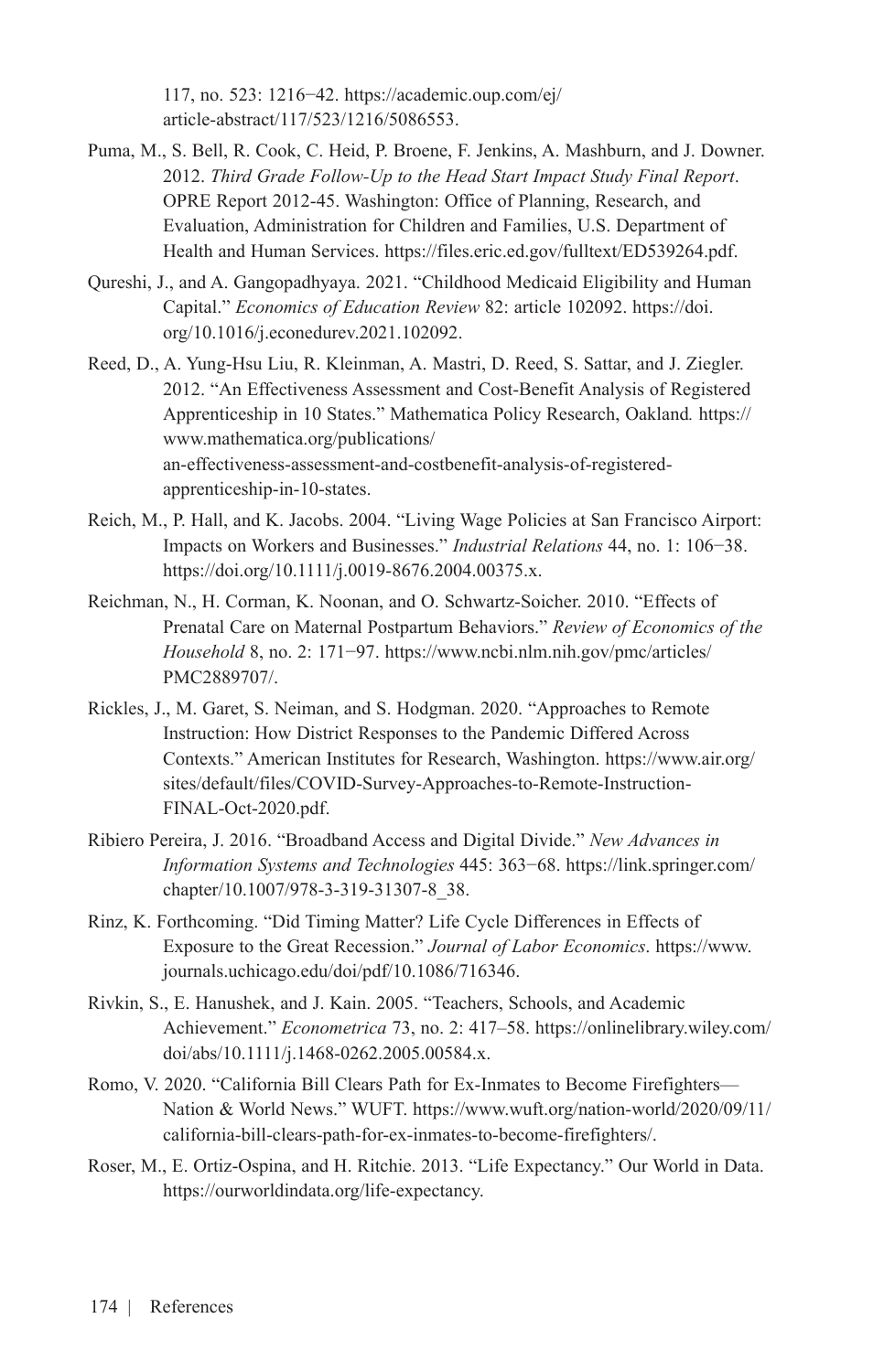- Rouse, C., and L. Barrow. 2006. "U.S. Elementary and Secondary Schools: Equalizing Opportunity or Replicating the Status Quo?" *Future Child* 16, no. 2: 99−123. https://eaop.ucsd.edu/198/achievement-gap/Equalizing Opportunity or Replicating the Status Quo.pdf.
- Rouse, C., L. Barrow, K. Rinz, and E. Soltas. 2021. "The Economic Benefits of Extending Permanent Legal Status to Unauthorized Immigrants." Council of Economic Advisers, blog. [https://www.whitehouse.gov/cea/written](https://www.whitehouse.gov/cea/written-materials/2021/09/17/the-economic-benefits-of-extending-permanent-legal-status-to-unauthorized-immigrants/)[materials/2021/09/17/](https://www.whitehouse.gov/cea/written-materials/2021/09/17/the-economic-benefits-of-extending-permanent-legal-status-to-unauthorized-immigrants/) [the-economic-benefits-of-extending-permanent-legal-status-to-unauthorized](https://www.whitehouse.gov/cea/written-materials/2021/09/17/the-economic-benefits-of-extending-permanent-legal-status-to-unauthorized-immigrants/)[immigrants/](https://www.whitehouse.gov/cea/written-materials/2021/09/17/the-economic-benefits-of-extending-permanent-legal-status-to-unauthorized-immigrants/).
- Rouse, C., J. Hannaway, D. Goldhaber, and D. Figlio. 2013. "Feeling the Florida Heat? How Low-Performing Schools Respond to Voucher and Accountability Pressure," *American Economic Journal: Economic Policy*, 5, no. 2: 251−81. [https://pubs.aeaweb.org/doi/pdfplus/10.1257/pol.5.2.251.](https://pubs.aeaweb.org/doi/pdfplus/10.1257/pol.5.2.251)
- Ruffini, K. 2020. "Worker Earnings, Service Quality, and Firm Profitability: Evidence from Nursing Homes and Minimum Wage Reforms." Washington Center for Equitable Growth, Washington. [https://equitablegrowth.org/working-papers/](https://equitablegrowth.org/working-papers/worker-earnings-service-quality-and-firm-profitability-evidence-from-nursing-homes-and-minimum-wage-reforms/) [worker-earnings-service-quality-and-firm-profitability-evidence-from-nursing](https://equitablegrowth.org/working-papers/worker-earnings-service-quality-and-firm-profitability-evidence-from-nursing-homes-and-minimum-wage-reforms/)[homes-and-minimum-wage-reforms/.](https://equitablegrowth.org/working-papers/worker-earnings-service-quality-and-firm-profitability-evidence-from-nursing-homes-and-minimum-wage-reforms/)
- Saad-Lessler, J. 2020. "How Does Paid Family Leave Affect Unpaid Care Providers?" *Journal of the Economics of Ageing*. [http://www.sciencedirect.com/science/](http://www.sciencedirect.com/science/article/pii/S2212828X2030030X) [article/pii/S2212828X2030030X.](http://www.sciencedirect.com/science/article/pii/S2212828X2030030X)
- Sartain, L., and M. Steinberg. 2016. "Teachers' Labor Market Responses to Performance Evaluation Reform: Experimental Evidence from Chicago Public Schools." *Journal of Human Resources* 51, no. 3: 615−55. [http://jhr.uwpress.org/](http://jhr.uwpress.org/content/51/3/615.short) [content/51/3/615.short](http://jhr.uwpress.org/content/51/3/615.short).
- Shonkoff, J., and D. Phillips, eds. 2000. *From Neurons to Neighborhoods: The Science of Early Childhood Development*. Washington: National Academies Press. [https://](https://www.nap.edu/download/9824) [www.nap.edu/download/9824.](https://www.nap.edu/download/9824)
- Schultz, T. 1962. "Reflections on Investment in Man." *Journal of Political Economy* 70, no. 5: 1–8.<http://www.jstor.org/stable/1829102>.
- Schwartz, J. 1992a. "Low Level Health Effects of Lead: Growth Development and Neurological Disturbances." In *Human Lead Exposure*, edited by H. Needleman. Boca Raton, FL: CRC Press. [https://www.google.com/books/](https://www.google.com/books/edition/Human_Lead_Exposure/e9fel0gM3j0C?hl=en&gbpv=1&dq=Human+Lead+Exposure&pg=PA3&printsec=frontcover) [edition/Human\\_Lead\\_Exposure/e9fel0gM3j0C?hl=en&gbpv=1&dq=Human+L](https://www.google.com/books/edition/Human_Lead_Exposure/e9fel0gM3j0C?hl=en&gbpv=1&dq=Human+Lead+Exposure&pg=PA3&printsec=frontcover) [ead+Exposure&pg=PA3&printsec=frontcover](https://www.google.com/books/edition/Human_Lead_Exposure/e9fel0gM3j0C?hl=en&gbpv=1&dq=Human+Lead+Exposure&pg=PA3&printsec=frontcover).
- Scrivener, S., M. Weiss, A. Ratledge, T. Rudd, C. Sommo, and A. Fresques. 2015. "Doubling Graduation Rates: Three-Year Effects of CUNY's Accelerated Study in Associate Programs (ASAP) for Developmental Education Students." MDRC, New York. [https://www.mdrc.org/sites/default/files/](https://www.mdrc.org/sites/default/files/doubling_graduation_rates_fr.pdf) [doubling\\_graduation\\_rates\\_fr.pdf.](https://www.mdrc.org/sites/default/files/doubling_graduation_rates_fr.pdf)
- Sharma, R. 2018. "Health and Economic Growth: Evidence from Dynamic Panel Data of 143 Years." *PLoS ONE* 13, no.10: e0204940. [https://doi.org/10.1371/journal.](https://doi.org/10.1371/journal.pone.0204940) [pone.0204940](https://doi.org/10.1371/journal.pone.0204940).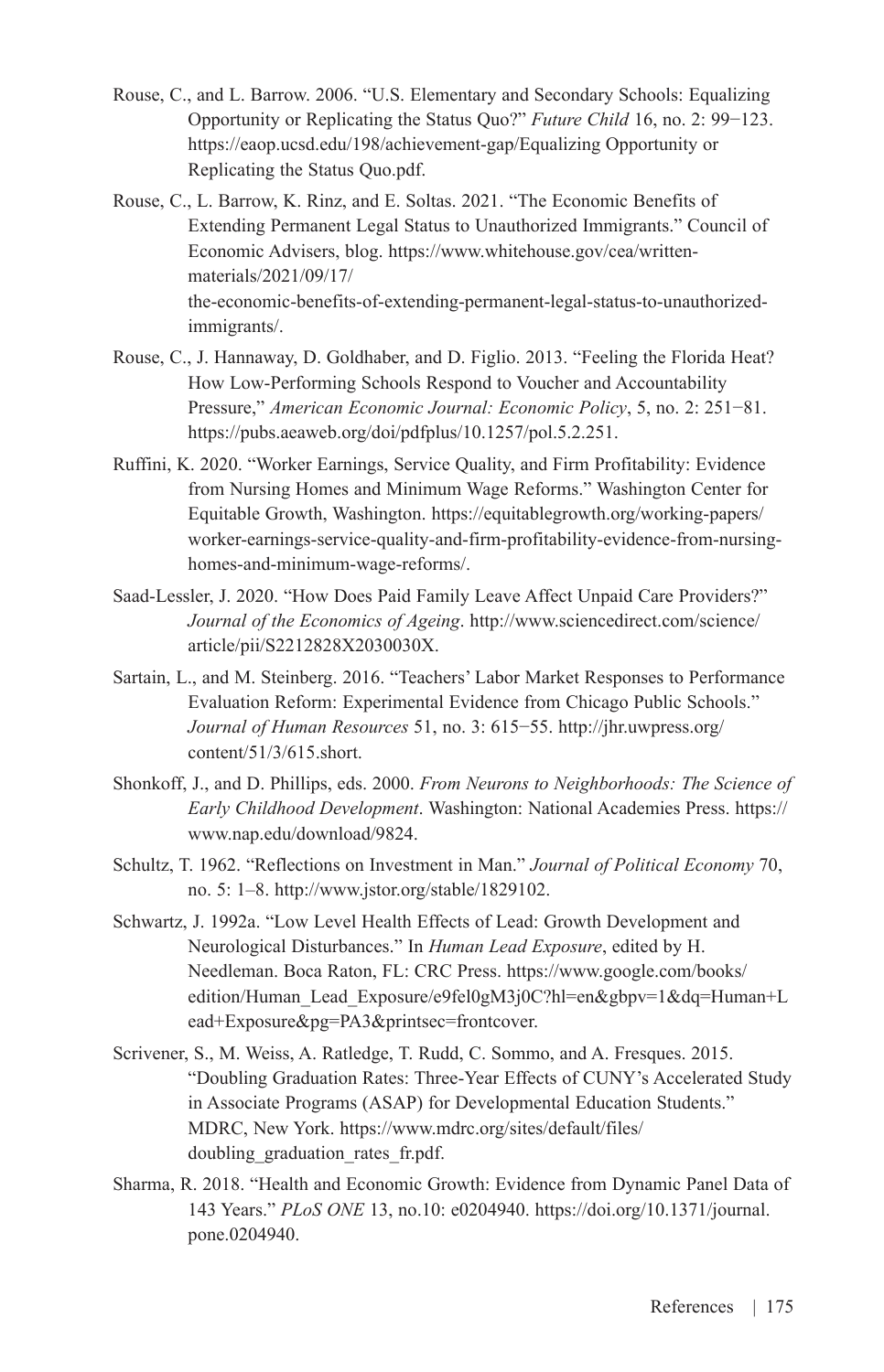- Shen, K. 2021. "Who Benefits from Public Financing of Home Care for Low-income Seniors?" Harvard Working Papers, Harvard University, Cambridge, MA. [https://scholar.harvard.edu/sites/scholar.harvard.edu/files/kshen/files/caregivers.](https://scholar.harvard.edu/sites/scholar.harvard.edu/files/kshen/files/caregivers.pdf) [pdf.](https://scholar.harvard.edu/sites/scholar.harvard.edu/files/kshen/files/caregivers.pdf)
- Smith, E. 2021. "Why Is It Still So Hard for Former Prisoners to Become Firefighters in California?" *Los Angeles Times*, June 4. [https://www.latimes.com/california/](https://www.latimes.com/california/story/2021-06-04/why-is-it-hard-former-prisoners-become-firefighters-california) [story/2021-06-04/](https://www.latimes.com/california/story/2021-06-04/why-is-it-hard-former-prisoners-become-firefighters-california)

[why-is-it-hard-former-prisoners-become-firefighters-california](https://www.latimes.com/california/story/2021-06-04/why-is-it-hard-former-prisoners-become-firefighters-california).

- Snyder, T., C. de Brey, and S. Dillow. 2019. "Digest of Education Statistics 2017." National Center for Education Statistics, Institute of Education Sciences, U.S. Department of Education. <https://nces.ed.gov/pubs2018/2018070.pdf>.
- Stearns, J., and C. White. 2018. "Can Paid Sick Leave Mandates Reduce Leave-Taking?" *Labour Economics* 51: 227−46. [https://www.sciencedirect.com/science/article/](https://www.sciencedirect.com/science/article/abs/pii/S0927537118300034) [abs/pii/S0927537118300034](https://www.sciencedirect.com/science/article/abs/pii/S0927537118300034).
- Stuart, B. 2022. "The Long-Run Effects of Recessions on Education and Income." *American Economic Journal: Applied Economic*s 14, no. 1: 42−74. [https://pubs.](https://pubs.aeaweb.org/doi/pdfplus/10.1257/app.20180055) [aeaweb.org/doi/pdfplus/10.1257/app.20180055](https://pubs.aeaweb.org/doi/pdfplus/10.1257/app.20180055).
- Sullivan, D., and T. Von Wachter. 2009. "Job Displacement and Mortality: An Analysis Using Administrative Data." *Quarterly Journal of Economics* 124: 1265−1306. <https://academic.oup.com/qje/article/124/3/1265/1905153?login=true>.
- Taylor, E., and J. Tyler. 2012. "The Effect of Evaluation on Teacher Performance." *American Economic Review* 102, no. 7: 3628−51. [https://www.aeaweb.org/](https://www.aeaweb.org/articles?id=10.1257/aer.102.7.3628) [articles?id=10.1257/aer.102.7.3628](https://www.aeaweb.org/articles?id=10.1257/aer.102.7.3628).
- Tejada-Vera, B., B. Bastian, E. Arias, L. Escobedo, and B. Salant. 2020. "Life Expectancy Estimates by U.S. Census Tract, 2010–2015." National Center for Health Statistics. https://www.cdc.gov/nchs/data/nvsr/nvsr69/nvsr69-12-508.pdf.
- Tomer, A., and C. George. 2021. "The American Rescue Plan Is the Broadband Down Payment the Country Needs." Brookings Institution, Washington. [https://www.](https://www.brookings.edu/research/the-american-rescue-plan-is-the-broadband-down-payment-the-country-needs/) [brookings.edu/research/](https://www.brookings.edu/research/the-american-rescue-plan-is-the-broadband-down-payment-the-country-needs/) [the-american-rescue-plan-is-the-broadband-down-payment-the-country-needs/.](https://www.brookings.edu/research/the-american-rescue-plan-is-the-broadband-down-payment-the-country-needs/)
- Ton, Z. 2012. "Why 'Good Jobs' Are Good for Retailers." *Harvard Business Review*, January–February. [https://hbr.org/2012/01/](https://hbr.org/2012/01/why-good-jobs-are-good-for-retailers) [why-good-jobs-are-good-for-retailers.](https://hbr.org/2012/01/why-good-jobs-are-good-for-retailers)
- Umez, C., and J. Gaines. 2021. "After the Sentence, More Consequences: A National Report of Barriers to Work." Justice Center, Council of State Governments, Washington*.* [https://csgjusticecenter.org/wp-content/uploads/2021/02/collateral](https://csgjusticecenter.org/wp-content/uploads/2021/02/collateral-consequences-national-report.pdf)[consequences-national-report.pdf](https://csgjusticecenter.org/wp-content/uploads/2021/02/collateral-consequences-national-report.pdf).
- U.S. Department of Education. 2016. "National Household Education Survey: Adult Training and Education Survey." <https://nces.ed.gov/nhes/>.
- ———. 2019. "Beginning Postsecondary Students Longitudinal Study, 2012/2017." National Center for Education Statistics. <https://nces.ed.gov/surveys/bps/>.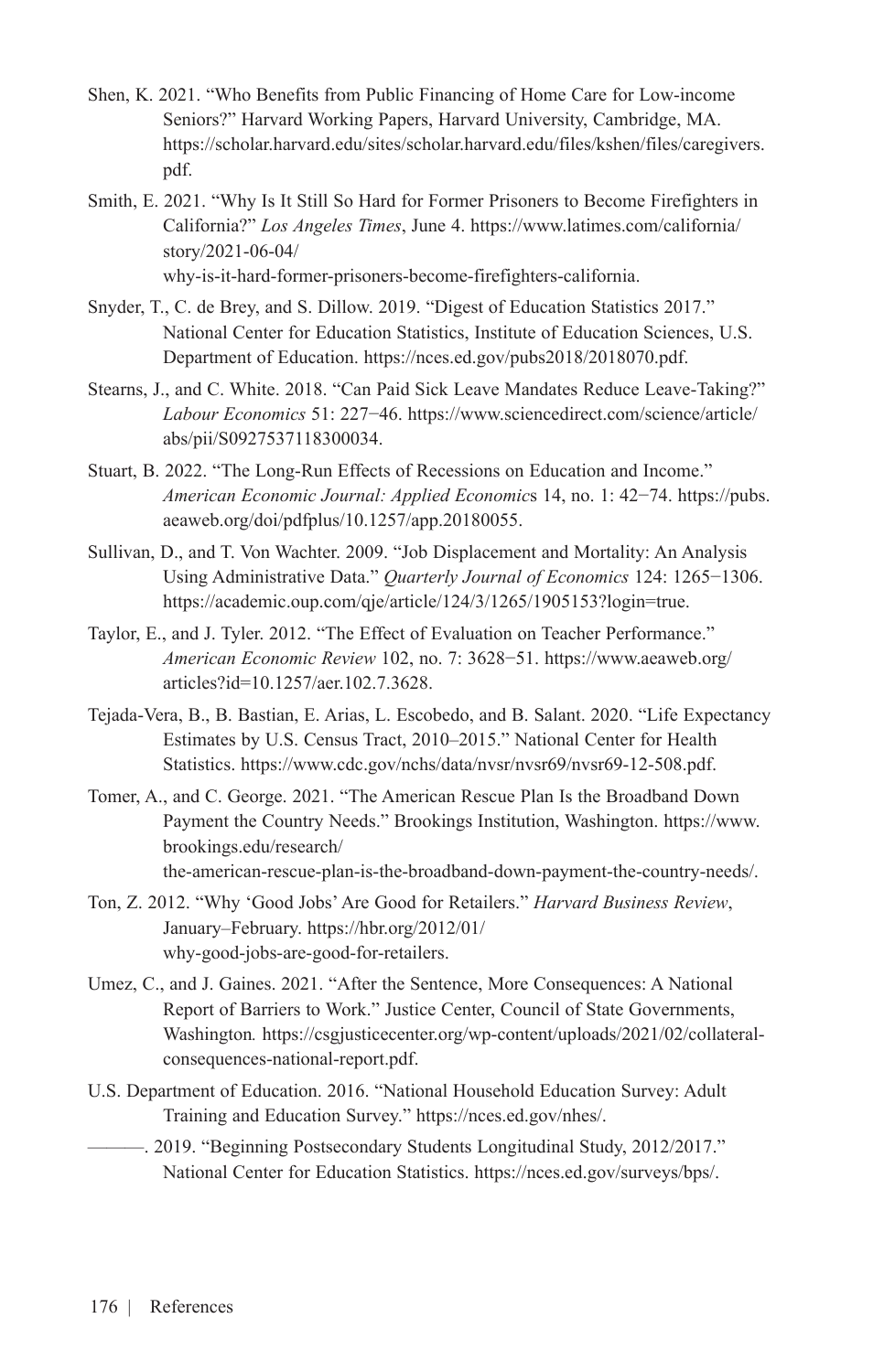- ———. 2021a. "Education in a Pandemic: The Disparate Impacts of COVID-19 on America's Students." Office of Civil Rights. [https://www2.ed.gov/about/offices/](https://www2.ed.gov/about/offices/list/ocr/docs/20210608-impacts-of-covid19.pdf) [list/ocr/docs/20210608-impacts-of-covid19.pdf](https://www2.ed.gov/about/offices/list/ocr/docs/20210608-impacts-of-covid19.pdf).
	- ———. 2021b. "State Plans." Office of Elementary and Secondary Education. [https://](https://oese.ed.gov/offices/american-rescue-plan/american-rescue-plan-elementary-and-secondary-school-emergency-relief/stateplans/) [oese.ed.gov/offices/american-rescue-plan/american-rescue-plan-elementary](https://oese.ed.gov/offices/american-rescue-plan/american-rescue-plan-elementary-and-secondary-school-emergency-relief/stateplans/)[and-secondary-school-emergency-relief/stateplans/.](https://oese.ed.gov/offices/american-rescue-plan/american-rescue-plan-elementary-and-secondary-school-emergency-relief/stateplans/)
- U.S. Department of Labor. 2020. "Registered Apprenticeship National Results Fiscal Year 2020." <https://www.dol.gov/agencies/eta/apprenticeship/about/statistics/2020>.
- U.S. Department of the Treasury and U.S. Department of Defense. 2012. "Supporting Our Military Families: Best Practices for Streamlining Occupational Licensing Across State Lines." [https://download.militaryonesource.mil/12038/MOS/](https://download.militaryonesource.mil/12038/MOS/Reports/Occupational-Licensing-and-Military-Spouses-Report.pdf) [Reports/Occupational-Licensing-and-Military-Spouses-Report.pdf.](https://download.militaryonesource.mil/12038/MOS/Reports/Occupational-Licensing-and-Military-Spouses-Report.pdf)
- White House. 2021a. "Fact Sheet: The Bipartisan Infrastructure Deal." Briefing Room, blog. [https://www.whitehouse.gov/briefing-room/statements](https://www.whitehouse.gov/briefing-room/statements-releases/2021/11/06/fact-sheet-the-bipartisan-infrastructure-deal/)[releases/2021/11/06/fact-sheet-the-bipartisan-infrastructure-deal/.](https://www.whitehouse.gov/briefing-room/statements-releases/2021/11/06/fact-sheet-the-bipartisan-infrastructure-deal/)
- ———. 2021b. "Fact Sheet: How the Biden-Harris Administration Is Advancing Educational Equity." Briefing Room, blog. [https://www.whitehouse.gov/](https://www.whitehouse.gov/briefing-room/statements-releases/2021/07/23/fact-sheet-how-the-biden-harris-administration-is-advancing-educational-equity/) [briefing-room/statements-releases/2021/07/23/](https://www.whitehouse.gov/briefing-room/statements-releases/2021/07/23/fact-sheet-how-the-biden-harris-administration-is-advancing-educational-equity/) [fact-sheet-how-the-biden-harris-administration-is-advancing-educational](https://www.whitehouse.gov/briefing-room/statements-releases/2021/07/23/fact-sheet-how-the-biden-harris-administration-is-advancing-educational-equity/)[equity/.](https://www.whitehouse.gov/briefing-room/statements-releases/2021/07/23/fact-sheet-how-the-biden-harris-administration-is-advancing-educational-equity/)
- Wikle, J., and R. Wilson. 2021. "Access to Head Start and Maternal Labor Supply: Experimental and Quasi-Experimental Evidence." IZA Discussion Paper 14880. Institute of Labor Economics, Bonn. [https://www.econstor.eu/](https://www.econstor.eu/bitstream/10419/250541/1/dp14880.pdf) [bitstream/10419/250541/1/dp14880.pdf](https://www.econstor.eu/bitstream/10419/250541/1/dp14880.pdf).
- Winter, A., and R. Sampson. 2017. "From Lead Exposure in Early Childhood to Adolescent Health: A Chicago Birth Cohort." *American Journal of Public Health* 107, no. 9: 1496−1501. [https://pubmed.ncbi.nlm.nih.gov/28727523/.](https://pubmed.ncbi.nlm.nih.gov/28727523/)
- Woodward, M. 2013. "The U.S. Economy to 2022: Settling into a New Normal." *Monthly Labor Review*, December. [https://www.bls.gov/opub/mlr/2013/article/the-u-s](https://www.bls.gov/opub/mlr/2013/article/the-u-s-economy-to-2022-settling-into-a-new-normal.htm)[economy-to-2022-settling-into-a-new-normal.htm](https://www.bls.gov/opub/mlr/2013/article/the-u-s-economy-to-2022-settling-into-a-new-normal.htm).
- Yagan, D. 2019. "Employment Hysteresis from the Great Recession." *Journal of Political Economy* 127, no. 5: 2505−53. [https://www.journals.uchicago.edu/doi/](https://www.journals.uchicago.edu/doi/abs/10.1086/701809) [abs/10.1086/701809](https://www.journals.uchicago.edu/doi/abs/10.1086/701809).
- Yeter, D., E. Banks, and M. Aschner. 2020. "Disparity in Risk Factor Severity for Early Childhood Blood Lead among Predominantly African-American Black Children: The 1999 to 2010 US NHANES." *International Journal of Environmental Research and Public Health* 17, no. 5: 1552. [https://www.mdpi.](https://www.mdpi.com/1660-4601/17/5/1552) [com/1660-4601/17/5/1552.](https://www.mdpi.com/1660-4601/17/5/1552)
- Yoshikawa, H., W. Christina, and J. Brooks-Gunn. 2016. "When Does Preschool Matter?" *Future of Children* 26, no. 2: 21−35. [https://www.jstor.org/](https://www.jstor.org/stable/43940579?seq=1) [stable/43940579?seq=1](https://www.jstor.org/stable/43940579?seq=1).
- Zhai, Y., T. Santibanez, K. Kahn, C. Black, and M. de Perio. 2018. "Paid Sick Leave Benefits, Influenza Vaccination, and Taking Sick Days Due to Influenza-Like